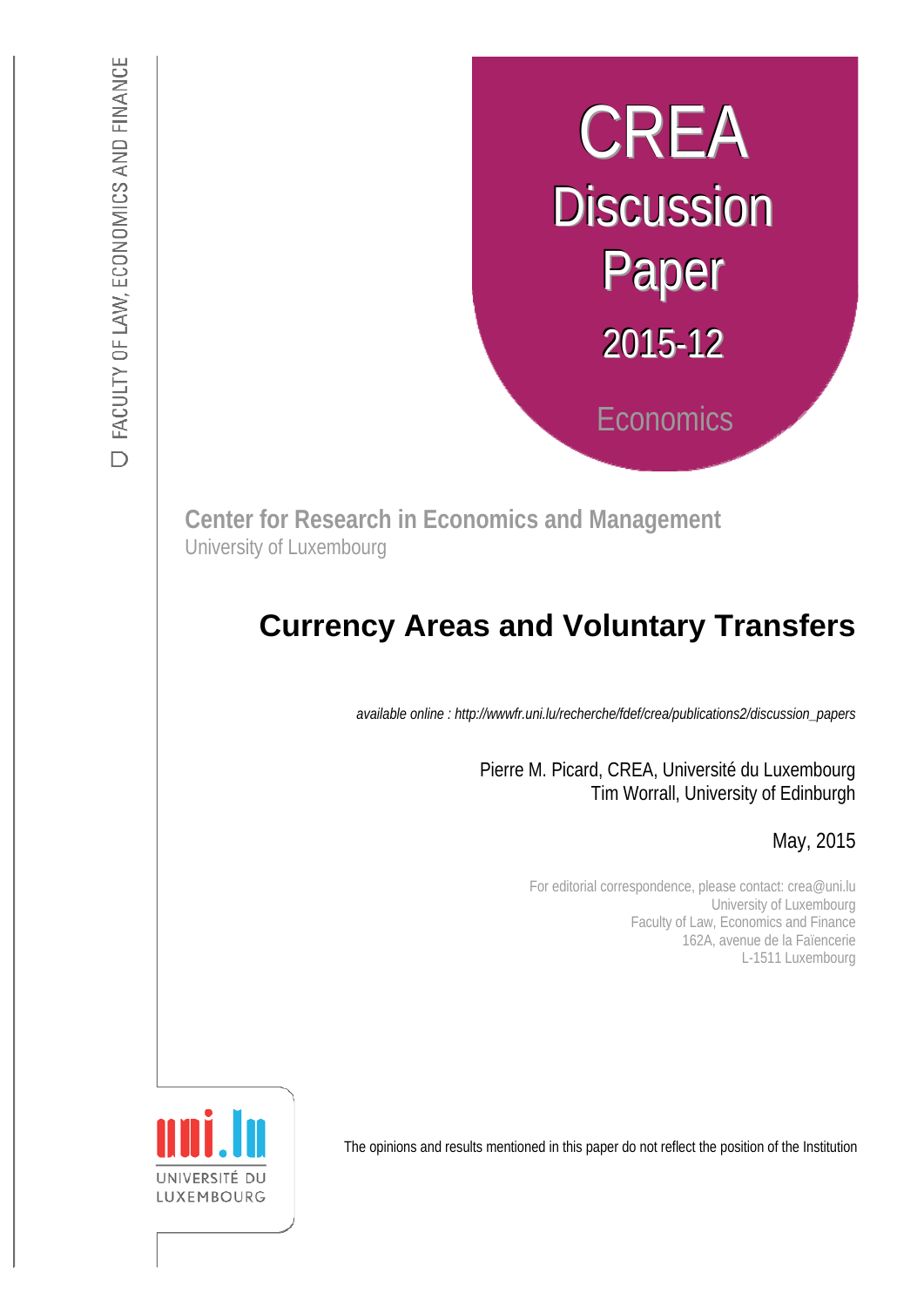## Currency Areas and Voluntary Transfers<sup>∗</sup>

By Pierre M. Picard† and Tim Worrall‡

May 2015

#### Abstract

This paper discusses the relationship between the formation of a currency area and the use of voluntary fiscal transfers between countries. We show that there is a trade off between the benefits of flexible exchange rates and the additional risk sharing benefits of voluntary transfers that can be sustained in a currency area. We show that whether a currency area is beneficial or not will depend on the magnitude of economic parameter values. In particular, we show that in a simple two country model and for a plausible set of economic parameter values, a currency area is optimal.

## 1 Introduction

The recent controversy over the refinancing of high deficit countries within the Euro-zone has highlighted the difficulty of adopting a common fiscal policy amongst sovereign states. The reluctance of the core Euro-zone countries to provide fiscal assistance to peripheral countries has not only renewed the debate about whether the Euro-zone is an optimal currency area but also has cast doubt about whether it might become so.<sup>1</sup>

This paper considers how the possibility of *voluntary* fiscal transfers between sovereign nations affects the case for/or against optimal currency areas. Our analysis is based on two fundamental ideas. First, that there are welfare gains to risk sharing between countries. There is much evidence to support this position. Amongst others, Forni and Reichlin (1999) have shown that there exists a large potential insurable income risk in the E.U. (about 45%) and that risk diversification is highly

<sup>\*</sup>We thank Michael Artis, Jacques Drèze, Paul De Grauwe and Jacques Melitz for fruitful discussions. The second author gratefully acknowledges the support of the Hallsworth Research Fellowship Fund at the University of Manchester. All errors are ours.

<sup>&</sup>lt;sup>†</sup>CREA, University of Luxembourg, 162A avenue de la Faïencerie, L-1511 Luxembourg and CORE, Université Catholique de Louvain, Louvain-la-Neuve, Belgium.

<sup>‡</sup>School of Economics, University of Edinburgh, 30 Buccleuch Place, Edinburgh, EH8 9JT, UK.

<sup>1</sup>Fiscal integration has long been recognized as an important issue in the setting up of a currency union (see, e.g., Kenen, 1969).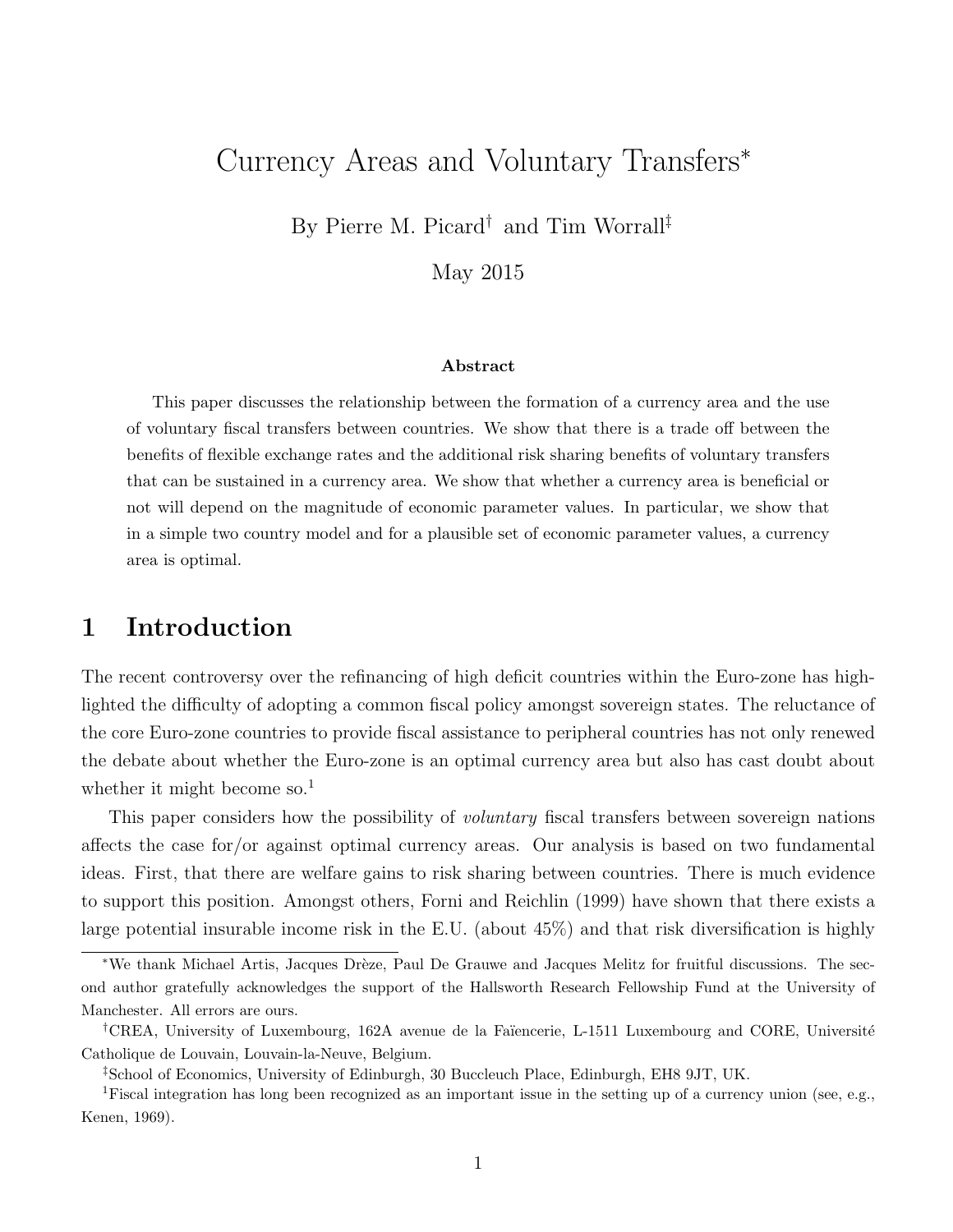incomplete.<sup>2</sup> Second, any transfer promises are not contractually enforceable and a country will only make a transfer if it perceives that the long-term benefit of risk sharing offsets the current cost of making the transfer. That is, all transfers must be voluntary.

The key question we study is whether or not a currency area can sustain greater transfers than the flexible exchange rate regime and the extent to which such risk sharing benefits offset the loss of the ability to depreciate the currency, when there is an adverse shock combined with a sticky wage, that the flexible exchange rate regime offers. To examine this issue, we consider a two-country, open economy model with shocks to labor productivity. In much of the analysis, we assume that crosscountry productivity is negatively correlated to ensure that the demand for risk-sharing is large. Households consume differentiated products and money balances and supply their labor to pricesetting producers. They are monopsonists in their supply of labor. A wage rigidity is introduced by assuming that wages are set in advance, before the productivity is known. We consider two cases: a common currency area in which the exchange rate is fixed exogenously, and a flexible exchange rate regime. We embed this model in a repeated context and allow countries to make voluntary transfers contingent on productivity shocks. Transfers are voluntary in the sense that the long term benefits of making a transfer exceed the short term costs. Transfers are sustained by the threat of returning to a situation of no transfers. To keep the model tractable, we assume there are no mechanisms other than transfers to smooth consumption across time. This is a strong assumption, but it is a good starting point given the evidence that risk diversification is highly incomplete.<sup>3</sup>

It is important to note that our baseline model is set up to embed three features that are usually considered inimical to an optimum currency area (Mundell, 1961). That is, there is wage stickiness in the labor market, asynchronous business cycles and absence of transaction costs.<sup>4</sup> The asynchronicity of productivity shocks exacerbates the negative impact of wage stickiness on labor market adjustments and consumption. Similarly, the absence of transaction costs means that a common currency area does not have the benefit of reducing transaction costs.<sup>5</sup> However, the asynchronicity of productivity shocks and wage stickiness increase the benefits of voluntary transfers. If a currency area is associated with greater risk-sharing, then the benefits of a currency area may outweigh its costs, reversing Mundell's result. The contribution of this paper is to provide a model in which these issues can be examined and provide conditions where Mundell's result is reversed.

Our results show that for a plausible set of parameter values, a currency area can be optimal. The reason for this result is that the currency area sustains more risk sharing through voluntary transfers than does a flexible exchange rate regime. A currency area can sustain more risk-sharing

<sup>2</sup>See also French and Poterba (1991), Baxter and Jermann (1997) and Lewis (1999).

<sup>3</sup>Given our assumption that there are no financial markets that share risk across countries, there are no financial transactions to cause the current account to fluctuate and therefore, the nominal exchange rate is determined through a balanced trade condition in the flexible exchange rate regime.

<sup>4</sup>We do consider the implications of transaction costs in Section 4.

<sup>&</sup>lt;sup>5</sup>For an analysis, see, for example, Mundell (1961), Mundell (1973), Bayoumi (1994) and Alesina and Barro (2002).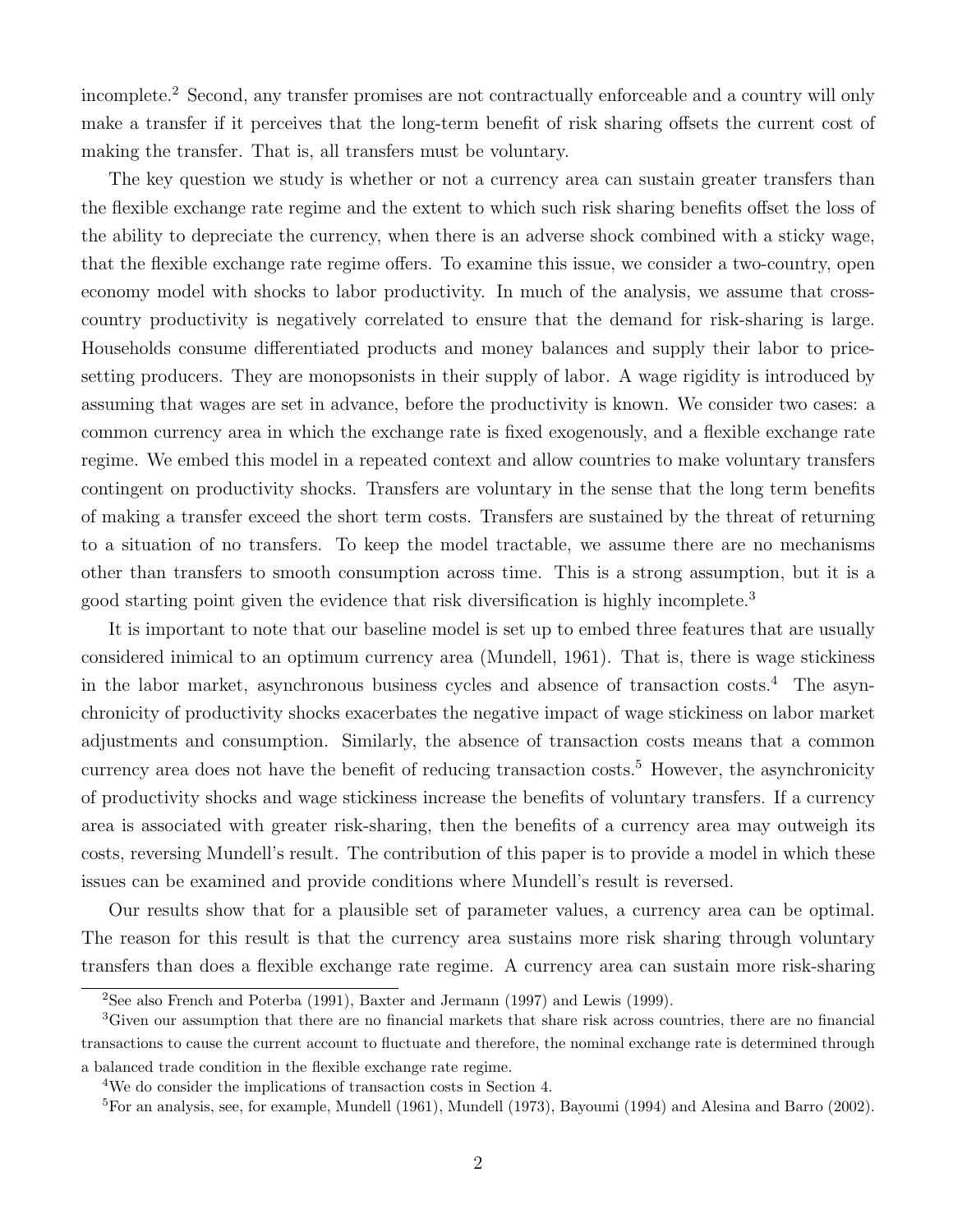because the same productivity shocks create a larger variance in consumption in a currency areas while the cost of reneging on the tacitly agreed transfers is higher in a currency area than in the flexible exchange rate regime. In this sense, the formation of a currency area is a commitment device that may allow countries to share more risk.

The currency area achieves better risk sharing, but only for some parameter values. When the desire for risk sharing is large and the future is not discounted too heavily, full risk sharing can be achieved in both regimes and the flexible exchange rate regime will dominate. Equally, when the desire for risk sharing is low and the future more heavily discounted, no risk sharing can be sustained in either regime and again the flexible exchange rate regime will dominate. However, for intermediate values the currency area may sustain more risk sharing and the benefits of this extra risk sharing may offset the advantages of a flexible exchange rate to adjust to productivity differences. The analysis is complicated because risk sharing has indirect effects through the exchange rate and through the wage that is set in advance in anticipation of the risk sharing transfers. However, in a two state case, we can show analytically that for some set of parameter values, consumption sharing is sustained in the currency area whereas no transfers can be sustained under flexible exchange rates, and that the currency area dominates. We also show that the currency area can dominate even when productivity shocks are small. In a numerical analysis, we show that the currency area can dominate for some plausible parameter values. The key parameters we examine are risk aversion, labor supply elasticity, the elasticity of substitution between goods, the size of the productivity shock and the discount factor.

Our analysis shows that the choice of a currency regime cannot be disentangled from choices about risk sharing. It suggests that currency areas may, in some circumstances, make redistribution more likely. Empirically, this may be hard to establish. Rose and Engel (2002) find a small but positive relationship between currency areas and risk sharing, but given limited data, the effect is statistically insignificant. Of course, long-lived currency areas with a federal structure such as the U.S.A. and Germany have had considerable intra-country risk sharing. It will be interesting to see if in future the members of the Euro-zone countries establish greater risk sharing between themselves compared to other E.U. member states.

Related literature The paper relates to the literature on optimum currency areas and risk sharing initiated by Mundell (1973). Kenen (1969) emphasizes the need for interregional transfers within a currency area and Drèze (2000) demonstrates that transfers between regions can be used as a means of insurance against regional income shocks.<sup>6</sup> We build, in particular, upon the analysis of

 $6C_{\text{Ooper}}$  and Kempf (2004) examine a slightly different trade-off. They have risk sharing within countries but no transfers between countries. In their model a currency union overcomes a cash in advance constraint, allowing consumption to be adapted to taste shocks, but the central monetary authority in a currency union cannot adapt its policy to divergent unemployment shocks in the separate countries. Thus, a currency union is welfare improving when unemployment shocks are sufficiently positively correlated across countries and when taste shocks are sufficiently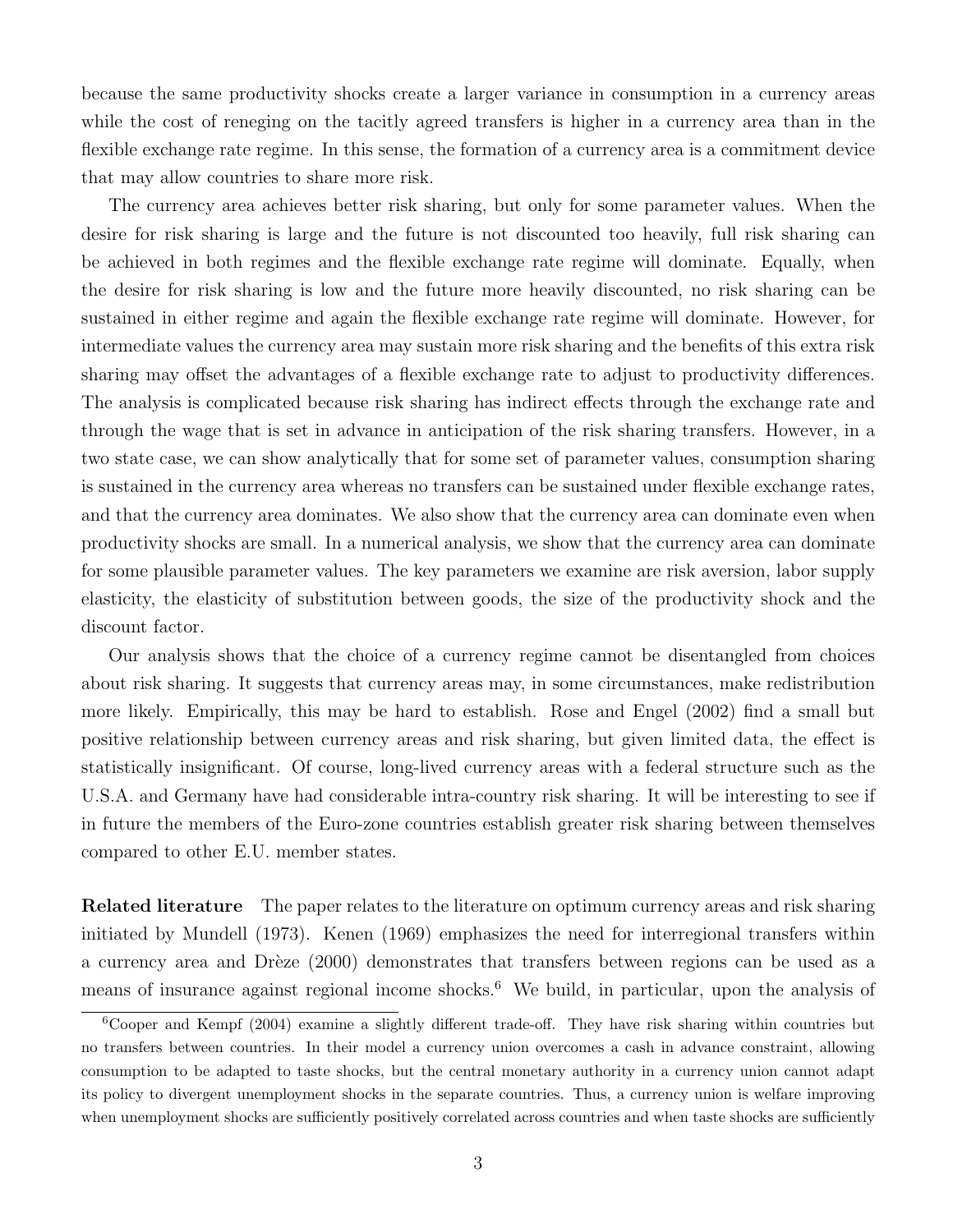Devereux (2004) and Ching and Devereux (2003). Devereux (2004) considers a static model with incomplete financial markets and no risk sharing. He demonstrates that a currency area can be desirable because, absent financial markets, both regimes produce inefficient outcomes and the fixed exchange rate can be associated with more stability. A key parameter in his analysis is the elasticity of labor supply: when labor supply is very elastic, a currency area dominates because output becomes highly responsive to demand shocks in a direction that would be chosen by a social planner. Ching and Devereux (2003) consider a similar model where risk is fully shared in the common currency environment but where no risk is shared in the flexible exchange rate regime. Our baseline model is similar to Devereux (2004) except that in our model countries produce differentiated products and there are productivity rather than preference shocks. However, we consider a repeated version of the model and endogenize risk-sharing transfers by considering transfers that maximize welfare subject to self-enforcing constraints.

Our model is also in the tradition of the New Open Economy Macroeconomics. This literature has mostly focused on monetary policies under the assumption of complete financial markets (see, e.g., Obstfeld and Rogoff, 1995; Corsetti et al., 2010). Under this assumption, financial markets offer an important risk sharing mechanism so that fiscal transfers between countries are not likely to relevant. However, a number of papers have considered cases where financial markets are incomplete, (see, e.g., Corsetti et al., 2008). Our analysis is in this vein. However, we assume that there are no financial markets and that transfers must be used to share risk. Furthermore, we suppose that the ability to share risk through transfers is limited by the willingness of countries to voluntary engage in such mechanisms.

Four related papers that address currency unions in a similar context to ours are Arellano and Heathcote (2010), Castro and Koumtingué (2014), Farhi and Werning (2014) and Fuchs and Lippi (2006). Arellano and Heathcote (2010) consider full dollarization rather than a currency union and non-contingent debt rather than risk sharing. The basic mechanism at work is however, similar: borrowing is limited because default is punished only by exclusion from future borrowing; dollarization has a cost because there is a loss in seigniorage but the very fact that counties cannot use monetary easing makes the costs of default on borrowing greater and hence may allow the country to borrow more in international markets. Castro and Koumtingué (2014) also considers risk sharing and limited commitment in examining the optimality of a currency union. They however, assume that the formation of a union enables full risk sharing and that trade with countries outside of the union is restricted by limited enforcement. Thus, their modeling assumptions are very different from ours. Farhi and Werning (2014) address a similar issue but in a different model. Their model has a non-traded good and sticky prices that generate an aggregate demand externality. In their dynamic model, financial markets are incomplete, but shocks occur only once at the beginning of the first period. In our model, the need for transfers arises because shocks are repeated. Fuchs and Lippi

large.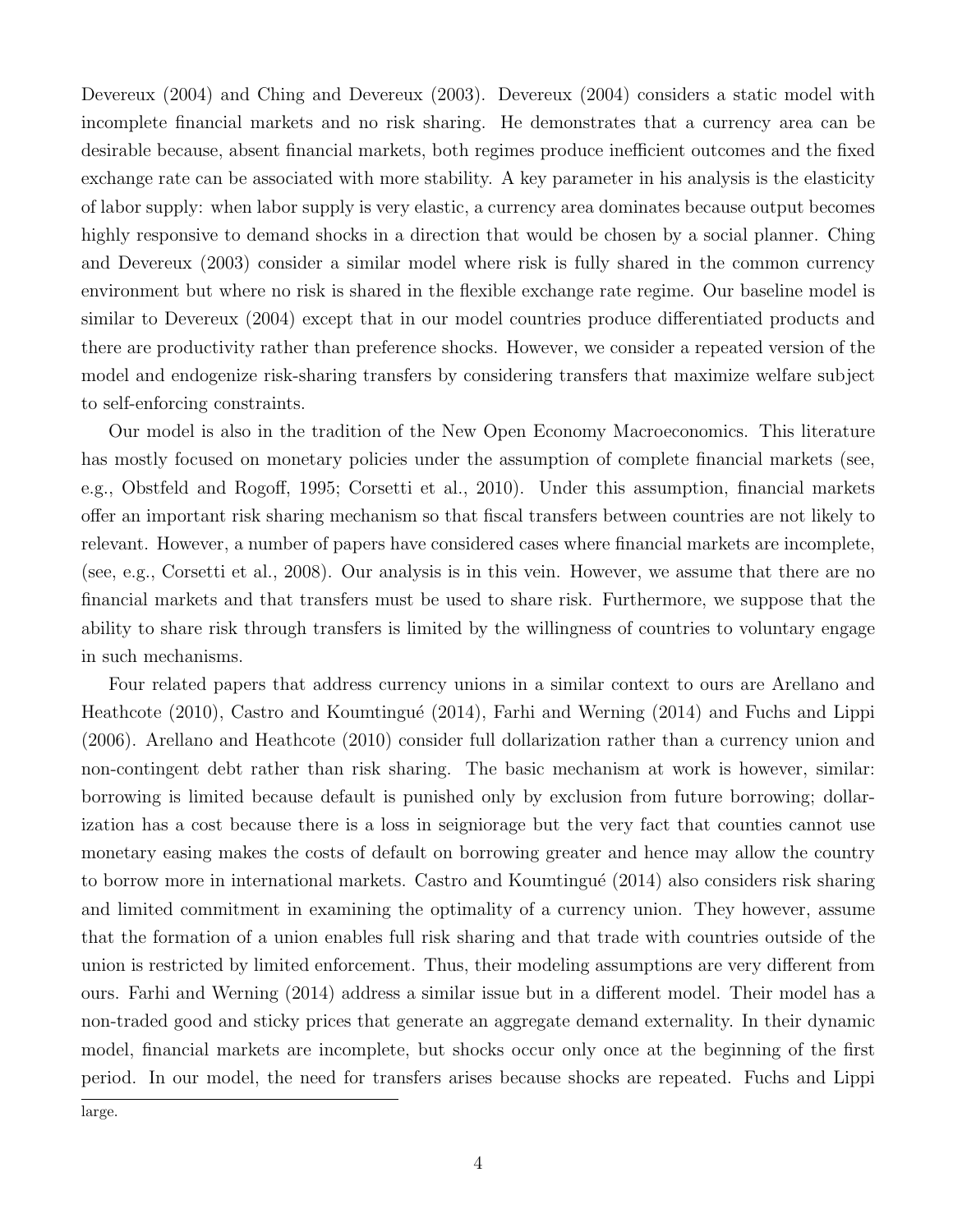(2006) consider a dynamic policy game where policy has to be coordinated in a monetary union. This provides a tension between co-ordination and flexibility. Although Fuchs and Lippi (2006) consider the temporal incentives to leave the monetary union, they do not provide a welfare analysis of the two regimes.

The paper is organized as it follows. Section 2 presents the baseline model of the two different currency regimes when there are transfers between countries. Section 3 considers the sustainability of transfers between countries. That is, it considers transfers where the short term cost of the transfer is offset by future risk sharing benefits. Section 4 extends the analysis to allow for transaction costs. Section 5 concludes. Proofs and detailed derivations are contained in the Appendices.

## 2 Model

In this section we present a standard one-period, two-country open-economy model with money demand. Labor productivity is different across countries and uncertain. Households are monopsonists in their supply of labor. A price rigidity is introduced by assuming households set wages in advance, before productivity is known. Countries can make transfers to one another, contingent on the productivity shock, so as to share risk. We consider both the case of a currency area where the exchange rate is exogenously fixed, and a flexible exchange rate regime. Transfers will affect wage setting in both scenarios and will also affect the exchange rate in the flexible exchange rate regime. At the end of the section, we consider the equilibrium outcome when transfers equalize consumption across countries. Section 3 then considers a repeated version of the model in which transfers are voluntary, that is, are only made if the long run benefits of future risk sharing exceed the short run costs of making a transfer.

#### The set up

There are two countries, Home and Foreign. Both countries have a unit mass of domestic households and a unit mass of firms producing differentiated tradeable varieties. Countries are identical except that they may experience different realizations of a productivity shock. The exposition of the model focuses on Home, with analogous expressions holding for Foreign. Foreign variables are denoted with a star.

**Demands** The representative Home household  $h \in [0, 1]$  has preferences given by a utility function

$$
U(h) := V\left((c(h))^{\mu} \left(\frac{m(h)}{P}\right)^{1-\mu}\right) - \chi \frac{\ell(h)^{1+\psi}}{1+\psi},
$$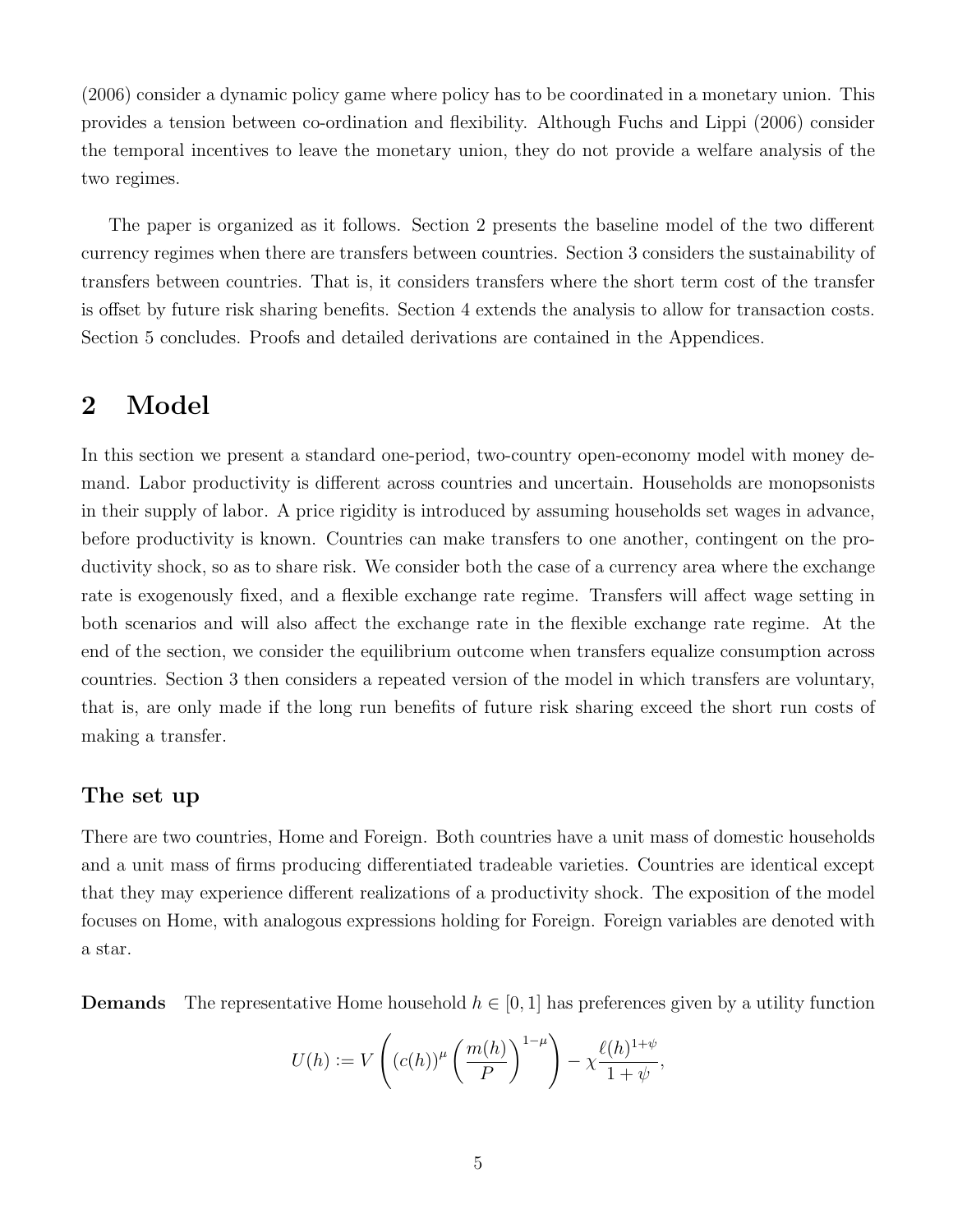where

$$
c(h) = \left(\int_0^1 (d(v, h))^{\rho} dv + \int_0^1 (d(v^*, h))^{\rho} dv^*\right)^{1/\rho}
$$

is the composite of the consumption of local varieties  $v \in [0, 1]$  (denoted  $d(v, h)$ ) and foreign varieties  $v^* \in [0,1]$  (denoted  $d(v^*, h)$ ),  $m(h)/P$  is the real money balance or cash holdings and  $\ell(h)$  is the household's labor supply (worked hours). The parameter  $\psi \geq 0$  is the inverse of the Frisch elasticity of labor supply.<sup>7</sup> The parameter  $\mu \in (0,1)$  denotes the preference and share of expenditure for real money balances. The parameter  $\rho \in (0,1)$  is the intensity of the preference for product variety. The elasticity of substitution between product varieties,  $\sigma > 1$ , is positively related to  $\rho: \sigma = 1/(1 - \rho)$ . The function V is assumed to exhibit constant relative risk aversion, with  $V(x) := x^{1-\gamma}/(1-\gamma)$ for  $\gamma > 1$ , where x denotes the composite of the consumption of varieties and real money balances. For simplicity, we refer to x as consumption. Finally, the parameter  $\chi$  represents the intensity of preference for leisure. In our model, the parameter  $\chi$  plays no role and it is set equal to one in the rest of the paper.

The Home household h maximizes its utility subject to the budget constraint

$$
\int_0^1 p(v)d(v,h) dv + \int_0^1 p(v^*)d(v^*,h) dv^* + m(h) = y(h) + T + M_0,
$$

where  $p(v)$  is the Home price of domestic variety  $v, p(v^*)$  is the Home price of Foreign variety  $v^*, y(h)$ is the income of household  $h, T$  is a transfer received by the Home country (the aggregate transfer T is distributed equally to all households) and  $M_0$  is the endowment of local money (distributed equally to all households). Household income has two components: labor income  $w(h)\ell(h)$ , where  $w(h)$  is the household wage (see below), and an equal share of local profits,  $\Pi$ . That is, household income is  $y(h) = w(h)\ell(h) + \Pi$ . Money is the unit of numéraire and is exogenously supplied by the country's central bank. For simplicity, money fully depreciates in each time period. In the above expression, all values are denominated in the Home country's currency.

Under this specification, it is well known that the households maintain a constant expenditure share for each type of good. So,  $c(h)$  and  $m(h)$  satisfy

$$
\frac{Pc(h)}{\mu} = \frac{m(h)}{1-\mu} = w(h)\ell(h) + \Pi + T + M_0,
$$

where

$$
P := \left(\int_0^1 (p(v))^{1-\sigma} dv + \int_0^1 (p(v^*))^{1-\sigma} dv^*\right)^{\frac{1}{1-\sigma}} \tag{1}
$$

is the Home price index. The demand for the local variety  $v$  by household h is

$$
d(v, h) = \mu \frac{(p(v))^{-\sigma}}{P^{1-\sigma}} (w(h)\ell(h) + \Pi + T + M_0),
$$

<sup>&</sup>lt;sup>7</sup>If  $\psi = 0$ , then labor supply is infinitely elastic.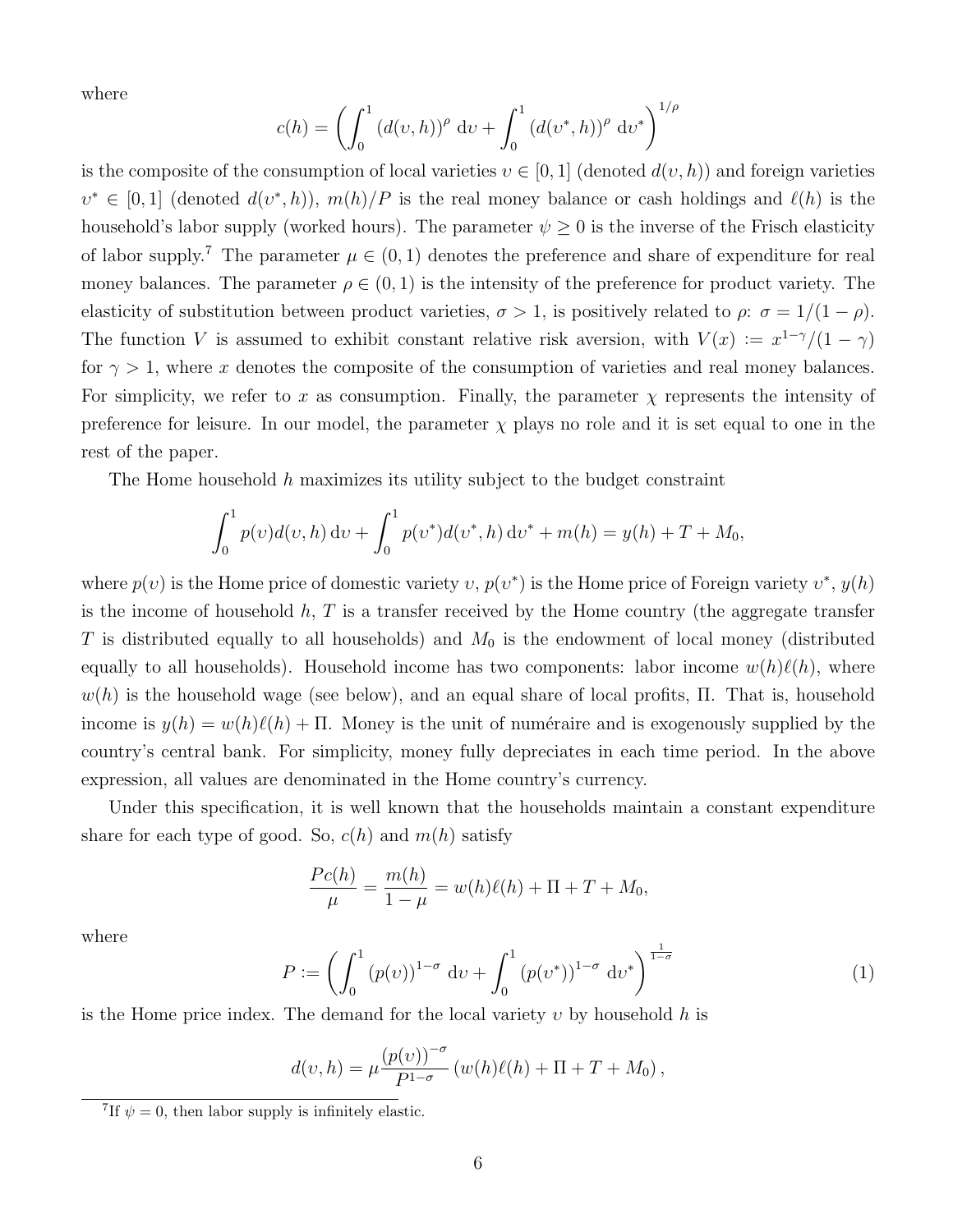while its demand for the imported variety  $d(v^*, h)$  is defined similarly with  $p(v^*)$  replacing  $p(v)$ . Hence, consumption for household h is  $x(h) := c(h)^{\mu} (m(h)/P)^{1-\mu} = \xi(w(h)\ell(h) + \Pi + T + M_0)/P$ where  $\xi := \mu^{\mu} (1 - \mu)^{1 - \mu}$ .

We define the nominal exchange rate,  $\varepsilon$ , as the units of Home currency required to purchase one unit of Foreign currency.<sup>8</sup> With no transaction costs (Section 4 below considers the implications of transaction costs),  $p(v) = \varepsilon p^*(v)$  and  $p(v^*) = \varepsilon p^*(v^*)$ . Using equation (1), it is easy to check that  $P = \varepsilon P^*$ . Also, since there are no transfers from outside the two countries, we have  $T = -\varepsilon T^*$ . Denoting the aggregate of the local income as  $Y := \int_0^1 y(h) dh$ , total world income, denominated in the Home currency, is  $Y^w := Y + \varepsilon Y^*$ . Similarly, the world money supply in terms of the Home currency is  $M_0^w := M_0 + \varepsilon M_0^*$ . The aggregate demand for local and foreign varieties v and  $v^*$ , are defined as  $D(v) := \int_0^1 d(v, h) dh$  and  $D(v^*) := \int_0^1 d(v^*, h) dh$ . Given the above analysis, they can be written as

$$
D(v) = \mu \frac{(p(v))^{-\sigma}}{P^{1-\sigma}} (Y^w + M_0^w) \text{ and } D(v^*) = \mu \frac{p^*(v^*)^{-\sigma}}{P^{1-\sigma}} \frac{(Y^w + M_0^w)}{\varepsilon}.
$$

If the two countries belong to a common currency area, then  $\varepsilon = 1$ .

Production Home firms hire imperfectly substitutable labor services from local households and are price setters in their product market. Consider a Home firm producing the variety  $v$ . The firm hires  $\ell(v, h)$  units of differentiated labor service from each local household h to produce an amount of output given by the production function

$$
F(\ell(v,\cdot)) := \frac{1}{a} \left( \int_0^1 (\ell(v,h))^{\frac{\theta-1}{\theta}} dh \right)^{\frac{\theta}{\theta-1}},
$$

where  $\theta > 1$  measures the elasticity of substitution between labor services and  $1/a$  is the country productivity. A lower  $\theta$  is associated with more differentiated labor services, which gives households more power in wage setting. Therefore, a lower  $\theta$  implies a higher mark-up over the marginal disutility of labor. An increase in  $1/a$  implies a fall in the labor input needed for each unit of output.

The firm chooses the labor input mix  $\ell(v, \cdot)$  that minimizes its cost per unit of output  $\int_0^1 w(h)\ell(v, h) dh$ subject to  $F(\ell(v, \cdot)) = 1$ . Its demand for labor service per unit of output can therefore be computed as

$$
\ell(v, h) = a \left(\frac{w(h)}{W}\right)^{-\theta},\tag{2}
$$

where

$$
W := \left(\int_0^1 \left(w(h)\right)^{1-\theta} dh\right)^{1/(1-\theta)}
$$

is the Home wage index. As a consequence, the cost per unit of output equals  $aW$  and the firm's profit is:

$$
\pi(v) = (p(v) - aW) D(v).
$$

<sup>&</sup>lt;sup>8</sup>So an appreciation of the Home currency corresponds to a fall in  $\varepsilon$ .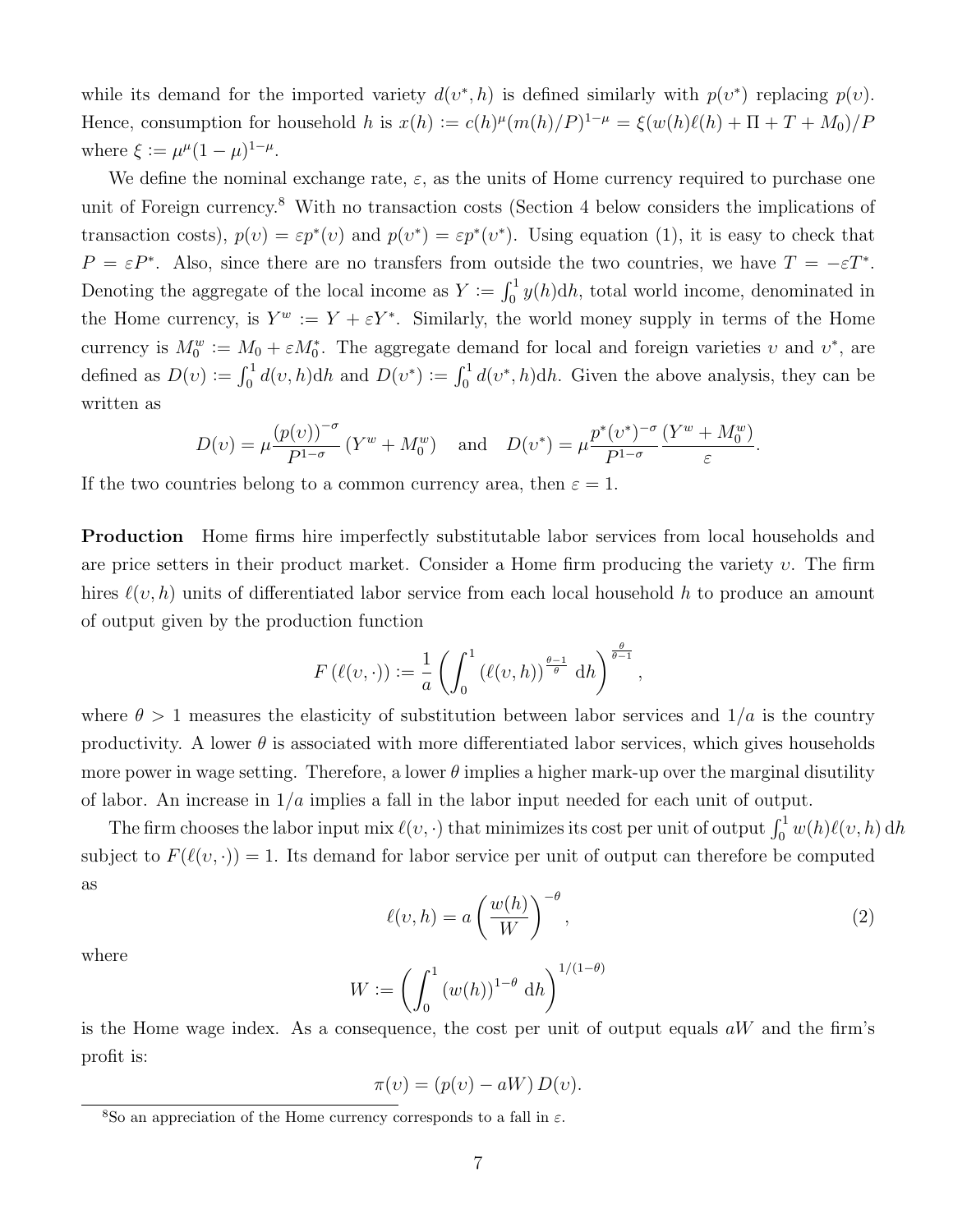The firm chooses the price  $p(v)$  to maximize  $\pi(v)$  taking exchange rates and prices indices as given. Because its demand is iso-elastic, it sets the price  $p(v) = aW/\rho$ , which is the same for each variety. Letting p denote the common price, there is a common profit, denoted by  $\pi$ . Moreover, the demand for each variety is the same, and we denote this common demand by  $D$ . With a unit mass of firms, profits  $π$  equals the aggregate profit  $\Pi$ .

Labor market The labor market is the source of rigidity in this model. As will be explained below the local productivity,  $1/a$  is uncertain and workers set their wages before the realization a is known, adapting their labor supply to balance the demand of local firms at the preset wage after the productivity parameter is realized. For the moment, suppose that all wages  $w(h)$  are pre-set and consider a Home household h. At its pre-set wage,  $w(h)$ , the household matches its labor supply to the labor demand by each firm. Each firm's labor demand is equal to its output  $D(v) = D$  times its labor input per unit of output given in equation (2). Aggregating over all local firms, gives the total demand to the household  $\ell(h) := \int_0^1 \ell(v, h) \, dv$ , which simplifies as

$$
\ell(h) = a \left(\frac{w(h)}{W}\right)^{-\theta} D. \tag{3}
$$

Furthermore, because of domestic firms and households are symmetric and face the same local economic conditions, Home households must have the same wage and offer the same supply of labor to firms:  $w(h) = W$  and  $\ell(h, v) = \ell(h) =: \ell$ . Since households have a unit mass, the aggregate labor supply is equal to  $L := \int_0^1 \ell(h) dh = \ell$ . Equally, consumption and earnings are the same for all households and the aggregate consumptions and incomes are given by  $C := \int_0^1 c(h) dh$ ,  $M := \int_0^1 m(h) dh$ ,  $X := \int_0^1 x(h) dh$ , and  $Y := \int_0^1 y(h) dh$ . Likewise, all firms in the same country set the same prices, hire the same amount of labor, and produce the same quantity of each variety. Hence, the indices  $h$ and  $\nu$  referring to households and firms can be dropped from now on.

**Equilibrium** Now we consider the equilibrium relationships for given inverse productivity a, transfer T, wages W (and  $W^*$ ) and exchange rate  $\varepsilon$ . The model will be closed by the determination of the exchange rate when we consider the currency area and flexible exchange rate regimes below.<sup>9</sup> Product prices are set by firms such that

$$
p = a \frac{W}{\rho} \quad \text{and} \quad p^* = a^* \frac{W^*}{\rho}.\tag{4}
$$

Thus,  $p = (a/a^*)(W/W^*)p^*$ . Labor supply clears with its demand

$$
L = aD.\t\t(5)
$$

 $9W$ e consider wage setting shortly and we will consider the determination of transfers in the next Section.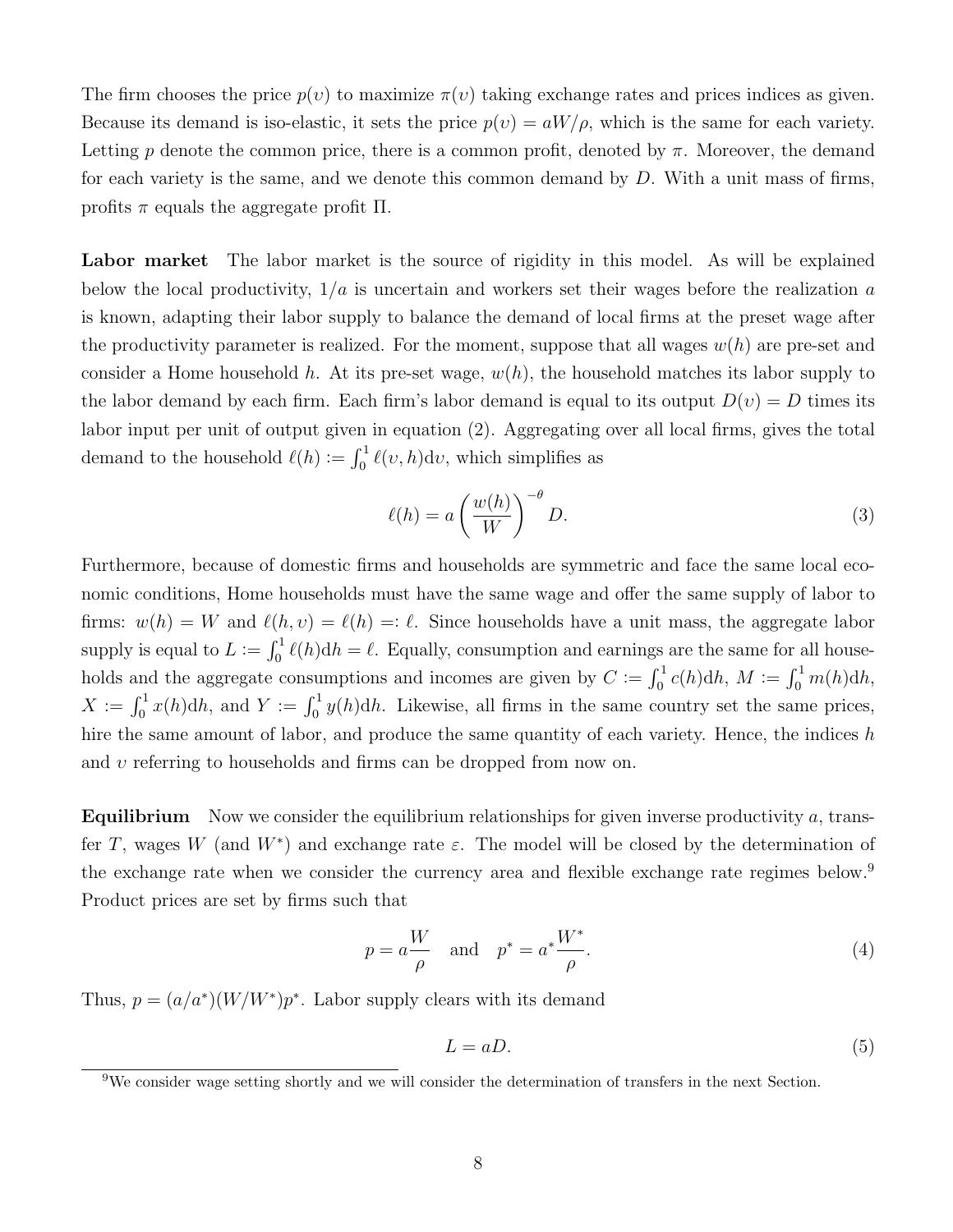National income equals the value of production

$$
Y = WL + \Pi = pD = \frac{W}{\rho}L.\tag{6}
$$

The demand for goods and money holding are proportional to disposable income

$$
\frac{PC}{\mu} = \frac{M}{1 - \mu} = Y + T + M_0,\tag{7}
$$

where P is the local price index. World money demand equals world money supply:  $M + \varepsilon M^* =$ :  $M^w = M_0^w$ . In this model, we can, w.l.o.g., normalize the money supplies to  $M_0 = M_0^* = (1 - \mu)/\mu^{10}$ Thus, using (7) and the fact that  $T + \varepsilon T^* = 0$ , it follows that  $Y^w + M_0^w = M^w/(1 - \mu) = (1 + \varepsilon)/\mu$ and  $Y^w = (1 + \varepsilon)$ . Thus, the demand for each variety are equal to

$$
D = \frac{p^{-\sigma}}{P^{1-\sigma}} \left(1+\varepsilon\right) \quad \text{and} \quad D^* = \frac{\left(p^*\right)^{-\sigma}}{\left(P^*\right)^{1-\sigma}} \frac{\left(1+\varepsilon\right)}{\varepsilon}.\tag{8}
$$

The local price index is given by

$$
P(W,\varepsilon) := (W/\rho) \left( (a)^{1-\sigma} + \left( \varepsilon \frac{W^*}{W} \right)^{1-\sigma} (a^*)^{1-\sigma} \right)^{\frac{1}{1-\sigma}},
$$

where  $W/(\varepsilon W^*)$  is the relative wage. To discuss the role of exchange rates, it is convenient to disentangle the effect of global productivity from local terms of trade. Towards this aim, we re-write the local price index more succinctly as

$$
P(W, \varepsilon) = (W/\rho)AB(\varepsilon),\tag{9}
$$

.

where

$$
A:=\left(a^{1-\sigma}+(a^*)^{1-\sigma}\right)^{\frac{1}{1-\sigma}};\quad b:=\frac{a^{1-\sigma}}{\frac{1}{2}A^{1-\sigma}};\quad B(\varepsilon):=\left(\frac{1}{2}b+\frac{1}{2}b^*\left(\varepsilon\frac{W^*}{W}\right)^{1-\sigma}\right)^{\frac{1}{1-\sigma}}
$$

The term A measures global productivity, b is a measure of relative productivity and  $B(\varepsilon)$  embeds the effect of relative wages,  $\varepsilon W^*/W$ , on local prices.<sup>11</sup> When  $\varepsilon W^*/W = 1$ ,  $B(1) = b/2 + b^*/2 = 1$ , and local prices do not depend on the relative wage. $^{12}$ 

 $10$ With the wage setting described below, the level of money supply is irrelevant in this model: a proportional rise in money supply will be matched by the same proportional rise in wages and prices. With this normalization, money supplies exactly adjust to households' preferences for cash holdings so that any changes in the preferences for cash holdings,  $\mu$ , is accompanied with a rise in the money supply that keeps nominal prices and wages unchanged.

<sup>12</sup>Since  $P = \varepsilon P^*$ , we have  $B^*(\varepsilon) = \frac{W}{\varepsilon W^*} B(\varepsilon)$ .

<sup>&</sup>lt;sup>11</sup>Since  $b/2 + b^*/2 = 1$ ,  $B(\varepsilon)$  is a weighted power mean of 1 and  $\varepsilon(W^*/W)$  with weights  $b/2$  and  $b^*/2$ . Thus,  $\min\{1, \varepsilon(W^*/W)\} < B(\varepsilon) < (\varepsilon(W^*/W))^{(b^*/2)}$  where the second inequality follows because  $\sigma > 1$  implies  $B(\varepsilon)$  is less than the weighted geometric mean.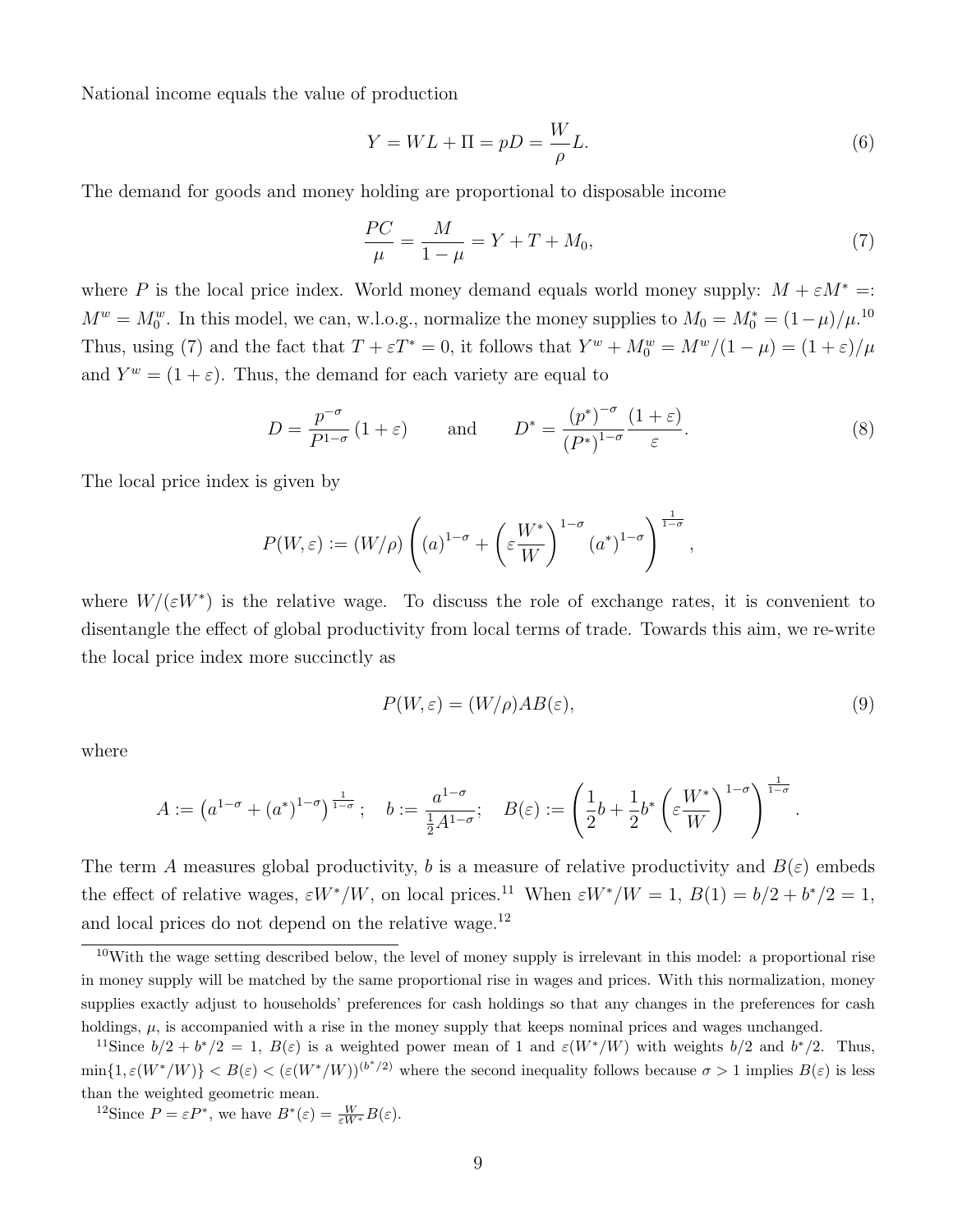Taking the ratio of the expressions in (8), using (4) and (5) and  $P = \varepsilon P^*$  allows us to express the exchange rate as

$$
\varepsilon = \left(\frac{W}{W^*}\right) \left(\frac{b}{b^*}\right)^{-\frac{1}{\sigma}} \left(\frac{L}{L^*}\right)^{\frac{1}{\sigma}}.\tag{10}
$$

From this equation, it can be seen that for fixed wages, changes in  $b/b^*$  can be absorbed either through changes in the exchange rate or changes in labor supplies (and thus, production). Letting  $L(W,\varepsilon)$  denote labor supply as a function of the wage and exchange rate and  $Y(\varepsilon)$  denote national income, we have

$$
L(W,\varepsilon) = b \frac{\rho}{W} \frac{\frac{1}{2} (1+\varepsilon)}{B(\varepsilon)^{1-\sigma}}; \quad Y(\varepsilon) := WL(W,\varepsilon)/\rho = b \frac{\frac{1}{2} (1+\varepsilon)}{B(\varepsilon)^{1-\sigma}},
$$

where  $Y(\varepsilon)$  is independent of wage if  $W = W^*$ . Also note that if  $W = W^*$ , then  $Y(1) = b$  since  $B(1) = 1$ . Money demand can be written as  $M(\varepsilon, T) = (1 - \mu)(Y(\varepsilon) + T + M_0)$  and consumption  $X(T, W, \varepsilon) = \xi(Y(\varepsilon) + T + M_0)/P(W, \varepsilon)$ . Finally, utility can be written as

$$
U(T, W, \varepsilon) = V(X(T, W, \varepsilon)) - \frac{L(W, \varepsilon)^{1+\psi}}{1+\psi}.
$$

So, we have described the economy for a given set of productivity parameters  $(a, a^*)$ . We now make precise the structure of productivity shock uncertainty and describe the wage setting.

Uncertainty and symmetry The only uncertainty in the model is a shock to a country's productivity. Thus, we treat the inverse productivities  $a$  and  $a^*$  as random variables. Each state of nature  $s \in S$  is therefore defined by pair of inverse productivity levels  $(a_s, a_s^*)$  for Home and Foreign. We will use the subscript s where we wish to emphasize state dependence. For example, we denote the transfer in state s by  $T_s$ , the exchange rate in state s by  $\varepsilon_s$  and so on.

From the above model description, it is clear that the two countries are structurally symmetric because they face the common parameters  $\mu$ ,  $\psi$ ,  $\rho$ ,  $\gamma$ , and  $\theta$ . We assume additional symmetry by imposing symmetric probability distributions of country productivity shocks. That is, for every state s with inverse productivity pair  $(a_s, a_s)$ , we assume that there exists another state q with the same probability and the opposite shock structure:  $(a_q, a_q^*) = (a_s^*, a_s)$ . Thus, the two countries are ex-ante symmetric and households form the same expectations in both countries.

Wage Setting We now explain how the wage is determined. We assume that workers set their wage before the shocks to productivities are realized. Hence, wages are sticky and do not respond to productivity shocks. Home household h sets its wage  $w(h)$ , considering its own labor demand (3) and taking aggregate profits  $\Pi_s$ , transfers  $T_s$ , prices  $P_s$  for  $s \in S$  and money supply  $M_0$  as given, to maximize its expected utility

$$
E[U_s(h)] = E\left[V\left(\xi \frac{w(h)\ell_s(h) + \Pi_s + T_s + M_0}{P_s}\right)\right] - \frac{E\left[\ell_s(h)^{1+\psi}\right]}{1+\psi},
$$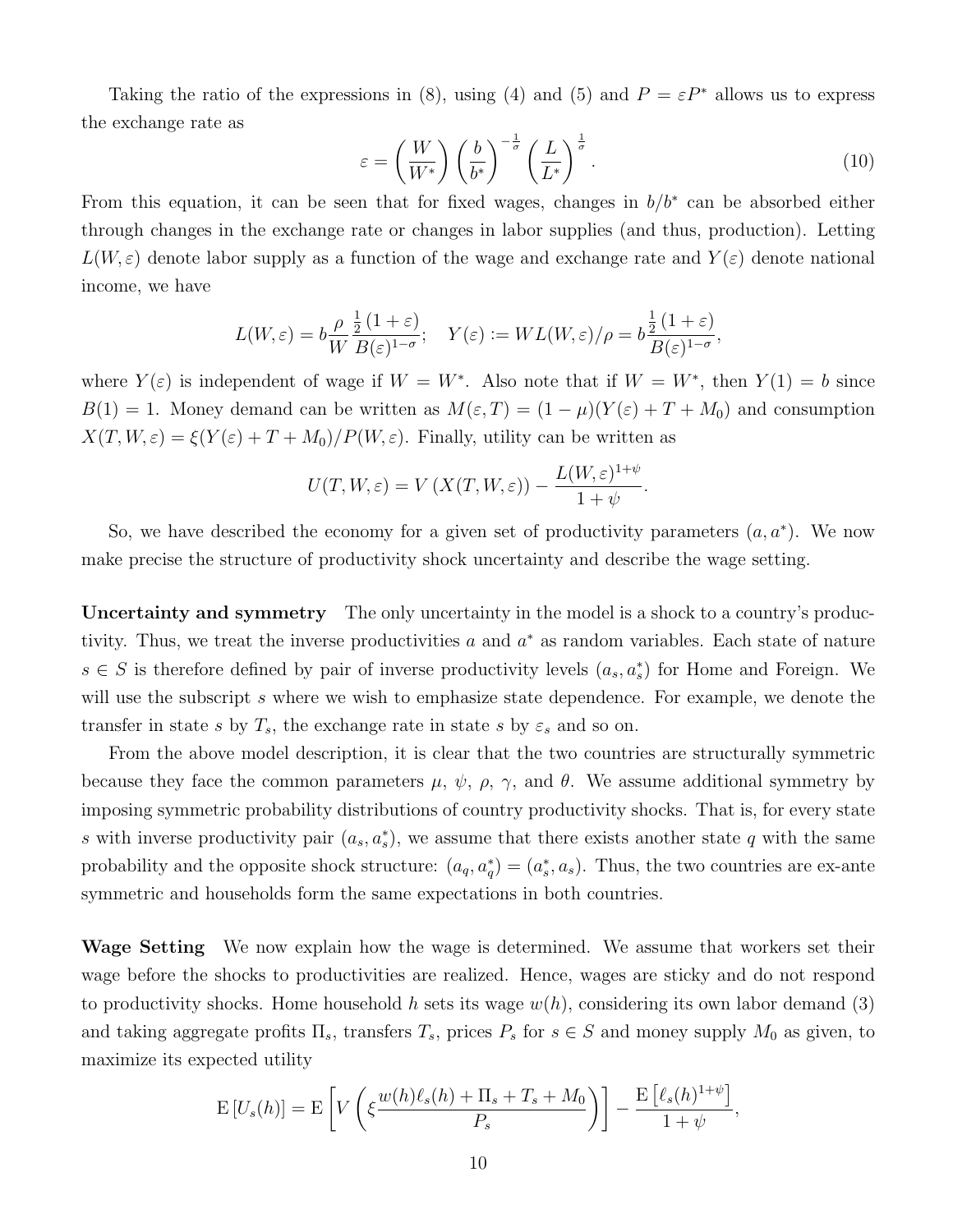where E is the expectation over all states  $s \in S$ . Aggregating over the household's first-order conditions, it can be checked (see Appendix A) that for a given set of transfers,  $T_s$  and given set of exchange rates,  $\varepsilon_s$ , the wage satisfies<sup>13</sup>

$$
W = \frac{\theta}{\theta - 1} \frac{\mathrm{E}\left[L_s(W, \varepsilon_s)^{1+\psi}\right]}{\mathrm{E}\left[\xi V'\left(X_s(T_s, W, \varepsilon_s)\right) \frac{L_s(W, \varepsilon_s)}{P_s(W, \varepsilon_s)}\right]}.
$$

We are now equipped to discuss the impact of of the exchange rate system on the households' utility.

#### 2.1 Currency area

We first consider the equilibrium in which the two countries belong to a common currency area, where  $\varepsilon_s = 1$  for all  $s \in S$ . World income is constant,  $Y_s^w = (1 + \varepsilon_s) = 2$  for each  $s \in S$ . Since countries are ex-ante symmetric, households in the two countries set the same wages:  $W = W^*$ . With  $W = W^*$ ,  $B_s(1) = 1$  and therefore, price indices depend on the wage W with

$$
P_s(W) := P_s(W, 1) = \left(\frac{W}{\rho}\right) A_s. \tag{11}
$$

Prices are equal in both countries,  $P_s^*(W) = P_s(W)$ . Likewise, employment is given by

$$
L_s(W) := L_s(W, 1) = b_s \frac{\rho}{W}.
$$
\n(12)

The higher relative productivity country (higher  $b_s$ ) has a higher employment level. National income is equal to relative productivity:  $Y_s(1) = b_s$ , and is independent of transfers. Employment is only indirectly affected by transfers through the wage. This indirect effect of transfers changes the level but not the variability of employment because wages are fixed in advance of the productivity shocks. Money demand in state s however, depends on the transfer in that state:  $M_s(T_s) := (1 - \mu)(b_s +$  $T_s + M_0$ ). Using the wage set in (4) and the labor supply (12), one can verify (see Appendix A) that the wage W satisfies

$$
W = \left(\kappa_0 \frac{\mathrm{E}\left[b_s^{1+\psi}\right]}{\mathrm{E}\left[\left(\mu\left(b_s + T_s\right) + \left(1 - \mu\right)\right)^{-\gamma} b_s A_s^{\gamma - 1}\right]}\right)^{\frac{1}{\gamma + \psi}},\tag{13}
$$

where  $\kappa_0 \equiv \rho^{\gamma+\psi-1} \xi^{\gamma-1} \mu^{-\gamma} \theta/(\theta-1)$ . We denote by  $W_0$  the wage set in the absence of any transfers  $(T_s = 0$  for each state s).

Utility in the Home country in state s as a function of the wage the transfer  $T_s$  in that state and the wage  $W$  is given by

$$
U_s(T_s, W) := U_s(T_s, W, 1) = V\left(X_s(T_s, W)\right) - \frac{\left(L_s(W)\right)^{1+\psi}}{1+\psi},\tag{14}
$$

 $13$ We leave implicit the dependence of W on the vector of transfers for the moment. The effect of an increase in risk sharing on the wage set depends on the effect on expected marginal utility. Although an increase in risk sharing will tend to reduce the variability in marginal utility, the effect on expected marginal utility is, in general, ambiguous.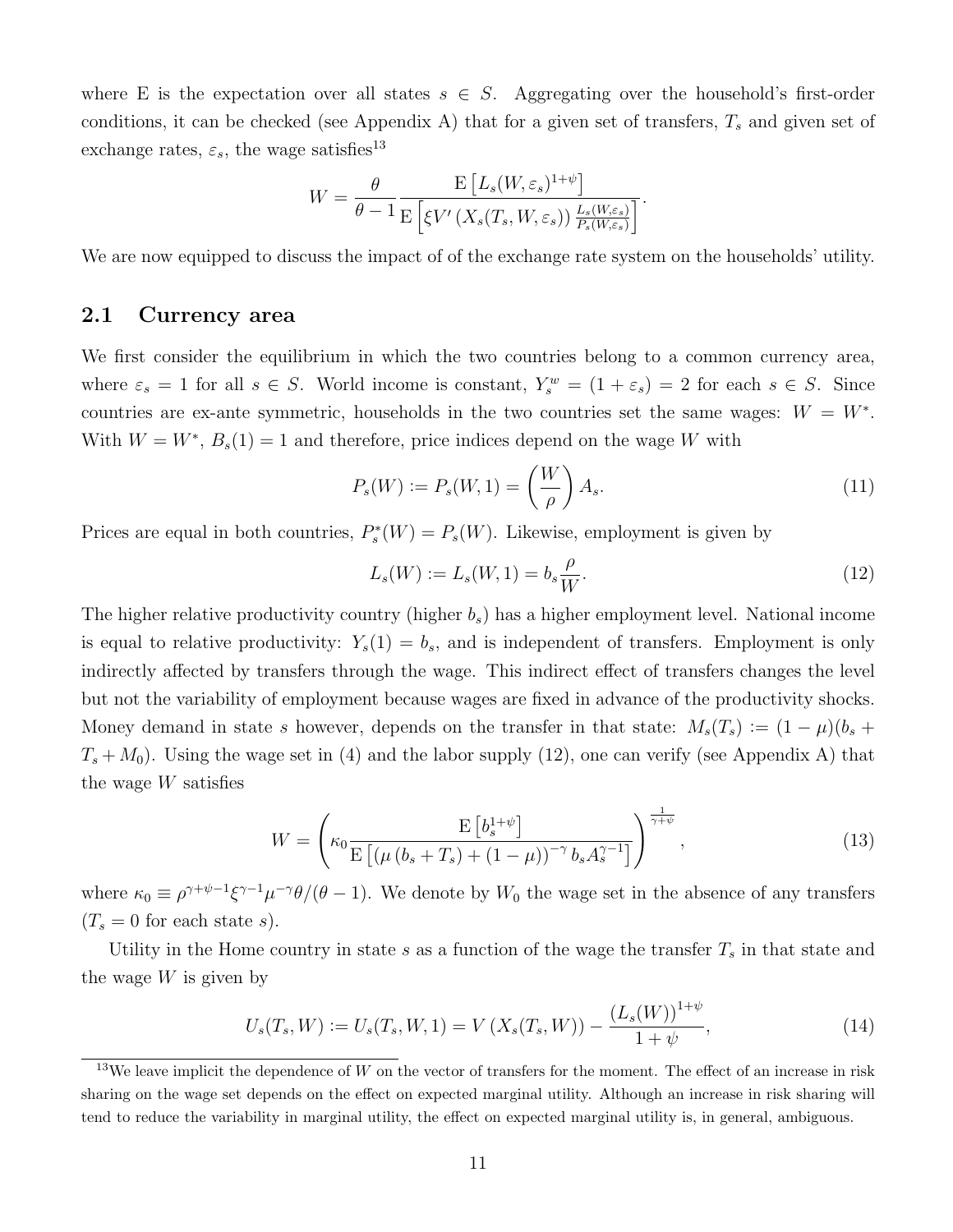where  $X_s(T_s, W) = \xi(b_s + T_s + M_0)/P_s(W)$ . Utility  $U_s(T_s, W)$  is an increasing and concave function of the received transfer  $T_s$ . The effect of a change in the wage on utility is ambiguous because an increase in  $W$  reduces employment, which is good for utility, but also increases prices and reduces consumption.

#### 2.2 Flexible exchange rate

We now consider equilibrium output and consumption under a flexible exchange rate regime. A flexible exchange rate provides an additional instrument through which relative prices can adjust to lessen the impact of shocks on production and employment. Under a flexible exchange rate regime, money demand equates its supply within each country, so that  $M = M^* = M_0 = (1 - \mu)/\mu$ . Again, since countries are ex-ante symmetric, households set the same ex-ante wages,  $W = W^*$ . From (7),  $P_sC_s = 1$  for each state s, and therefore using  $M_0 = (1-\mu)/\mu$ , national income is  $Y_s(\varepsilon_s) = 1-T_s$ . A transfer is completely offset by a reduction in national income. Using the definition of  $Y_s(\varepsilon_s)$  in (2) and the condition  $Y_s(\varepsilon_s) = 1 - T_s$ , the exchange rate can be determined implicitly as a function of transfer in that state. That is,  $\varepsilon_s(T_s)$  is implicitly defined by  $b_s(1+\varepsilon_s) = 2(1-T_s)B_s(\varepsilon_s)^{1-\sigma}$ . This can be rewritten  $as^{14}$ 

$$
\varepsilon_s(T_s) = \left(\frac{b_s}{b_s^*}\right)^{-\frac{1}{\sigma}} \left(\frac{1 - T_s}{1 + \frac{T_s}{\varepsilon_s(T_s)}}\right)^{\frac{1}{\sigma}}.\tag{15}
$$

The exchange rate in the absence of a transfer in state s is  $\varepsilon_s(0) = (b_s/b_s^*)^{-1/\sigma}$ . It is easy to check that a small transfer to the Home country leads to a appreciation of the Home currency.<sup>15</sup>

The employment level is defined by

$$
L(T_s, W) := L(W, \varepsilon_s(T_s)) = \frac{\rho}{W}(1 - T_s). \tag{16}
$$

When the Home country receives a transfer of  $T_s$ , denominated in the Home currency, the Foreign country transfers  $T_s^* = -T_s/\varepsilon_s$  in its currency. Therefore,  $L^*(T_s, W) = \rho(1 + (T_s/\varepsilon_s(T_s)))/W$ . Transfers and labor supply are perfect substitutes. Household preferences mean that demand for the composite consumption and demand for money balance are in fixed proportion to each other. With a fixed money supply, there is no substitutability toward consumption and households consequently reduce participation in the labor market when there is a positive transfer.<sup>16</sup>

Price indices depend on the wage and the exchange rate and therefore the transfers from equations (9) and (15). Using the wage set in (5) and the labor supply (16), it can be shown that

<sup>&</sup>lt;sup>14</sup>Note that (15) can also be derived by using (10),  $T_s = -\varepsilon_s T_s^*$  and the equations for employment (see, (16) below). <sup>15</sup>That is,  $\varepsilon_s'(0) = -(1 + \varepsilon_s(0))/\sigma < 0$ .

 $^{16}$ Transfers introduce variability to labor supply. Corsetti et al. (2013) note a similar effect of transfers. However, they approximate the economy around zero transfer, so that this property plays no role in their analysis.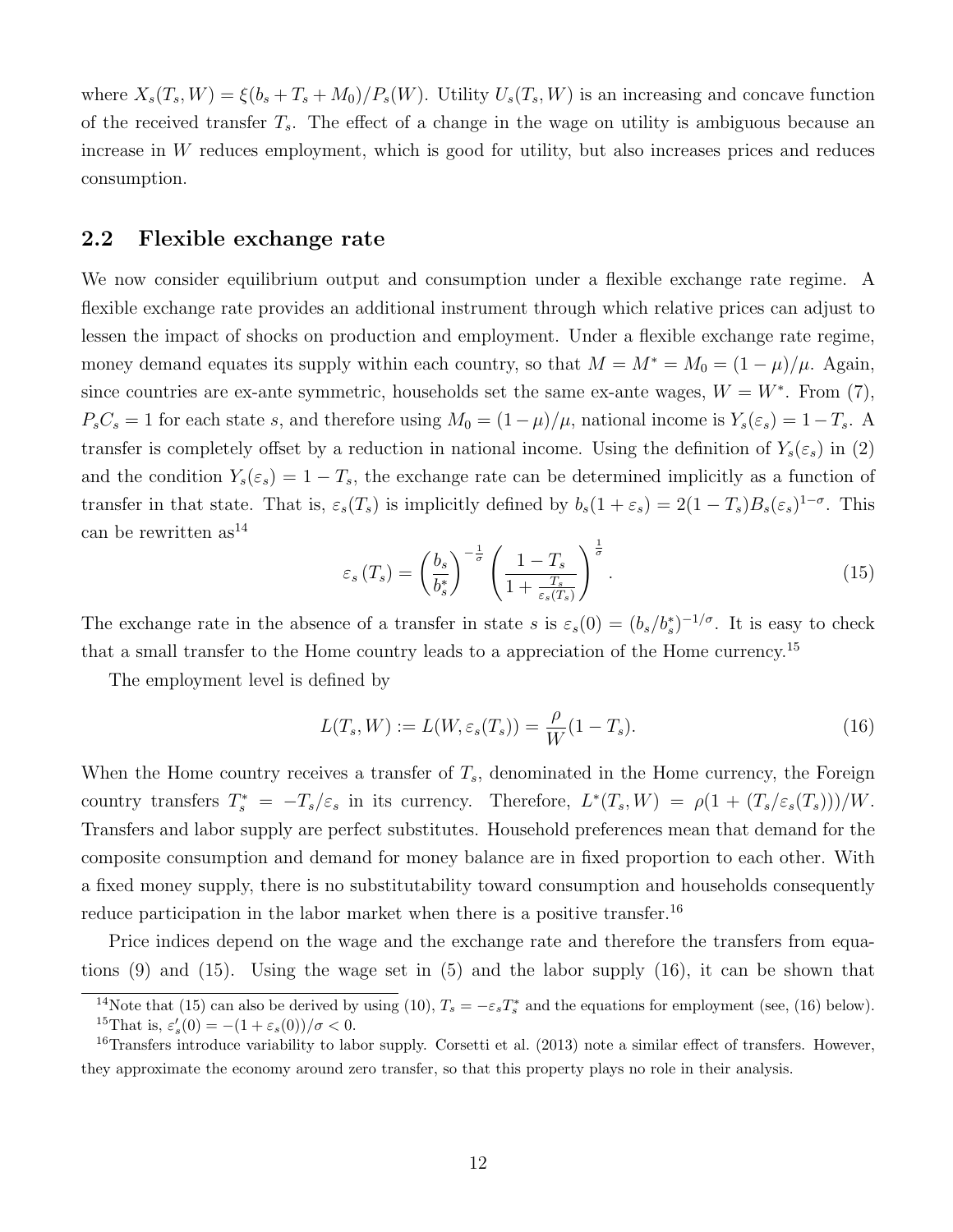(see Appendix A)

$$
W = \left(\kappa_0 \frac{\mathrm{E}\left[\left(1-T_s\right)^{1+\psi}\right]}{\mathrm{E}\left[\left(1-T_s\right)A_s^{\gamma-1}\left(B_s\left(\varepsilon_s\left(T_s\right)\right)^{\gamma-1}\right]}\right)^{\frac{1}{\gamma+\psi}}.\tag{17}
$$

Utility in state s as a function of  $T_s$  and W is defined by

$$
U_s(T_s, W) := U_s(T_s, W, \varepsilon_s(T_s)) = V(X_s(T_s, W, \varepsilon_s(T_s))) - \frac{L(T_s, W)^{1+\psi}}{1+\psi},
$$
\n(18)

where  $X_s(T_s, W, \varepsilon_s(T_s)) = (\xi/\mu)(1/(P_s(W, \varepsilon_s(T_s))))$ . It can be noted that in the absence of shocks, that is, if  $a_s = a_s^*$  is constant for all s, then wage and utility levels are the same under fixed and flexible exchange rates. The differences between the two regimes arises only when there is uncertainty. Thus, understanding risk sharing in each regime is key to determining which regime is better.

#### 2.3 Fiscal transfers, redistribution and consumption sharing

Consumption and utility levels vary with the realization of the productivity shocks in both a currency area and under a flexible exchange rate regime. To smooth those fluctuations, countries may have the possibility to assist each other and redistribute consumption by making fiscal transfers. In a fully-fledged federation this redistribution mechanism is embedded in the fiscal system.<sup>17</sup> In this section, we focus on transfers that equalize consumption. It is shown that, like the situation with no shocks to productivity, if there are transfers that equalize consumption, then the equilibrium allocation is the same whether there is flexible exchange rate regime or a common currency area.

**Currency area** In a currency area,  $Y_s(\varepsilon) = b_s$  and Home consumption in state s is  $X_s(T_s, W) =$  $\xi(b_s + T_s + M_0)/P_s(W)$ . Letting  $\overline{T}_s$  be the transfer that equalizes the consumption levels across the two countries gives

$$
\bar{T}_s = \frac{1}{2} \left( b_s^* - b_s \right). \tag{19}
$$

The transfers compensate the country with bad productivity shocks and employment levels. Anticipating these transfers, households set their wage  $W$  according to (13), so that

$$
\bar{W} = \left(\kappa_0 \frac{\mathrm{E}\left[b_s^{1+\psi}\right]}{\mathrm{E}\left[b_s A_s^{\gamma-1}\right]}\right)^{\frac{1}{\gamma+\psi}}.\tag{20}
$$

With transfers  $\bar{T}_s$  and the wage set to  $\bar{W}$ , utility in state s is

$$
U_s(\bar{T}_s, \bar{W}) = V\left(\frac{\xi}{\mu} \frac{1}{P_s(\bar{W})}\right) - \frac{\left(L_s(\bar{W})\right)^{1+\psi}}{1+\psi}.
$$

where  $P_s(\bar{W})$  and  $L_s(\bar{W})$  are given by (11) and (12).

 $17$  Here we think of governments choosing transfers. However, since the government is benevolent in choosing for a homogenous group of households, this is equivalent to households choosing transfers to maximize long-run utility.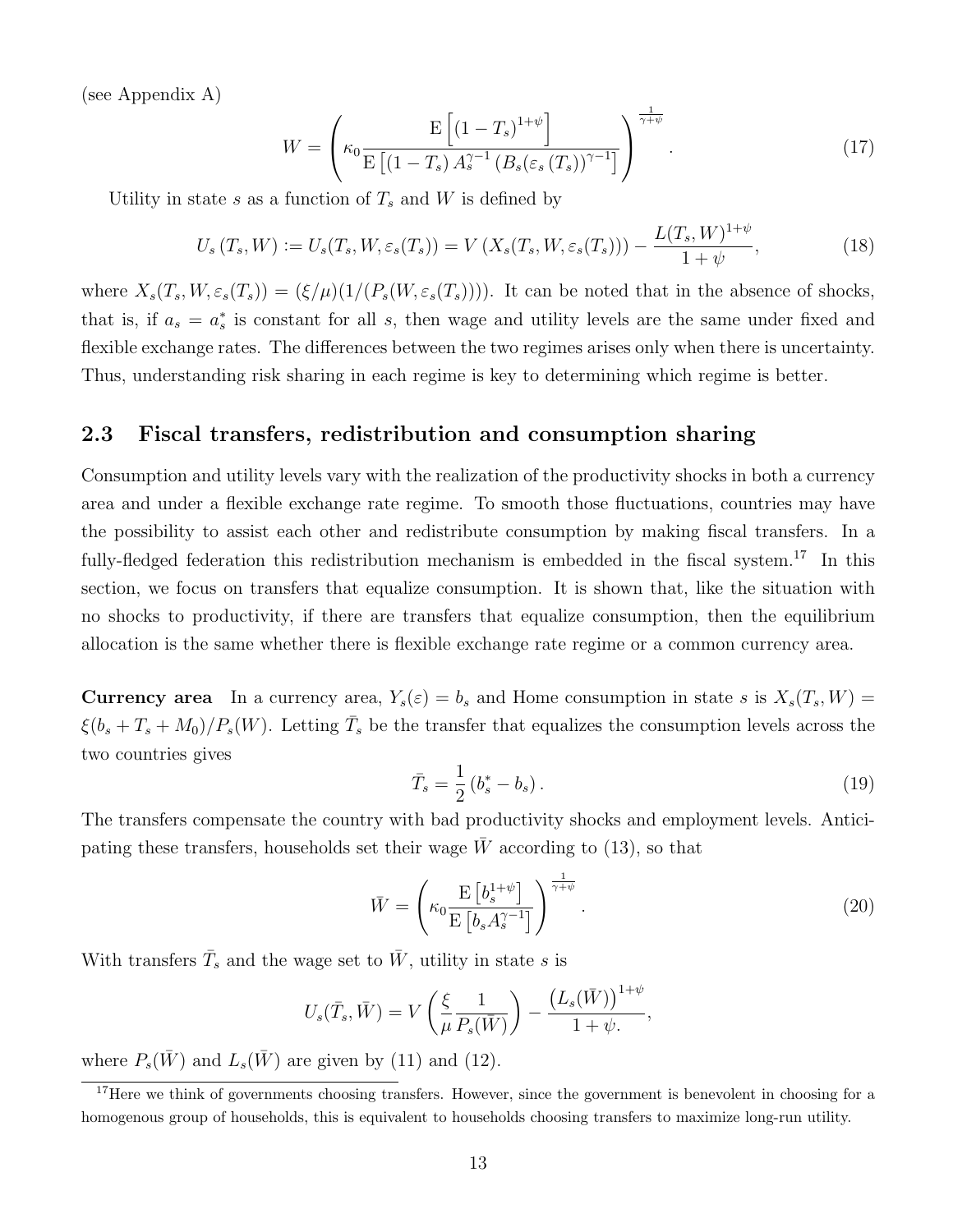Flexible exchange rate regime With a flexible exchange rate, local consumption is inversely related to the local price index. Equalizing consumption across the two countries, implies that price indices are equal:  $P_s(W, \varepsilon_s) = P_s^*(W^*, \varepsilon_s)$ . Since  $P_s(W, \varepsilon_s) = \varepsilon_s P_s^*(W, \varepsilon_s)$ , and because  $W = W^*$  from the symmetry across countries, it follows that with consumption equalizing transfers, the exchange rate is fully sterilized, so that  $\varepsilon_s = 1$ . Using the latter result and equation (15), we get

$$
\bar{T}_s = \frac{1}{2} \left( b_s^* - b_s \right).
$$

These are the same transfers as under common currency. Moreover, with the transfers  $\bar{T}_s$ , it follows from (16) that  $L(\bar{T}_s, W) = L_s(W) = \rho b_s/W$ . Since employment is the same function of the wage in both the currency area and flexible exchange rate regime, the wage set in both regimes is  $\bar{W}$ , given by (20). Thus, when consumption is equalized across countries, welfare is the same under both flexible exchange rate and common currency regimes. We conclude that if there are differences between the two regimes, it is because of difference in risk sharing.

A utilitarian objective As an aside, we note that in the currency area, the transfers equalizing consumption,  $X_s(T_s, W) = X_s(-T_s, W)$ , are those that would be chosen by a utilitarian planer who maximizes the welfare objective  $W \equiv E[U_s(T_s, W) + U_s^*(T_s, W)]$ . This occurs because labor supply and the price indices are independent of transfers. By contrast, under a flexible exchange rate regime, the consumption equalizing transfers do not maximize this welfare objective. This is because, in the flexible exchange rate regime, transfers affect labor supply and introduce unwanted variability to the disutility of labor. Consequently, the transfers that maximize the utilitarian welfare objective tradeoff consumption equalization and employment equalization. Therefore, a utilitarian social planner in the flexible exchange rate regime would choose transfers below the consumption equalizing transfers. In what follows, we will however, concentrate on consumption equalizing transfers even in the flexible exchange rate regime. We do this for three reasons. First, because a complete analysis of the utilitarian optimum in the flexible exchange rate regime is complicated. Second, because in practice, there are likely to be political difficulties in taking labor supply variability into consideration when considering redistribution. For example, the debate about redistribution in the E.U. has not taken into account the benefits in terms of leisure. Thirdly, because our discussion below about the potential benefits of a currency area are not dependent on this distinction.

## 3 Voluntary Transfers

In this section, we consider a repeated version of the model described in Section 2 with voluntary transfers that satisfy self-enforcing or participation constraints. Countries will be prepared to make voluntary transfers when the long term benefits from future risk sharing exceed the short run costs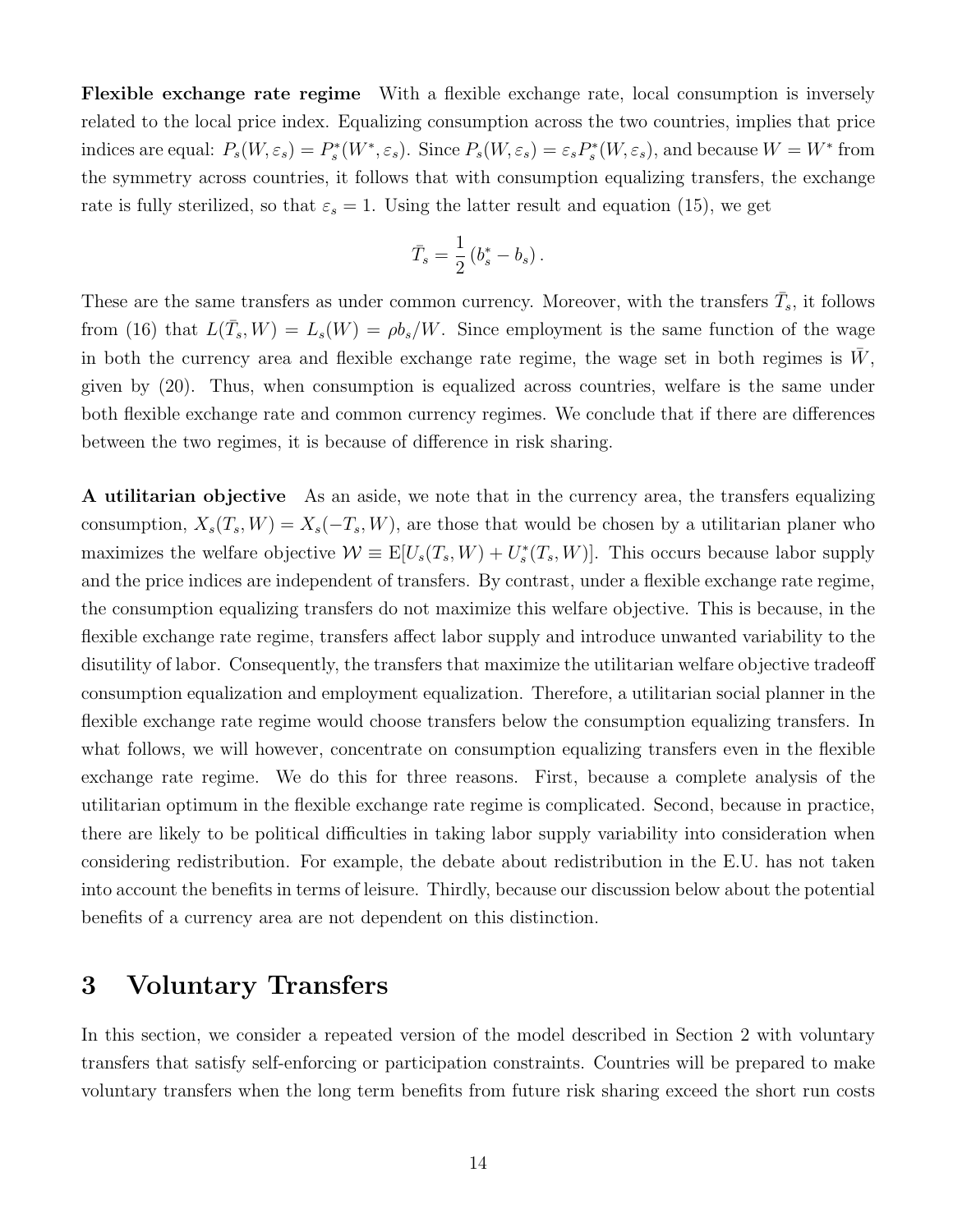of making a transfer. When transfers satisfy all such constraints, we say that they are sustainable. Whether transfers are sustainable or not will depend on parameter values.

We begin the section by comparing the welfare achieved in flexible exchange rate regime without transfers to a currency area with consumption equalizing transfers. This provides a benchmark for how well a currency area might do (absent transfers and transaction costs, the flexible exchange rate regime is always better). Next, we describe the participation constraints that need to be satisfied for transfers to be voluntary. Then, we consider for what parameter values full consumption sharing can be achieved in each regime, and for what parameter values no transfers can be sustained in each regime. We provide some analytical results when productivity shocks are small. In particular, we show that there are parameter values such that no transfers are sustained in the flexible exchange rate regime whereas full consumption sharing transfers are sustained in a currency area (the case analyzed in Section 3.1). Finally, we present numerical results on the welfare achieved in both regimes when the transfers are chosen optimally subject to the sustainability condition. This analysis shows that there is a range of plausible parameter values for which a currency area dominates.

For simplicity, from now on, we assume that there are two equiprobable states,  $s = \{1, 2\}$ . These two states correspond to two inverse productivities  $a_G$  and  $a_B > a_G$ , where by symmetry  $(a_1, a_1^*) = (a_G, a_B)$  and  $(a_2, a_2^*) = (a_B, a_G)$ . We normalize  $a_B = 1$  and let  $a_G = z \in (0, 1)$ . Thus, the Home country has the good productivity in state 1 and the bad productivity in state 2, with the reverse being true for the Foreign country. In this two state case, we can label variables using B and G subscripts and avoid the asterisk notation in much of what follows. For example, we have  $b_B = b_G^* = 1/((1/2)A^{(1-\sigma)})$  and  $b_G = b_B^* = z^{(1-\sigma)}b_B$  where  $A^{(1-\sigma)} = (1 + z^{(1-\sigma)})$  is independent of the state. In the flexible exchange rate case, we let  $\varepsilon$  be the exchange rate in state 1 and note that the exchange rate in state 2 is  $1/\varepsilon$ . This two-state is widely used in the literature (see, e.g., Kehoe and Levine, 2001) and is interesting not only because it is tractable. Mundell's argument against a currency union is strongest when productivities are negatively correlated. In this example, productivities are perfectly anti-correlated and in this sense the example is designed to favor the flexible exchange rate regime. However, such a setting is also the one in which the incentives for risk sharing are the strongest. Thus, it provides a simple setting in which these opposing forces can be assessed.

#### 3.1 A currency area with fiscal transfers

As a first step to examining the repeated model, this subsection compares the flexible exchange rate regime in the absence of transfers with a currency area with consumption equalizing transfers.<sup>18</sup> That is, we compare  $E[U_s(0, W_0)]$ , the expected utility with a flexible exchange rate regime and no transfers, with  $E[U_s(\bar{T}_s,\bar{W})]$ , the expected utility with the consumption sharing transfers  $\bar{T}_s$  for

<sup>&</sup>lt;sup>18</sup>This is the comparison considered by Ching and Devereux (2003) in a slightly different model.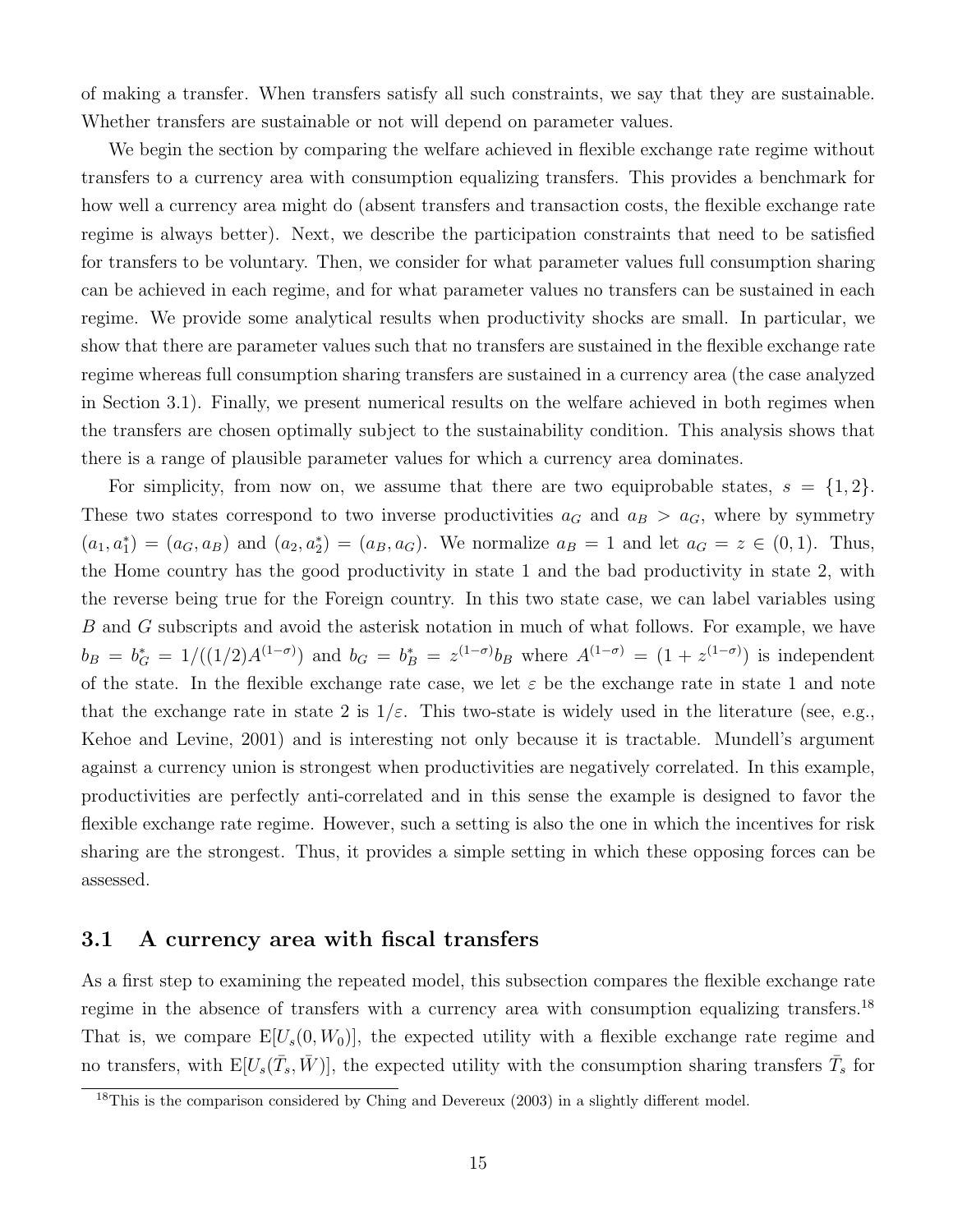$s \in \{G, B\}$ . That is, we ignore the issue of sustainability for the moment. Clearly, if there are no parameter values such that the currency area dominates in these circumstances, there will be no parameter values for which it ever dominates for any sustainable transfers.

Appendix B shows that the comparison between these two situations depends on only four parameters: the productivity shocks z, the elasticity of substitution  $\sigma$ , the risk aversion  $\gamma$  and the inverse elasticity of labor supply  $\psi$ .

**Proposition 1** There exists some  $\hat{z}$  such that for large enough shocks  $z < \hat{z}$ , the currency area with consumption equalizing transfers dominates the flexible exchange rate regime with no transfers. For small enough shocks (z close to one), the currency area dominates if and only if  $\gamma > \sigma(\psi \sigma - 1)$ . That is, for sufficiently high risk aversion, large labor supply elasticity and weak product substitutability.

#### **Proof.** See Appendix B.  $\blacksquare$

The above proposition presents an important result in its own right. It shows that a currency area can be optimal, if it is associated with more redistribution of resources than would occur under a flexible exchange rate regime. To understand this, recall that consumption is variable in the flexible exchange rate regime without transfers whereas, by construction, consumption is equalized in the currency area. Employment is independent of the productivity shock in the flexible exchange rate regime without transfers because the exchange rate adjusts to productivity differences, whereas employment varies with the productivity shock in the currency area. Both the variability in employment and variability in consumption are disliked because  $\psi > 0$  and  $\gamma > 1$ . Thus, a low value of  $\psi$  and and a high value of  $\gamma$  favor the currency area because, in that case, the cost of employment variability in the currency area is low and the cost of variability in consumption in the flexible exchange rate regime is high. The effect of a change in  $\sigma$  is more complicated because changes in  $\sigma$  have both level and variance effects.<sup>19</sup> An increase in  $\sigma$  means that products become more substitutable, weakening the monopoly power of firms, which leads to greater responses in production to productivity shocks. This increases the variability of employment and consumption. But, it tends to increase the variability of employment in the currency area more than the variability in consumption in the flexible exchange rate regime. Thus, a low value of  $\sigma$  tends to favor the currency area. Finally, very large shocks will, without transfers, drive the consumption very low in the bad state in the flexible exchange rate regime. With constant relative risk aversion preferences, such an outcome has a very adverse consequences for expected utility. Hence, for large shocks there is a preference for a currency area.

Figure 1 shows numerical results for  $z \in [0.8, 1]$ . It depicts the loci where currency areas with fiscal transfers yields the same expected welfare as a flexible exchange rate system without any transfers. The areas below (resp. above) those loci represents the parameters where a currency area dominates (resp. is dominated by) a flexible exchange rate system. Currency areas are preferred for stronger risk

<sup>&</sup>lt;sup>19</sup>Changes in  $\gamma$  and  $\psi$  have indirect level effects through changes in the wage.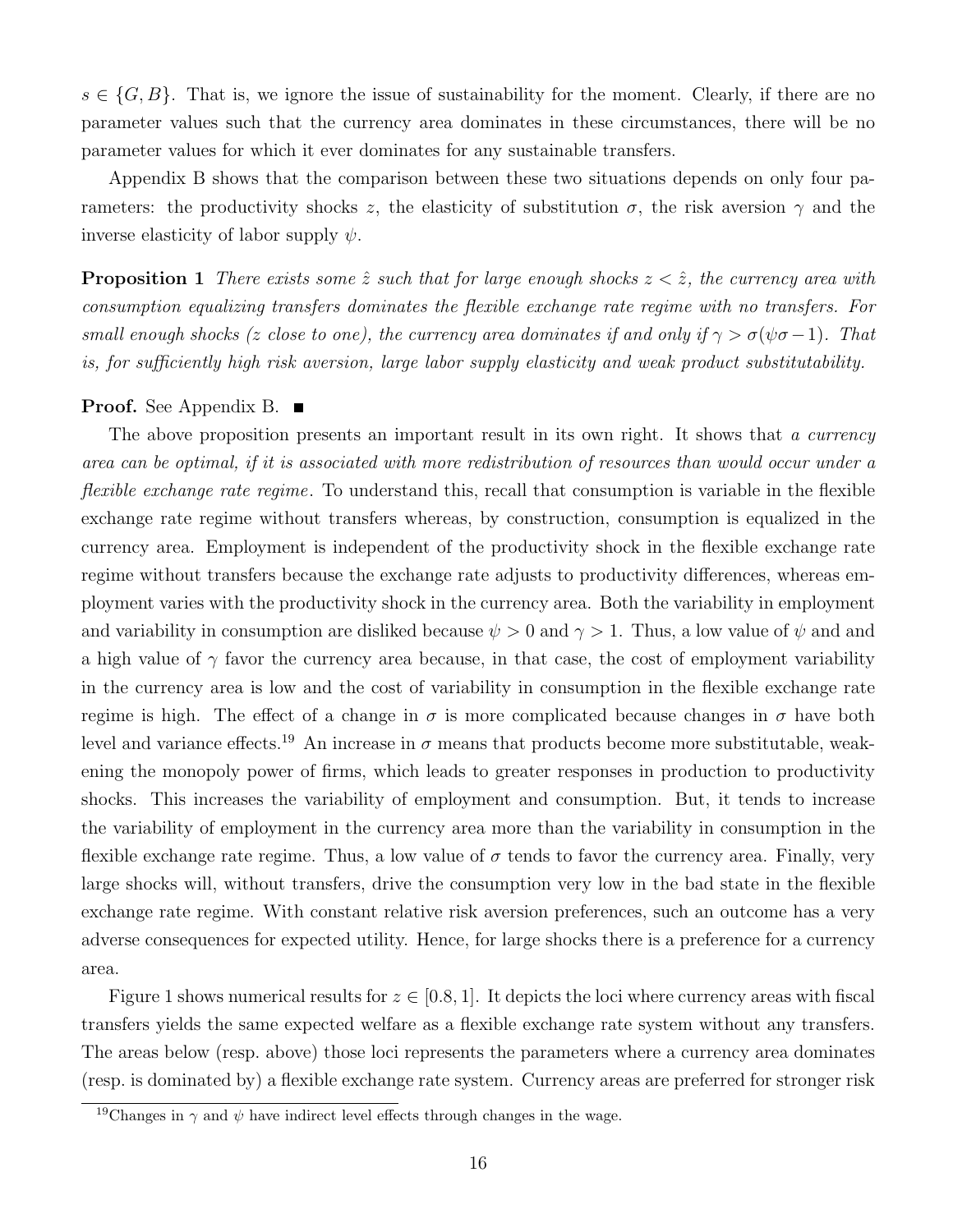aversion (higher  $\gamma$ ), more elastic labor supply (lower  $\psi$ ) and lower elasticity of substitution (lower  $\sigma$ ), in line with Proposition 1. In addition, the figure shows that currency areas are preferred for larger productivity shocks (lower  $z$ ). Larger productivity shocks increase the variability of consumption and hence, the desire for more risk sharing. Typical estimates from the literature put the value of relative risk aversion  $\gamma$  are in a range between 2 and 7, labor supply elasticity  $\psi^{-1}$  in an interval encompassing values slightly below  $1^{20}$  and elasticity of product substitution in a range between 2 and 8.<sup>21</sup> The preference for common currency area with fiscal transfers depends on the actual values of these parameters. Finally, the figure also suggests that shocks need to be quite large for currency areas to dominate for all parameter values. However, it is likely to dominate for sufficiently high elasticity of labor supply and low elasticities of product substitution.

The above discussion leaves unexplained the reason why a currency has risk-sharing transfers and the flexible exchange rate regime has none.<sup>22</sup> However, the comparison may be relevant in some circumstances. It is certainly conceivable that institutional factors play a role in enforcing fiscal transfers within a currency area. For instance, where a currency area coincides with a legal state, the constitution may provide a legal framework for redistributive policies. However, it is less clear how the redistributive policies may be implemented in an association of sovereign states that nevertheless belong to a common currency area. In the next sub-sections, we examine how the adoption of common currency may enhance risk sharing mechanisms even absent a legal framework for redistribution.

#### 3.2 Participation constraints

In this section we describe a repeated version of the model considered in Section 2 and the participation constraints that transfers must satisfy for them to be voluntary.

To discuss the possibility of voluntary transfers, we assume that countries interact repeatedly over an infinite horizon and let all households and countries have the same discount factor  $\delta \in (0,1)$ .

<sup>&</sup>lt;sup>20</sup>The impact of labor supply elasticity on the preference for a currency area is discussed by Devereux  $(2004)$  in a static model with preference shocks.

<sup>&</sup>lt;sup>21</sup>Todter (2008) assesses the coefficients of relative risk aversion in the range  $\gamma \in [1.4, 7.1]$ . Backus et al. (1992) and Corsetti et al. (2008) use a low value  $\gamma = 2$ . Basu and Fernald (1997) estimate of elasticity of substitution in a range  $\sigma \in [4, 6]$ . Mendoza (1991) using a sample of industrialized countries sets that elasticity equal to  $\sigma = 3.8$ . Stockman and Tesar (1995) estimate a lower elasticity  $\sigma = 1.8$ . It is generally agreed that  $\sigma$  is low for traded products. For example, Corsetti et al. (2008) estimates that the short term volatility of real exchange rates is consistent with  $\sigma$ slightly lower than one for traded goods. However, because our model does not distinguish the elasticities of traded and local goods and because there is monopolistic competition, it is compatible only with  $\sigma > 1$ . Thus, in the baseline numerical computations presented later, we use  $\sigma = 2$ . Estimates of the Frisch elasticity range from 0.1 to more than 1.0, but cluster around 0.4. Devereux (2004) explores the labor supply elasticity in the range  $\psi^{-1} \in [0.6, 2.2]$ . Reichling and Whalen (2015) suggest the range [0.27, 0.53] for  $\psi^{-1}$ .

 $^{22}$ Alesina et al. (1995) and Persson and Tabellini (1996) that a currency area is preferred because of public goods or externalities.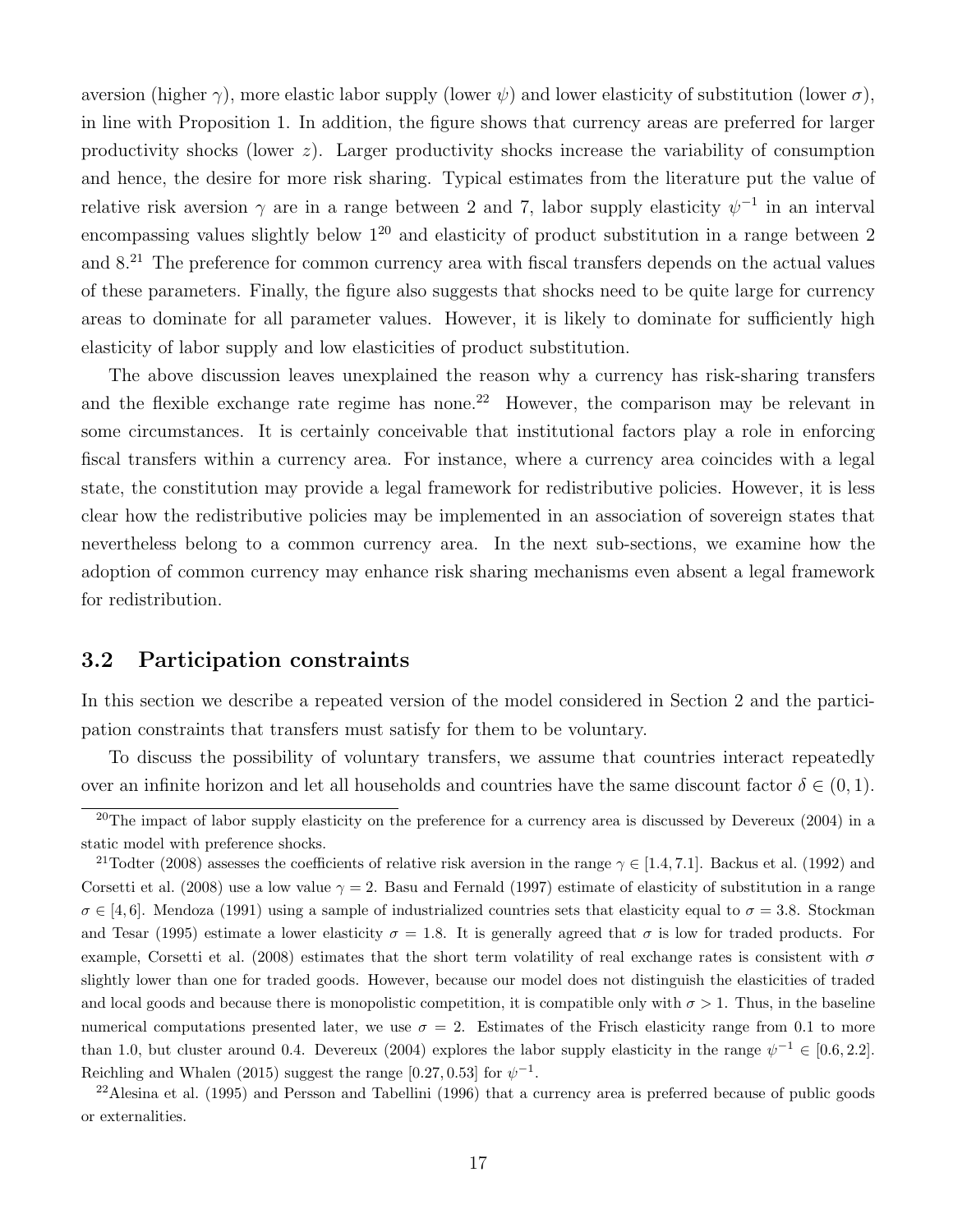

Figure 1: Loci of indifference between a common currency with consumption sharing transfers and a flexible exchange rate regime with no transfers FOR A RANGE OF VALUES OF  $\psi$  and  $\gamma$ . Other parameter values:  $\theta = 5$  and  $\mu =$ 0.99. THE CURRENCY UNION DOMINATES FOR LARGER SHOCKS (LOWER  $z$ ) AND FOR LESS COMPETITIVE ENVIRONMENTS (LOWER  $\sigma$ ).

For tractability of the analysis, we assume that there exists no asset that can be transferred between time periods. As claimed in the introduction, we take the view that money and asset holdings by households are not sufficiently large to permit any consumption smoothing.<sup>23</sup> Since transfers cannot be legally enforced, countries can renege on any agreement if they find it in their interest not to make a transfer. Hence any transfer programme has to be designed to be self-enforcing. We apply an

 $^{23}$ In this paper, money holdings are deemed to be ineffective in transmitting wealth from one period to the other. This assumption is made to highlight our analysis of the incentives for risk sharing through voluntary transfers mechanisms.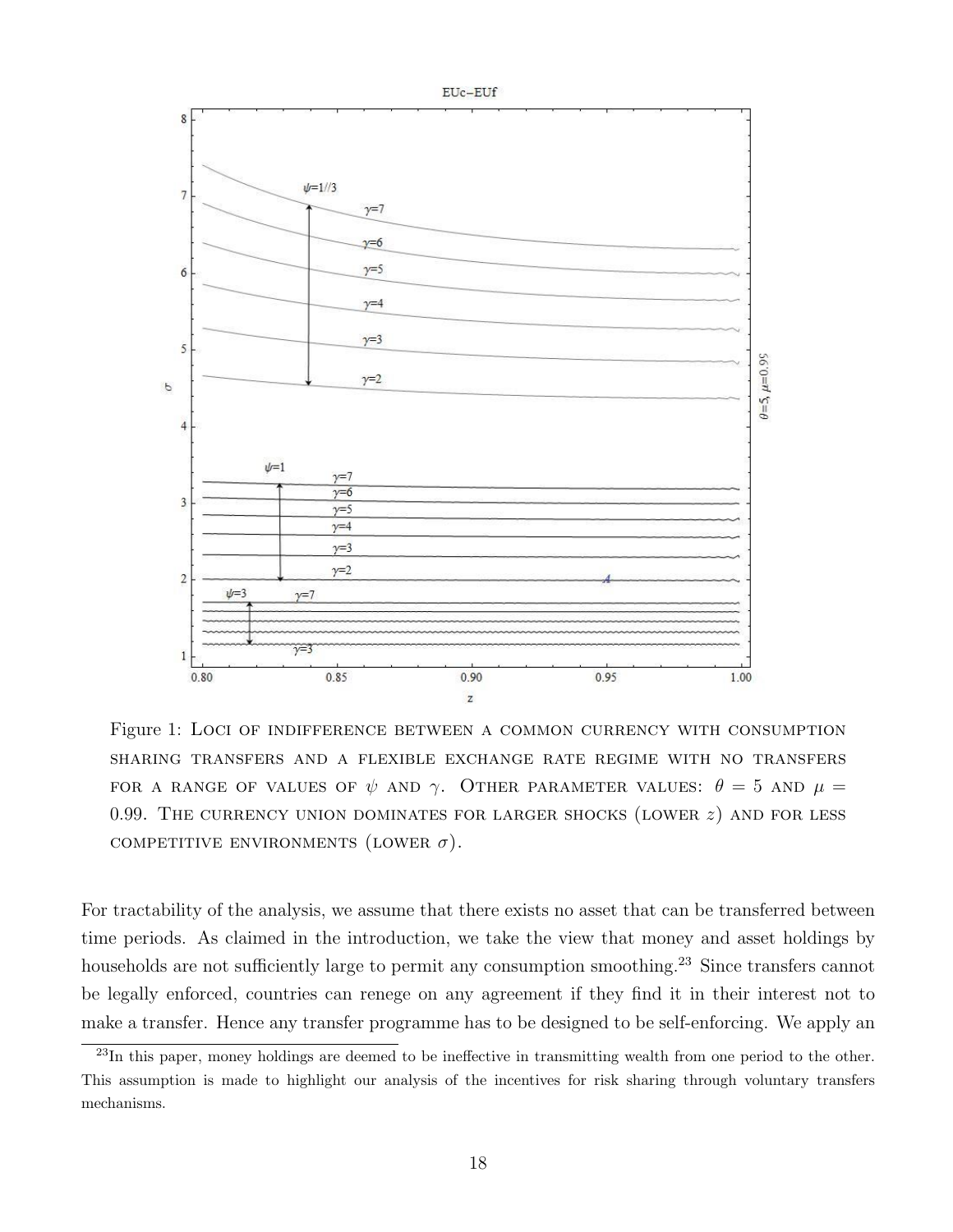approach similar to Thomas and Worrall (1988) who examine self-enforcing wage contracts between employers and employees. Thus, we presume that countries make a tacit agreement that specifies a state contingent transfer to be made from the good to the bad productivity country.<sup>24</sup>

For the sake of conciseness, let  $\mathcal T$  denote the transfer received by the country with the bad shock (Foreign in state 1 and Home in state 2) and  $\epsilon$  be the exchange rate when Home has the good shock (in state 1). That is,  $\varepsilon_G =: \epsilon$ , and hence,  $\varepsilon_B = 1/\epsilon$ . Also,  $T_B =: \mathcal{T}$  and  $T_G = -\epsilon \mathcal{T}^{25}$ . Such a formulation allows us to dispense with the state s subscript on transfers and exchange rates without introducing confusion. Since the wage is set before transfers, and transfers are summarized by  $\mathcal{T}$ , the equilibrium wage is a function of  $\mathcal T$ , which we write as  $W(\mathcal T)$ . In the currency area,  $\epsilon = 1$ , whereas in the flexible case, the exchange rate is also a function of T, defined by applying  $T_G = -\epsilon T$  to equation (15),

$$
\epsilon(\mathcal{T}) = \left(\frac{b_G}{b_B}\right)^{-\frac{1}{\sigma}} \left(\frac{1 + \epsilon(\mathcal{T})\mathcal{T}}{1 - \mathcal{T}}\right)^{\frac{1}{\sigma}}.
$$
\n(21)

As stated above, we assume that any breach of this tacit agreement results in a breakdown in which no transfers are made. Let  $\Delta U_G(\mathcal{T}) := U_G(-\epsilon(\mathcal{T})\mathcal{T}, W(\mathcal{T})) - U_G(0, W(0))$  denote the net change in utility from the addition of a transfer  $\mathcal{T}$ , where utility is defined in equations (14) or (18) depending on the exchange rate regime. The term  $\Delta U_G(\mathcal{T})$  is the short term loss in utility from making the prescribed transfer in the good state relative to no transfer being in place. Let  $\Delta U_B(\mathcal{T})$  be defined similarly as the short term gain in utility from being in receipt of the transfer. The expected net gain of a country in the good state of making the transfer over not making the transfer is given by

$$
V_G(\mathcal{T}) := U_G(-\epsilon(\mathcal{T})\mathcal{T}, W(\mathcal{T})) - U_G(0, W(\mathcal{T})) + \frac{\delta}{(1-\delta)} \left( \frac{1}{2} \Delta U_G(\mathcal{T}) + \frac{1}{2} \Delta U_B(\mathcal{T}) \right).
$$

The first term is the initial short term loss of making the transfer given that the wage will not adjust in the short term but is set beforehand as if the transfer were to be made. The second term is the long term expected benefit from being in the transfer scheme relative to the situation with no transfers. This equation can be rewritten as

$$
V_G(\mathcal{T}) = U_G(0, W_0) - U_G(0, W(\mathcal{T})) + \frac{1}{(1-\delta)} \left( \left( 1 - \frac{\delta}{2} \right) \Delta U_G(\mathcal{T}) + \left( \frac{\delta}{2} \right) \Delta U_B(\mathcal{T}) \right), \tag{22}
$$

where  $W_0 := W(0)$ . A similar expression holds for the expected net gain of a country in the bad state in receipt of a transfer,  $V_B(\mathcal{T})$ . The transfer  $\mathcal T$  is sustainable if and only

$$
V_G(\mathcal{T}) \ge 0. \tag{23}
$$

It is clear that if  $V_G(\mathcal{T}) \geq 0$ , then  $V_B(\mathcal{T}) \geq 0$ , so that provided the inequality (23) is satisfied, the transfer  $\mathcal T$  is sustainable. Clearly  $V_G(0) = 0$ .

 $^{24}$ We consider a stationary state in which transfers are not history dependent. With two states of nature, convergence to the stationary state occurs as soon as both states have been realized.

<sup>&</sup>lt;sup>25</sup>By symmetry  $T_G^* = T_B$  and  $T_B^* = T_G$ .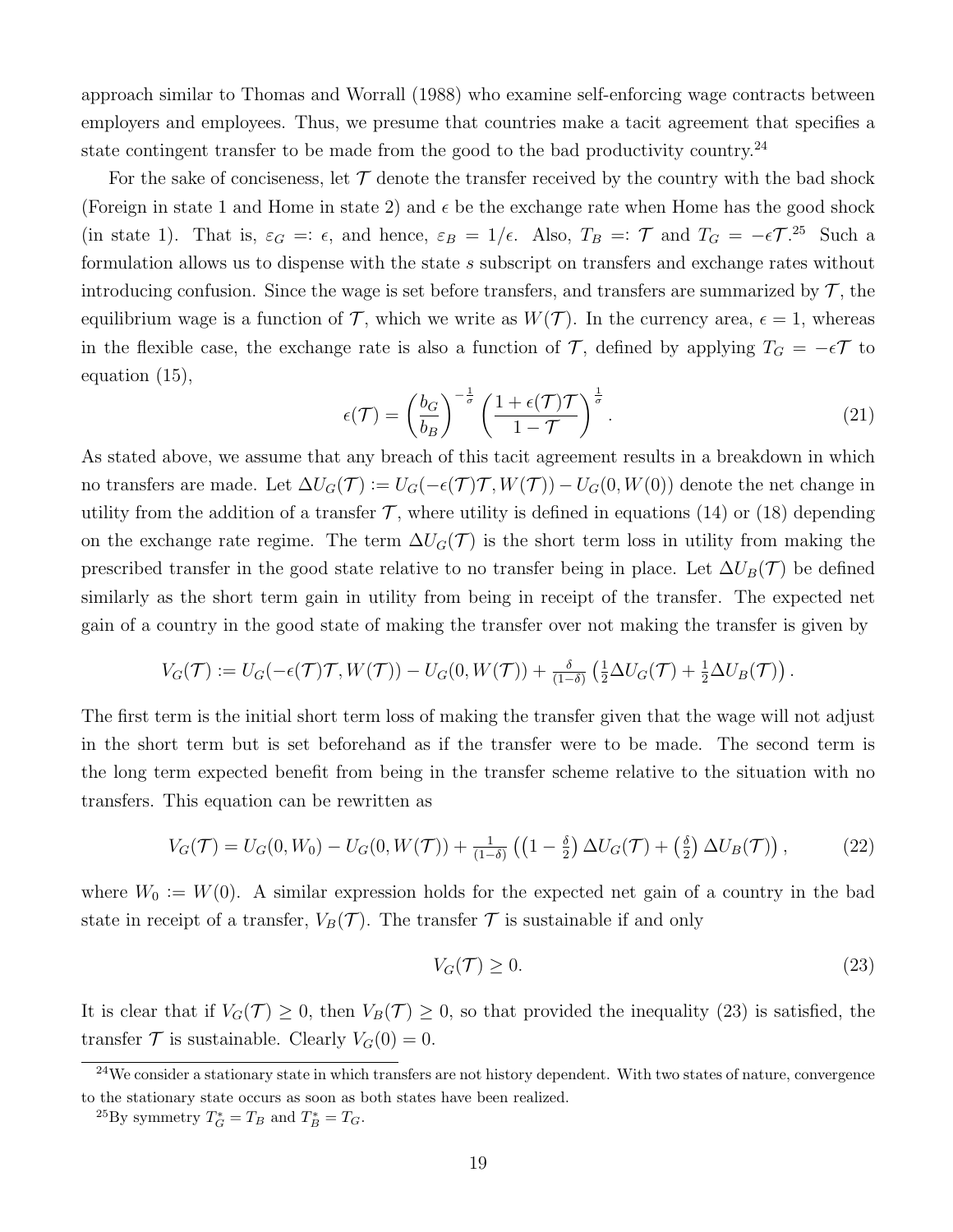#### 3.3 Sustaining consumption sharing

In this subsection, we study the set of discount factors for which countries will voluntarily participate in consumption equalizing transfers.

The consumption equalizing transfers are:  $\mathcal{T} = \bar{\mathcal{T}} = (1/2)(b_G - b_B) = (z^{1-\sigma} - 1)/(1 + z^{1-\sigma})^{26}$ With these transfers, households set their wages to  $\bar{W} := W(\bar{\mathcal{T}})$ . The net gain of making the transfer in the good state is given by equation (22) and this system of transfers is sustainable if and only if inequality (23) is satisfied for transfer  $\mathcal{T}$ :

$$
V_G(\bar{\mathcal{T}}) = U_G(0, W_0) - U_G(0, \bar{W}) + \frac{1}{(1-\delta)} \left( \left( 1 - \frac{\delta}{2} \right) \Delta U_G(\bar{\mathcal{T}}) + \left( \frac{\delta}{2} \right) \Delta U_B(\bar{\mathcal{T}}) \right) \ge 0, \tag{24}
$$

where  $W_0$  is the equilibrium wage without transfers. Provided  $\Delta U_G(\bar{\mathcal{T}}) + \Delta U_B(\bar{\mathcal{T}}) > 0$ , a larger discount factors relaxes this inequality.<sup>27</sup> In this case, we may compute a critical discount factor  $\bar{\delta}$ above which consumption equalizing transfers are sustainable. The analytical value of this discount factor for each exchange rate regime is provided in Appendix C. For the sake of conciseness, we concentrate here on the case where shocks are small (we linearize about  $z = 1$ ) and for the particular parameter values  $\mu = \psi = (\theta - 1)/\theta = 1$  (that is, for small money holdings, intermediate labor supply elasticity and zero market power for workers).<sup>28</sup> This allows us to concentrate on the impact of small productivity shocks z, risk aversion  $\gamma$ , and elasticity of substitution  $\sigma$ . In this case, the critical discount factor  $\delta$  is determined by:

$$
\bar{\delta}^c \approx 1 + \frac{1}{4} \left( \frac{\gamma \left( (1+\sigma) + \gamma (\sigma - 1) \right)}{1+\gamma} \right) \left( \frac{\sigma - 1}{\sigma} \right) (z-1),\tag{25}
$$

$$
\bar{\delta}^f \approx 1 + \frac{1}{4} \left( \frac{(\gamma - \sigma(\sigma - 1))((1 + \sigma) + \gamma(\sigma - 1))}{(1 + \gamma)\sigma^2} \right) \left( \frac{\sigma - 1}{\sigma} \right) (z - 1), \tag{26}
$$

where the superscripts c and  $f$  refer to the currency area and flexible regime cases.

The above approximations illustrates three important points. First, the RHS of (25) is less than one and the critical discount factor  $\bar{\delta}^c$  falls with the size of the productivity shock (as z decreases). Second, the expression on the RHS of (26) is also less than one and falls with the size of the productivity shock provided  $\gamma > \sigma(\sigma - 1)$ . However, when  $\gamma \leq \sigma(\sigma - 1)$ , the critical discount factor is equal to one and it is not possible to sustain consumption equalizing transfers in the flexible

<sup>&</sup>lt;sup>26</sup>Recall that with the consumption equalizing transfer,  $\epsilon(\overline{\mathcal{T}}) = 1$  in the flexible exchange rate regime.

<sup>&</sup>lt;sup>27</sup>This is true in the flexible regime case and true in the common currency case for large enough  $\mu$ . See Appendix C for details.

<sup>&</sup>lt;sup>28</sup>Although we choose these parameter values to simplify the presentation, there are also sound reasons underlying these choices. A value of  $\psi = 1$  is within the normal range of empirical estimates. Choosing  $\mu = 1$  reflects our focus on situations where money holdings are comparatively small. Finally, numerical simulations show that results are not very sensitive to the choice of  $\theta$ . Equally, it is to be expected that the demand for insurance in higher when shocks are larger and that this would give an advantage to currency areas if transfers can be sustained. By focusing on small shocks, we show that currency areas may, for some parameter values, dominate.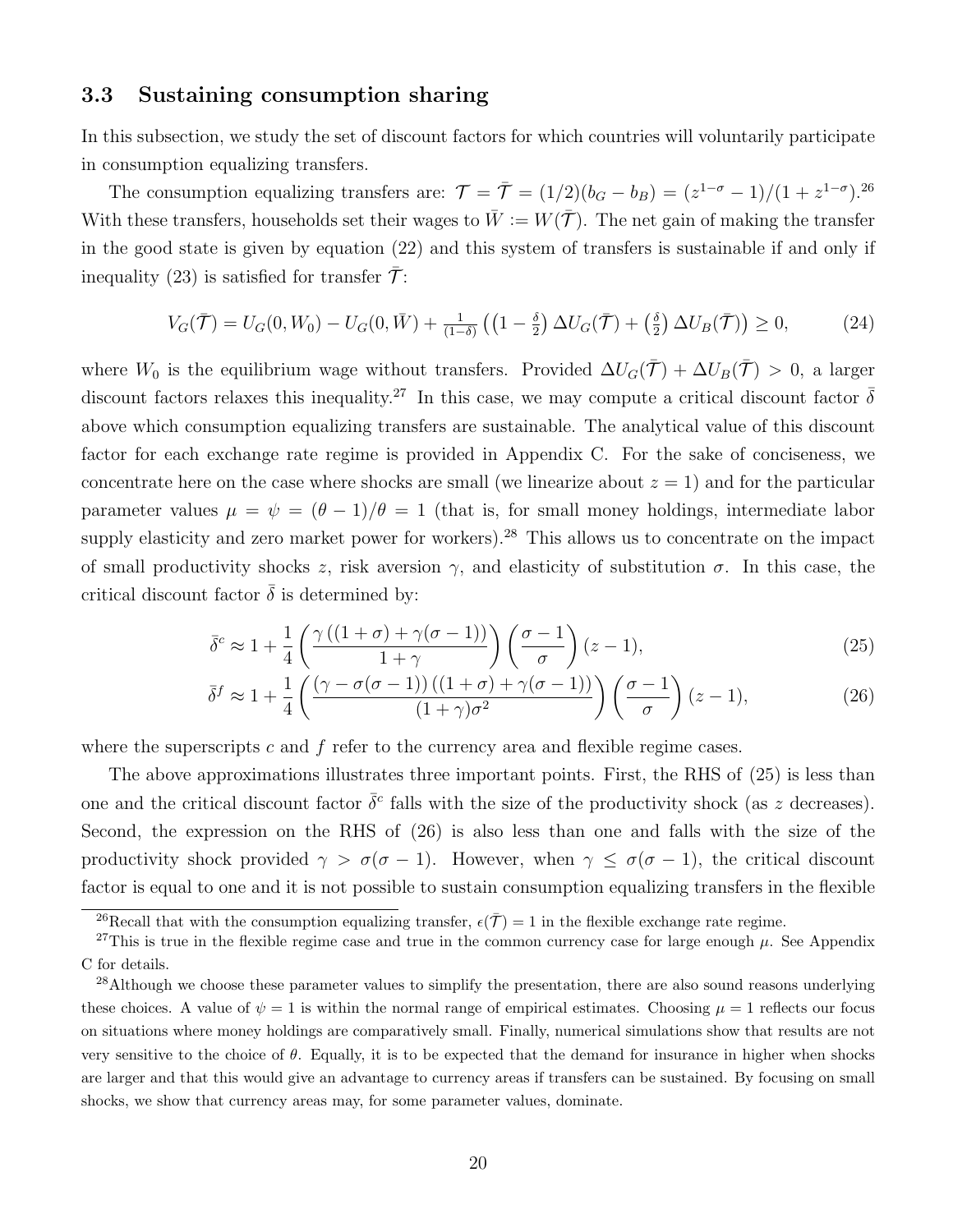exchange rate regime.<sup>29</sup> Thirdly, it is easily seen from the above equations that  $\bar{\delta}^c < \bar{\delta}^f$  because  $\gamma > (\gamma - \sigma(\sigma - 1))/\sigma^2$ . Hence, there are parameter configurations for small shocks where consumption equalizing transfers are sustained in a currency area but where they cannot be sustained under a flexible exchange rate system (we present numerical results below to show the same is also true for larger shocks). All these results hold for more general parameterizations provided  $\mu$  is close to one and  $\sigma > \psi^{-1}$ . These observations are summarized by:

**Proposition 2** Assuming that productivity shocks are small  $(z \text{ close to } 1)$ , consumption equalizing transfers are more likely to be sustained for larger shocks in a currency area. This is true in the flexible exchange rate system for  $\gamma > \sigma(\sigma \psi - 1)$ . If  $\mu$  is close to 1 and  $\sigma > \psi^{-1}$ , consumption equalizing transfers are more likely to be sustained under currency areas than under flexible exchange rate systems  $(\bar{\delta}^c < \bar{\delta}^f)$ .

**Proof.** See Appendix C for the detailed derivation of the above formulas. ■

It is also possible to see from equation (25) that the approximation  $\bar{\delta}^c$  is decreasing with  $\gamma$  and  $\sigma$ . That is, greater risk aversion and stronger product substitutability increase the incentives to sustain the transfers in the currency area. These properties are intuitive. Greater risk aversion means households have a stronger preference for equalizing consumption and are less willing to substitute their consumption by changing their labor supply. Incentives are also stronger when products are better substitutes. Higher product substitutability intensifies competition between firms leading to larger responses in production to a productivity shock. This raises the variance in income and consumption, increasing the preference of households to smooth their consumption with transfers. The same comparative statics for  $\bar{\delta}^f$  are not as trivial because of the exchange rate effect.

Although analytical results for large shocks are difficult to obtain, the exact values of the critical discount factors can be easily computed (see Appendix C). Figure 2 shows the critical discount factors for large shocks and a particular parametrization (shown in the figure). The solid lines plot  $\bar{\delta}^c$  (thick) and  $\bar{\delta}^f$  (thin) as a function of z (ignore the dashed lines for the moment). The figure confirms that the consumption sharing transfers are sustained for lower discount factors under a currency area  $(\bar{\delta}^c < \bar{\delta}^f)$ . These properties can be reproduced for other relevant parameter values, such as those in the ranges discussed in the section 3.1.<sup>30</sup>

<sup>&</sup>lt;sup>29</sup>The reason is that under the flexible exchange rate regime, the transfers that equalize consumption, do not maximize expected utility and therefore may be rejected even by countries that are complete patient ( $\delta = 1$ ).

<sup>&</sup>lt;sup>30</sup>Although the critical discount factor  $\bar{\delta}^f < 1$  for all shocks shown in Figure 2, it can also be confirmed that  $\bar{\delta}^f = 1$ for a range of shocks for different parameter values. For example, for the parameters  $\sigma = 4$ ,  $\gamma = 5$ ,  $\psi = 1$ ,  $\theta = 5$  and  $\mu = 0.99$ , it can be computed that  $\bar{\delta}^f = 1$  for  $z \in (0.53375, 1]$ . Thus, for these parameter values, consumption sharing can never be sustained under a flexible exchange rate regime even for some larger shocks.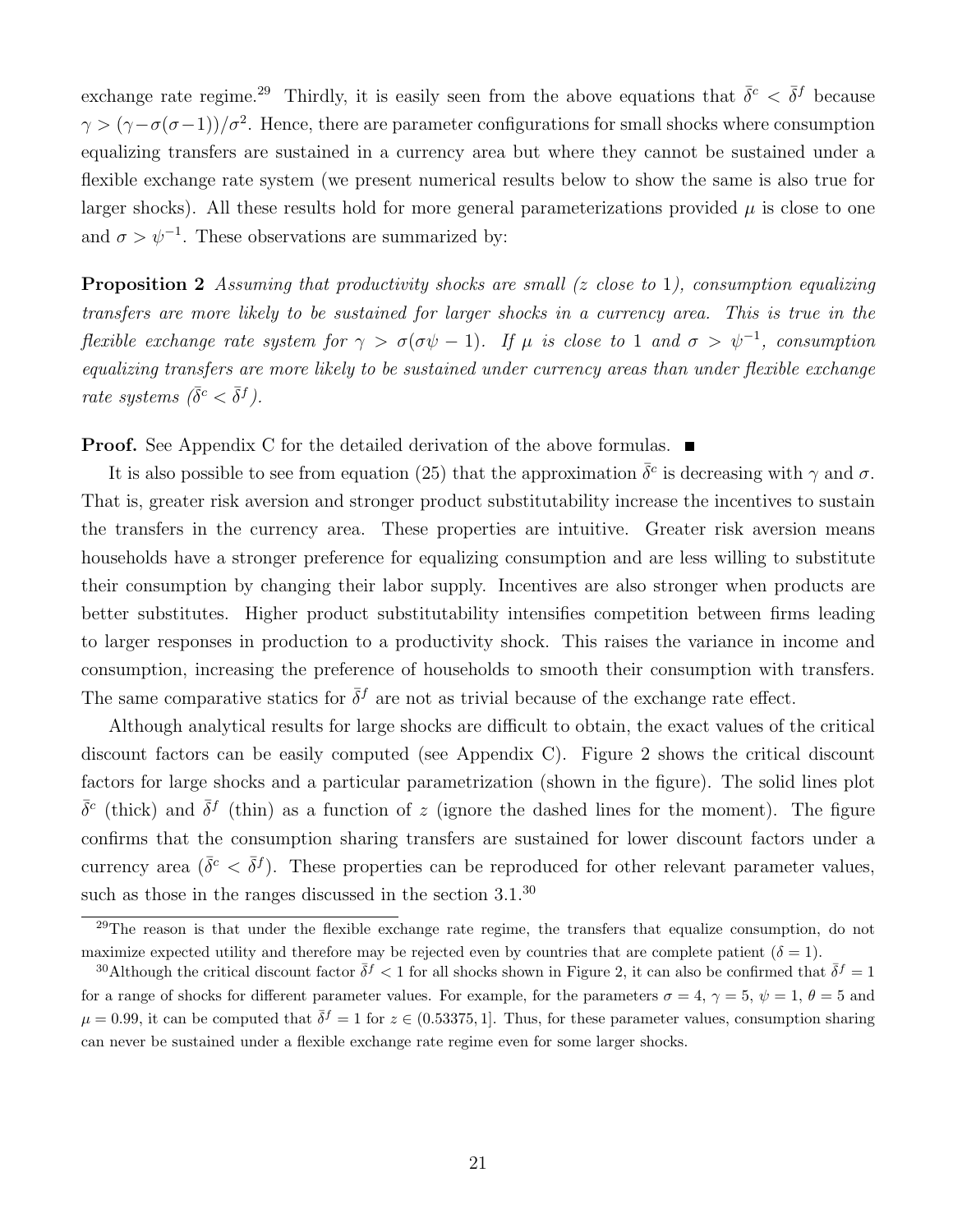

Figure 2: CRITICAL DISCOUNT FACTORS AS A FUNCTION OF THE SHOCK  $z$ . The solid THICK LINE CORRESPONDS TO  $\bar{\delta}^c$  and the solid thin line to  $\bar{\delta}^f$ . The dashed thick LINE CORRESPONDS TO  $\underline{\delta}^c$  (SEE SECTION 3.4) AND THE DASHED THIN LINE TO  $\underline{\delta}^f$ . Pa-RAMETER VALUES:  $\sigma = 2, \gamma = 5, \psi = 1, \theta = 5$  and  $\mu = 0.99$ .

#### 3.4 Sustaining transfers

We now consider the case where it is not possible for the countries to sustain any transfers. This will occur when the discount factor is low. In the same way the previous section considered critical discount factors above which the consumption equalizing transfers could be sustained, this section will consider the critical discount factors below which no small transfers can be sustained. We have  $V_G(0) = 0$ . If  $V_G'(0) > 0$ , then a small increase in transfer above zero is sustainable; if  $V_G'(0) \leq 0$ , then no marginally small transfers will be sustainable. Small transfers create several effects. A transfer reduces the purchasing power of the giving country causing its households to increase their labor supply. The opposite effect takes place in the recipient country. In addition, small transfers affect wage setting and the exchange rate in the flexible exchange rate case. The overall impact of these effects on the sign of  $V'_G(0)$  is complex and examined in Appendix D. Again, for conciseness, we focus on the case where shocks are small (z close to one) and  $\mu = \psi = (\theta - 1)/\theta = 1$  (the general case being treated in Appendix D). For small shocks, it is shown in Appendix D that the critical discount factor  $\delta$  is approximated by

$$
\underline{\delta}^c \approx 1 + \frac{1}{2} \left( \frac{\gamma \left( \sigma + \gamma (\sigma - 1) \right)}{1 + \gamma} \right) \left( \frac{\sigma - 1}{\sigma} \right) (z - 1),\tag{27}
$$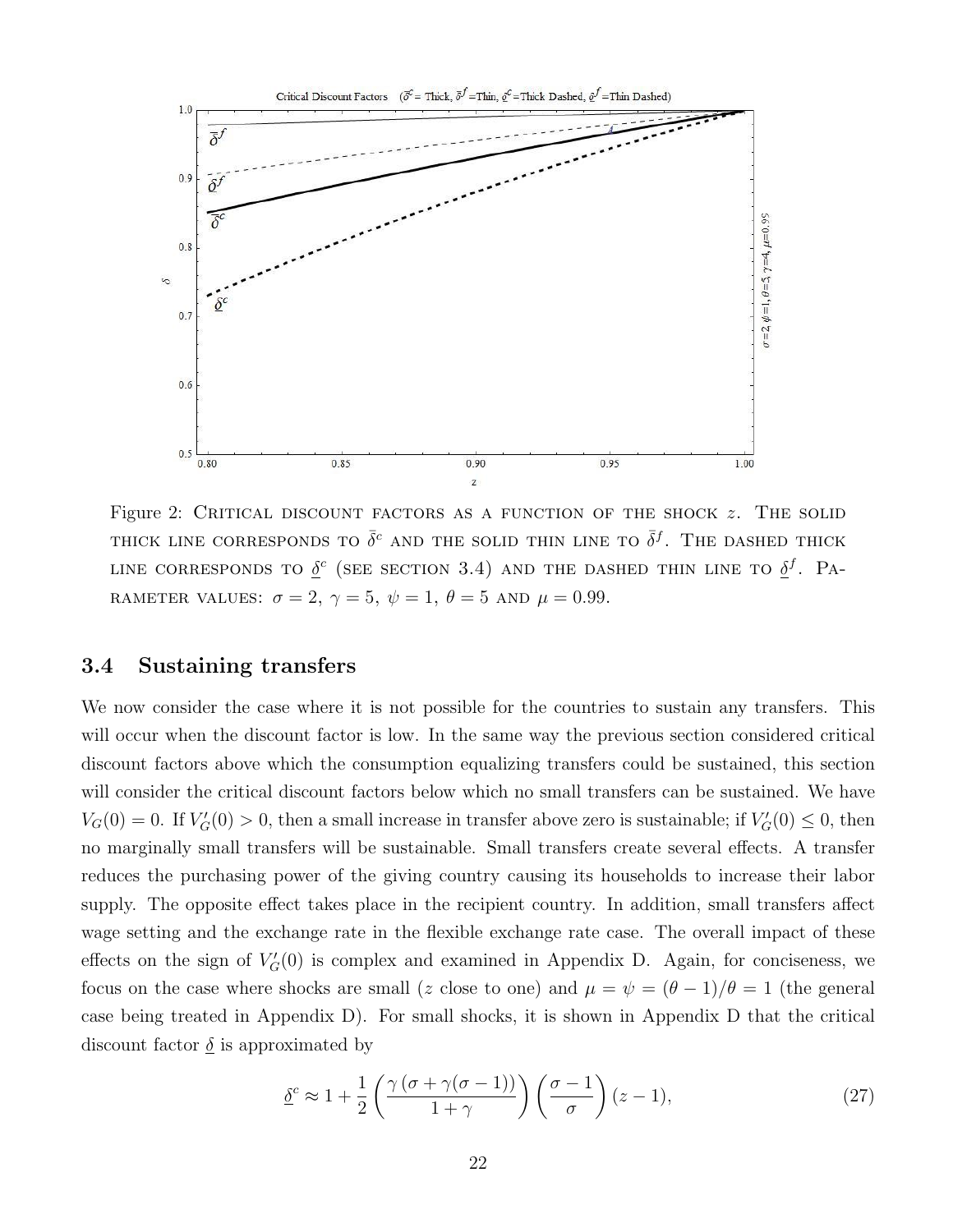in the case of the currency area and by

$$
\underline{\delta}^f \approx 1 + \frac{1}{2} \left( \frac{\gamma (\sigma + \gamma (\sigma - 1)) + \gamma (\sigma - 1)^2 + \sigma (1 + \sigma)}{(1 + \gamma) \sigma^2} \right) \left( \frac{\sigma - 1}{\sigma} \right) (z - 1),\tag{28}
$$

in the flexible exchange rate case. It is easily seen that the expressions in the large brackets of (27) and (28) are positive, so that  $\delta^c$  and  $\delta^f$  are less than one and fall with smaller z. Equally, from equations (27) and (28), it is easily checked that a sufficient condition for  $\underline{\delta}^c < \underline{\delta}^f$  is  $2\sigma^2 - 3\sigma - 1 \ge 0$ , or  $\sigma \geq (3 + \sqrt{17})/4 \approx 1.7808^{31}$ 

By comparing equations (25) and (27), and equations (26) and (28), it can also be seen that for small shocks  $\underline{\delta}^c < \overline{\delta}^c$  and  $\underline{\delta}^f < \overline{\delta}^f$ . In summary, it can be shown that:

Proposition 3 For small productivity shocks, transfers are more likely to be sustained for larger shocks (smaller z) in a currency area. The same holds in the flexible exchange rate regime for  $\mu$ ,  $\phi$ and  $(\theta - 1)/\theta$  close to one. For  $\sigma > \psi^{-1}$  and  $\mu$  close to one,  $\bar{\delta}^c > \underline{\delta}^c$ . For  $\mu$ ,  $\phi$  and  $(\theta - 1)/\theta$  close to one,  $\overline{\delta}^f > \underline{\delta}^f$ . A sufficient condition for  $\underline{\delta}^c < \underline{\delta}^f$  is  $\sigma > 1 + (\theta/(\theta - 1))$ .

#### **Proof.** See details in Appendix D. ■

Returning to the the case of larger shocks, Figure 2 depicts critical discount factor for various shocks in the case of currency area and flexible exchange rates;  $\underline{\delta}^c$  (thick dashed line) and  $\underline{\delta}^f$  (thin dashed line) for the parameter values  $\mu = 0.99$ ,  $\psi = 1$ ,  $\theta = 5$ ,  $\sigma = 2$  and  $\gamma = 5$ . In this numerical example, transfers are sustained for lower discount factors under currency area because  $\delta^c$  is smaller than  $\underline{\delta}^f$ . Again, similar properties can be shown to hold for for other relevant parameter values.

Looking at Figure 2, it can be seen that  $\delta^c < \bar{\delta}^c < \delta^f < \bar{\delta}^f < 1$ . This shows that transfers are more likely to be sustained under currency areas. Consider a fixed shock z, and an increases in households' impatience (lowering  $\delta$ ). First, for low impatience, countries can sustain consumption equalizing transfers in both regimes. As impatience increases, countries become unable to sustain consumption equalizing transfers under a flexible exchange rate regime. Then, as impatience increases further, they become unable to sustain any transfers in this regime. For higher levels of impatience, consumption equalizing transfers become unsustainable in a currency area and as households become even more impatient, no transfers can be sustained even in the currency area case. Within a currency area, the cost of having no transfers is higher because adjustments in the presence of the wage rigidity cannot be made through the exchange rate flexibility. This cost increases the incentive to sustain more transfers. As we will show next, this effect can improve welfare in the currency area relative to the flexible exchange rate regime.

<sup>&</sup>lt;sup>31</sup>This condition is valid for  $\gamma = 1$ . It is easily checked that the condition on the value of  $\sigma$  above which  $\underline{\delta}^c < \underline{\delta}^f$ falls as  $\gamma$  increases. Thus, the above condition is sufficient for any  $\gamma > 1$ . For a higher  $\gamma$ , the corresponding required value of  $\sigma$  is lower.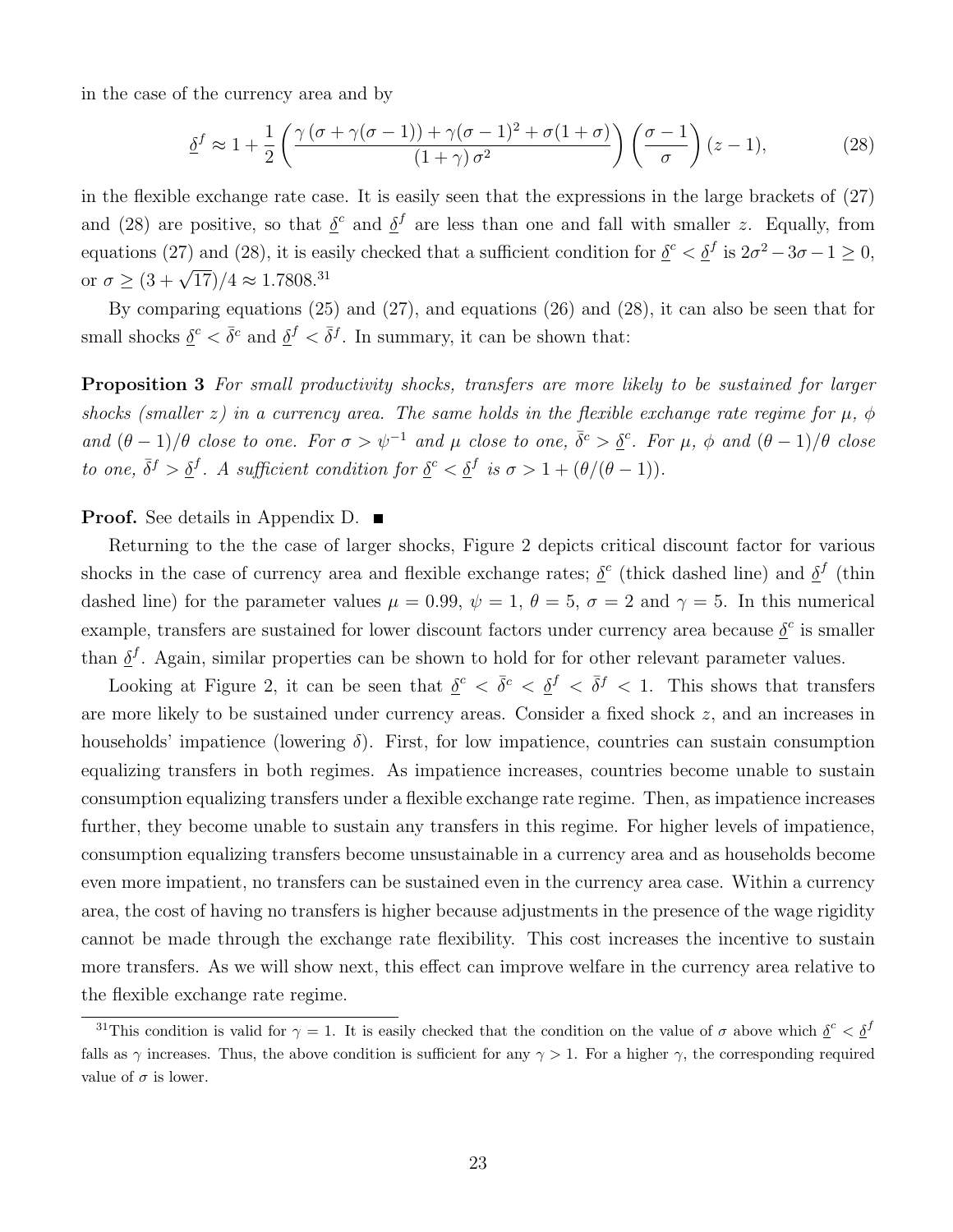#### 3.4.1 Sustainable fiscal transfers

As we have seen voluntary transfers are a substitute for exchange rate flexibility because they allow greater consumption smoothing. We turn now to whether these risk sharing benefits offset the costs of a fixed exchange rate. In this section, we consider the possibility that (i) consumption equalizing transfers are sustained in a currency area regime and no transfers are sustained in the flexible exchange rate regime and (ii) the former regime yields a higher expected welfare than the latter. In Section 3.1, we considered the case with consumption sharing transfers in a currency area regime and no transfers in the flexible exchange rate regime but without considering sustainability. Here we address the possibility that this condition is the optimal outcome given the participation constraints (23). Condition (i) holds for any discount factors  $\delta \in [\bar{\delta}^c, \underline{\delta}^f]$  where  $\underline{\delta}^f > \bar{\delta}^c$ . Condition (ii) is satisfied if  $E_sU_s^c(\bar{T}_s,\bar{W}) \geq E_sU_s^f(0,W_0^f)$  where  $W_0^f$  $\sigma_0^J$  is the wage set in the flexible exchange rate system. Such a case is illustrated by the point A at  $(z, \delta) = (0.95, 0.97)$  in Figures 1 and 2. For those parameters, Figure 1 shows that a currency area with such transfers yields a higher expected welfare than a flexible exchange rate without transfers while Figure 2 shows that consumption sharing transfers are sustained in a currency area regime and no transfers are sustained under flexible exchange rates.

For small shocks, condition (i) is determined by comparing (25) and (28). Appendix B shows that the condition (ii) holds for high enough risk aversion,  $\gamma > \sigma(\psi \sigma - 1)$ . Focusing again on the parameters  $\mu = \psi = (\theta - 1)/\theta = 1$  for the sake of clarity, we can state that there exists a non-empty set of parameters such that conditions (i) and (ii) are satisfied for small shocks if and only if

$$
(\sigma - 1)(\sigma^2 - 2)\gamma^2 + (\sigma - 1)(\sigma^2 + 2)\gamma - 2\sigma(\sigma + 1) > 0,
$$
\n(29)

$$
\gamma - \sigma \left( \sigma - 1 \right) > 0. \tag{30}
$$

Many parameters satisfy these conditions. For example, a sufficient condition for (29) to be satisfied is  $\sigma > 1 + \sqrt{2}$ . Of course, a higher  $\sigma$  means  $\gamma$  must be higher to satisfy (30).<sup>32</sup> For instance, the parameters of Figures 1 and 2 ( $\sigma = 2, \gamma = 4$ ) imply that conditions (i) and (ii) are satisfied if  $\delta$ lies between  $\underline{\delta}^f \approx 1 + 0.42(z - 1)$  and  $\overline{\delta}^c \approx 1 + 0.70(z - 1)$ . We summarize this discussion with the following proposition.

Proposition 4 For small productivity shocks, there exist discount factors such that currency areas are preferred to flexible exchange rate systems under condition (29) and (30). In this case, consumption sharing transfers are sustained in the currency area whereas no transfers are sustained under flexible exchange rates. In particular, for  $\mu$  close to one and  $\theta$  large, a sufficient condition for  $\underline{\delta}^f > \bar{\delta}^c$ is  $\sigma > 1 + \sqrt{(1 + 3\psi)/(1 + \psi)}$ .

Proposition 4 presents the conditions for the optimality of currency areas when they implement a transfer that sustains consumption sharing. This result qualifies Mundell's argument about currency

<sup>&</sup>lt;sup>32</sup>Both conditions (30) and (29) are satisfied for  $\sigma = 2$  and  $\gamma > 2$ .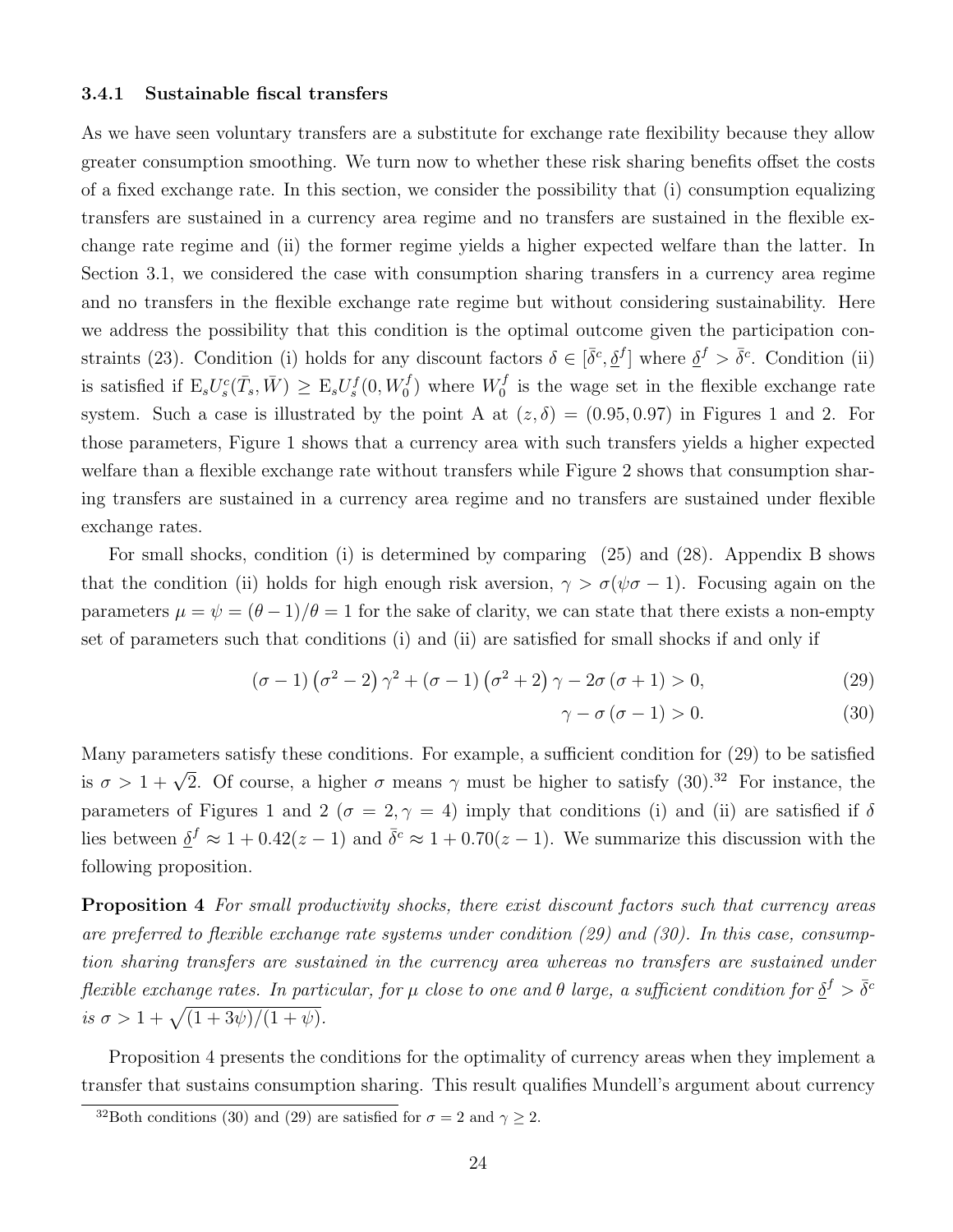unions. Mundell argues that a currency cannot be optimal if shocks are not positively correlated. The above proposition shows that negatively correlated shocks harm households when there are no transfers between countries. However, wage stickiness increases the consumption variance and increases risk sharing incentives in a currency area. For a set of parameter values, the consumption sharing transfers become sustainable and a currency area may outperform the flexible exchange rate regime. That is, a currency union may be optimal without the need for any form of contract between countries, such as fiscal treaties, common constitution, etc.

We next consider whether currency areas can be welfare-improving even when the only sustainable voluntary transfers are below the full consumption sharing transfers.

#### 3.5 Constrained transfers

In this section, we discuss steady-state welfare when transfers are chosen to maximize welfare subject to the participation constraints. The consumption equalizing transfer  $\bar{\mathcal{T}}$  is chosen if it is sustainable  $(\delta > \overline{\delta})$  and a zero transfer is chosen if no transfer is sustainable  $(\delta < \underline{\delta})$ . Otherwise, welfare is maximized by choosing a transfer  $\hat{\mathcal{T}} \in (0, \bar{\mathcal{T}})$  such that the participation constraints is binding in the good state of nature; that is, when  $V_G(\hat{\mathcal{T}}) = 0$ . Because analytical results are difficult to obtain, we present simulations that indicate the parameter values for which currency areas dominate or not.



Figure 3: STEADY STATE EXPECTED UTILITY WITH CONSTRAINED TRANSFERS AS A Function of the Discount Factor. Thick line - currency area; Thin line - FLEXIBLE EXCHANGE RATE REGIME. PARAMETER VALUES:  $\sigma = 2$ ,  $\gamma = 5$ ,  $\psi = 1$ ,  $\theta = 5$ ,  $\mu = 0.99$  AND  $z = 0.9$ .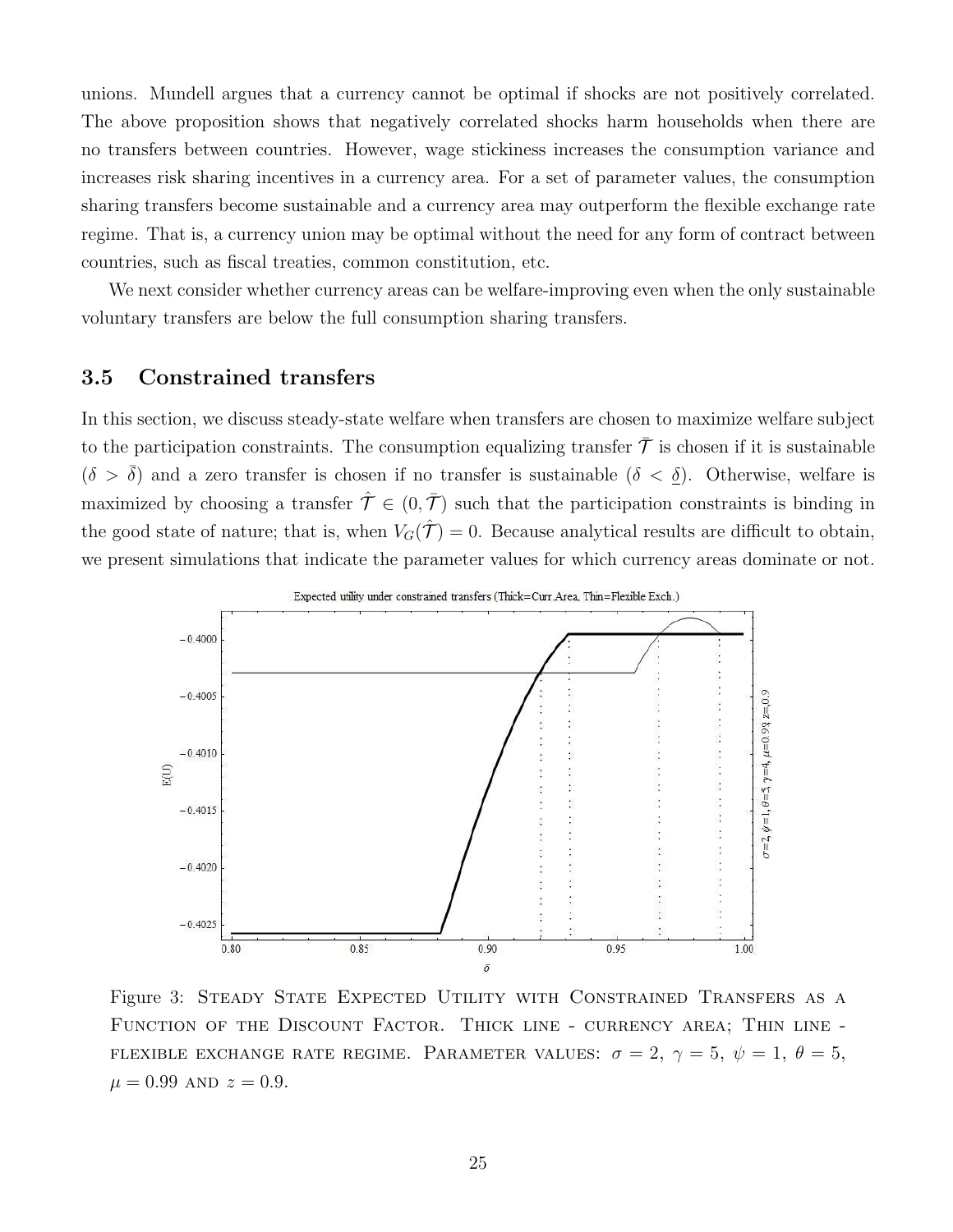|                                                           | $\delta$ $z$ $\gamma$ $\psi$ $\sigma$ $\theta$ $\mu$ |  |  |  |
|-----------------------------------------------------------|------------------------------------------------------|--|--|--|
| Basis 0.950 0.900 5.00 1.00 2.00 5.00 0.99                |                                                      |  |  |  |
| Min 0.902 0.860 2.40 0.00 1.40 1.20 0.40                  |                                                      |  |  |  |
| Max $0.965$ $0.946$ $11.80$ $1.58$ $2.40$ $\infty$ $0.99$ |                                                      |  |  |  |

Table 1: Sensitivity Analysis. The table reports the minimum and maximum of the range of each parameter for which currency areas dominate. It centers the ranges about the parameters  $(\delta, z, \gamma, \psi, \sigma, \theta, \mu)$  = (0.95, 0.90, 5, 1, 2, 5, 0.99).

Figure 3 shows the steady-state expected utility under both exchange rate regimes for different values of the discount factor and for a given set of parameter values. For low values of the discount factor  $\delta$  < 0.870, no transfers are sustainable in either regime and the flexible exchange rate regime dominates as exchange rate absorbs the shocks. For  $\delta \in [0.870, 0.921]$ , the currency area sustains constrained transfers while the flexible exchange rate regime supports no transfers at all. As  $\delta$  rises, the constrained transfers increase and improve risk-sharing and welfare in the currency area. But this is not sufficient to outweigh the absence of an exchange rate mechanism. For  $\delta \in (0.920, 0.932]$ , the constrained transfers raise the welfare in the currency area above that under flexible exchange rates. A currency area sustains greater risk-sharing through transfers, but also provides a harder landing in the event of a default on transfers. For  $\delta \in (0.932, 0.966]$ , full consumption sharing is sustained and the currency area generates greater welfare. At approximately  $\delta = 0.966$ , transfers are sustained in the flexible exchange rate regime and both regimes generate the same welfare. For  $\delta > 0.966$ , flexible exchange rates dominate.<sup>33</sup> Finally, for high enough discount factors,  $\delta > 0.990$ , the consumption-equalizing transfer can be sustained in either regime, so that both regimes yield the same welfare.

As discussed above, currency areas sustain transfers and are optimal for a range of discount factors. It is instructive to study the robustness of this result to changes in other parameters. Table 1 present a sensitivity analysis around the parameters presented in the previous figures. More precisely, we set the parameters to the basis values  $(\delta, z, \gamma, \psi, \sigma, \theta, \mu) = (0.95, 0.90, 5, 1, 2, 5, 0.99)$ , for which a currency area with voluntary transfers is optimal. For each parameter, we then compute the range within which a currency area dominates keeping the other parameters unchanged. Table 1 reports the minimum and maximum value of a parameter for which currency areas dominate.

To interpret this table, remember that with no transfers, both consumption and employment are variable in a currency area, whereas employment is insulated from shocks in the flexible exchange rate regime. For large  $\mu$ , consumption variability is larger in the currency area than in flexible exchange rate regime. Thus, with no transfers, the flexible exchange rate regime is preferred. Equally, if in

<sup>&</sup>lt;sup>33</sup>The hump shape in welfare under flexible exchange rates, arises because we consider transfers up to the consumption equalizing transfers, which, as discussed above, do not maximize welfare in this regime.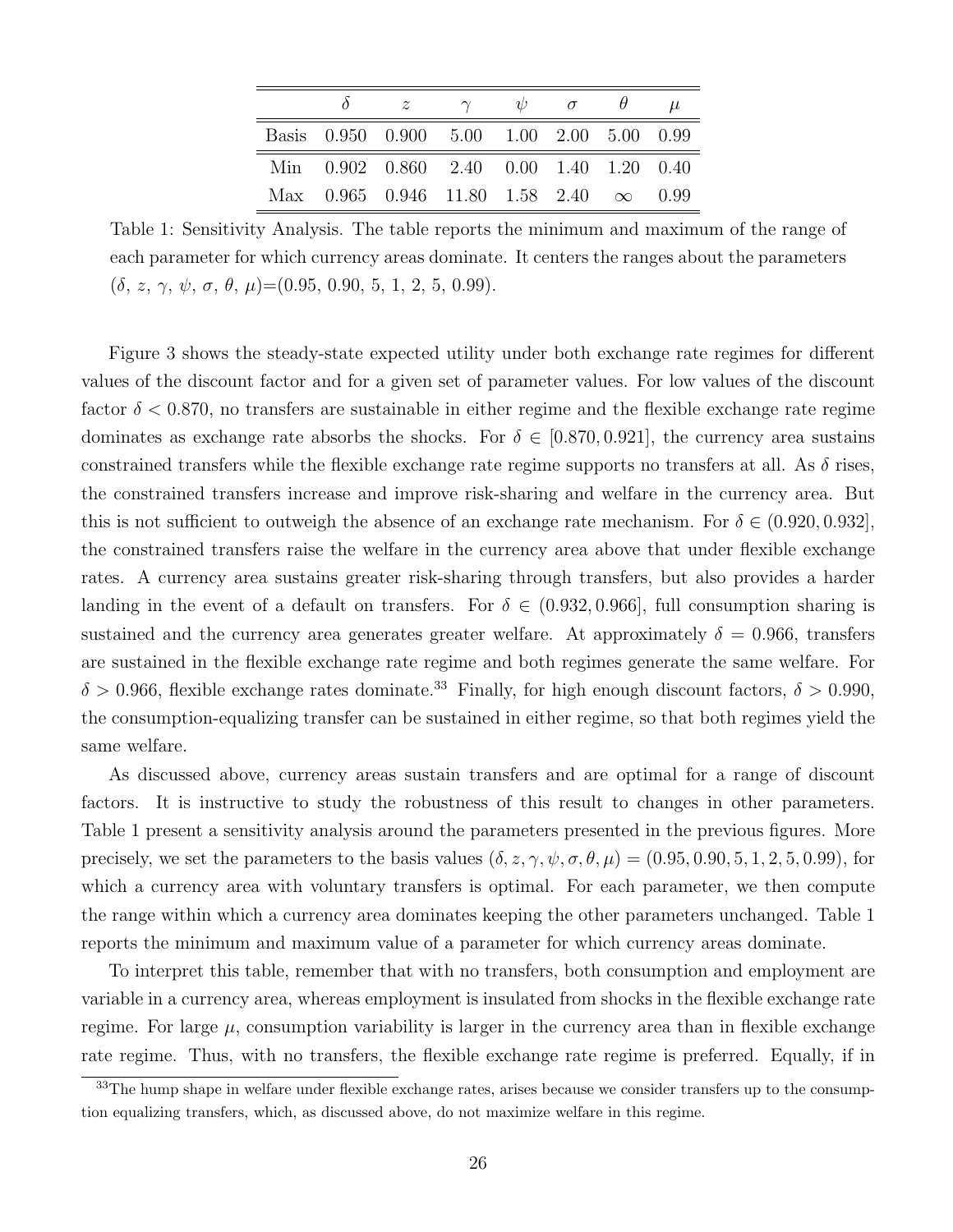both regimes there are transfers that equalize consumption, then the flexible exchange rate regime is again preferred. A currency area can only dominate if it sustains greater transfers than the flexible exchange rate regime.

A currency area can sustain more transfers for some parameter values. To understand this, recall that consumption variability, and employment variability in the currency area, decrease in  $z$  (shocks) are larger for smaller z) and increase in  $\sigma$ . The latter because, as discussed in Section 3.1, higher product substitution (higher  $\sigma$ ) decreases firms' product market power and raises their incentives to respond to shocks with changes in production and employment. An increase in  $\gamma$ , increases the demand for insurance, whereas an increase in  $\psi$  raises the cost of variable employment.<sup>34</sup> The cost of variability of employment is unaffected by transfers in the currency area except to the extent that there are indirect effects through changes in the wage. There are similar effects in the flexible exchange rate regime, except that consumption variability is affected only indirectly by transfers through the wage and exchange rate and transfers and employment are substitutes.

Considering Table 1, it can be seen first, that the threshold values for the discount factors are consistent to our earlier discussion. Second, for small shocks, no transfers are sustained in either regime and a flexible exchange rate system is optimal. Equally for larger shocks, consumption is equalized in both regimes and the flexible exchange rate regime again dominates. However, for intermediate values,  $z \in (0.856, 0.935)$ , the currency area sustains more transfers and dominates the flexible exchange rate regime. Third, greater risk aversion increases the demand for transfers and makes the costs of a currency area without transfers higher. Therefore, for a range of  $\gamma$ , higher transfers can be sustained in the currency area than in the flexible exchange rate regime.<sup>35</sup> This in turn means the currency area dominates in terms of welfare for some range of  $\gamma$ . Fourth, for a high value of  $\psi$ , the costs of variability of employment in a currency area are high and a currency area, whereas for low  $\psi$ , such costs are small.<sup>36</sup> Fifth, a higher  $\sigma$  increases variability and increases the demand for insurance. As with higher risk aversion, the currency area dominates for intermediate values of  $\sigma$ . Finally, a currency area dominates for a wide range of  $\mu$  and  $\theta$ . In particular, our simulations show that welfare is fairly insensitive to changes in the preference for money holdings and the elasticity of substitution between labor services.

The parameter ranges given in Table 1 are quite plausible. A 4% interest rate corresponds to a discount fact of  $\delta = 0.962$ , just within the range given in Table 1. A value of  $z = 0.935$  corresponds to a standard deviation of the productivity shock of 3.25%. A coefficient of risk aversion greater than  $\gamma = 2.4$  is in the range of typical empirical estimates found in the literature (see, e.g., Todter, 2008), though it might also be considered quite high. Any labor supply elasticity  $\psi^{-1} > 0.66$  is

<sup>&</sup>lt;sup>34</sup>There are indirect effects of changes in parameter values that occur through changes in the wage. These indirect effects are incorporated in the computations, but the indirect effects on utility are quite small.

<sup>35</sup>Exchange rate fluctuations only depend indirectly on risk aversion through the effect of risk aversion on transfers. <sup>36</sup>There are indirect effects of changes in  $\psi$  on wage setting. A higher value of  $\psi$  typically leads to lower wages and prices and higher consumption.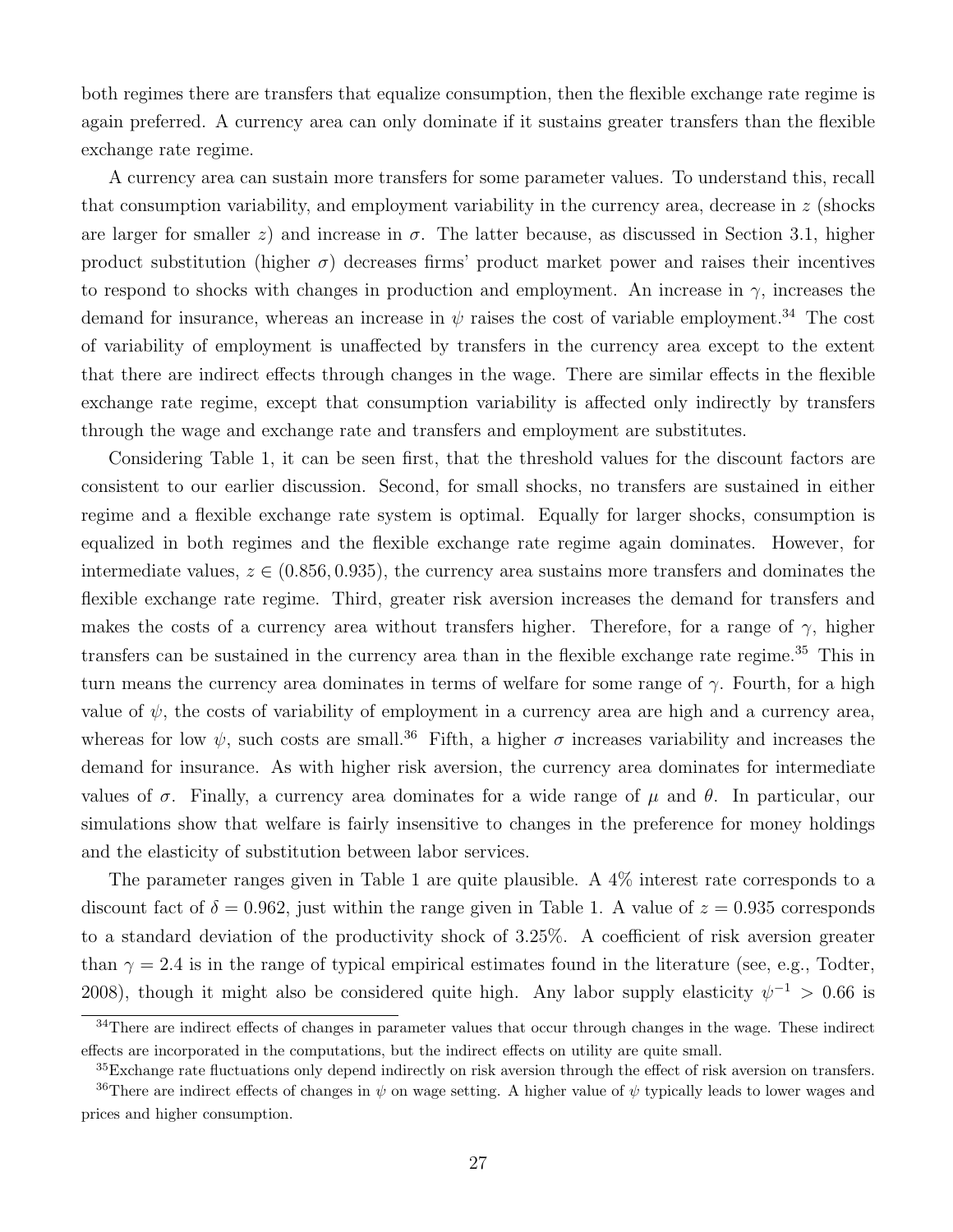within or close to the range studied in the literature (see, e.g., Devereux, 2004). Similarly, the values for  $\sigma$  presented in Table 1 are close to the ones proposed in the literature (see, e.g., Mendoza, 1991; Stockman and Tesar, 1995). Our claim here is not to have demonstrated the optimality of currency areas in all situations. We have shown that it can be beneficial for plausible parameter values in a simple example. However, we do want to conclude from our discussion that the potential for different risk sharing possibilities is an important determinant of optimum currency areas, that should not be left out of account.

### 4 Transaction costs

So far, our analysis has been weighted against the currency area except to the extent that it sustains greater fiscal transfers. However, one advantage of currency areas lies in the elimination of transaction costs in exchanging currencies (see, e.g., Alesina and Barro, 2002; Bayoumi, 1994). In this section, we check the robustness of the previous analysis by adding iceberg transaction costs of the type considered by Samuelson (1954). In particular, to receive one unit of the foreign currency, domestic consumers must purchase  $\tau > 1$  units of foreign currency. They therefore pay a transaction cost of  $\tau - 1 > 0$  for the exchange of currencies. For simplicity, we continue to assume that government transfers are not subject transaction costs, and therefore, maintain the identity  $T + \varepsilon T^* = 0$ . Finally, the currency area is free of such transaction costs so that  $\tau = 1$ . We therefore just need to discuss the flexible exchange rate regime.

In the presence of transaction costs, the Home consumer price of a Foreign variety  $v^*$  is  $p(v^*) =$  $\varepsilon \tau p^*(v^*)$  and the Foreign consumer price of Home variety v is  $p^*(v) = \tau p(v)/\varepsilon$ . Thus, price indices depend on  $\tau$  and  $B(\epsilon)$  and  $B^*(\epsilon)$ , given in equation (2), need to be rewritten as:

$$
B(\varepsilon) = \left(\frac{1}{2}b + \frac{1}{2}b^*\tau^{1-\sigma}\varepsilon^{1-\sigma}\right)^{\frac{1}{1-\sigma}}, \text{ and } B^*(\varepsilon) = \left(\frac{1}{2}b^* + \frac{1}{2}b\tau^{1-\sigma}\varepsilon^{\sigma-1}\right)^{\frac{1}{1-\sigma}}.
$$

Symmetry again implies  $W = W^*$ . It remains true that  $Y + T = 1$ . Using the labor market clearing conditions, the exchange rate  $\varepsilon$  is a function of the transfer T and transaction cost  $\tau$ , which solves the following equation (see details in Appendix E):

$$
\frac{1-T}{1+\frac{T}{\varepsilon}}=\frac{b}{b^*}\varepsilon^{\sigma}\left(\frac{1+\tau^{1-\sigma}\varepsilon\Upsilon\left(\varepsilon,\tau\right)}{\tau^{1-\sigma}+\varepsilon\Upsilon\left(\varepsilon,\tau\right)}\right),\,
$$

where  $\Upsilon(\varepsilon,\tau) \equiv (P/(\varepsilon P^*))^{1-\sigma} = (B(\varepsilon)/(\varepsilon B^*(\varepsilon)))^{1-\sigma}$  is a welfare-based measure of the real exchange rate. As expected, for  $\tau = 1$ ,  $\Upsilon(\varepsilon, 1) = 1$  and the above equation is equivalent to equation (15). With the appropriate modification described above, the wages W and utility  $U_s(T, W)$  are still determined by the expressions (17) and (18) and all other equilibrium conditions remain unchanged.

One expects that consumption falls with transaction costs. It is easy to show that this is true when shocks and transaction costs are small enough. Indeed, we know that consumption falls with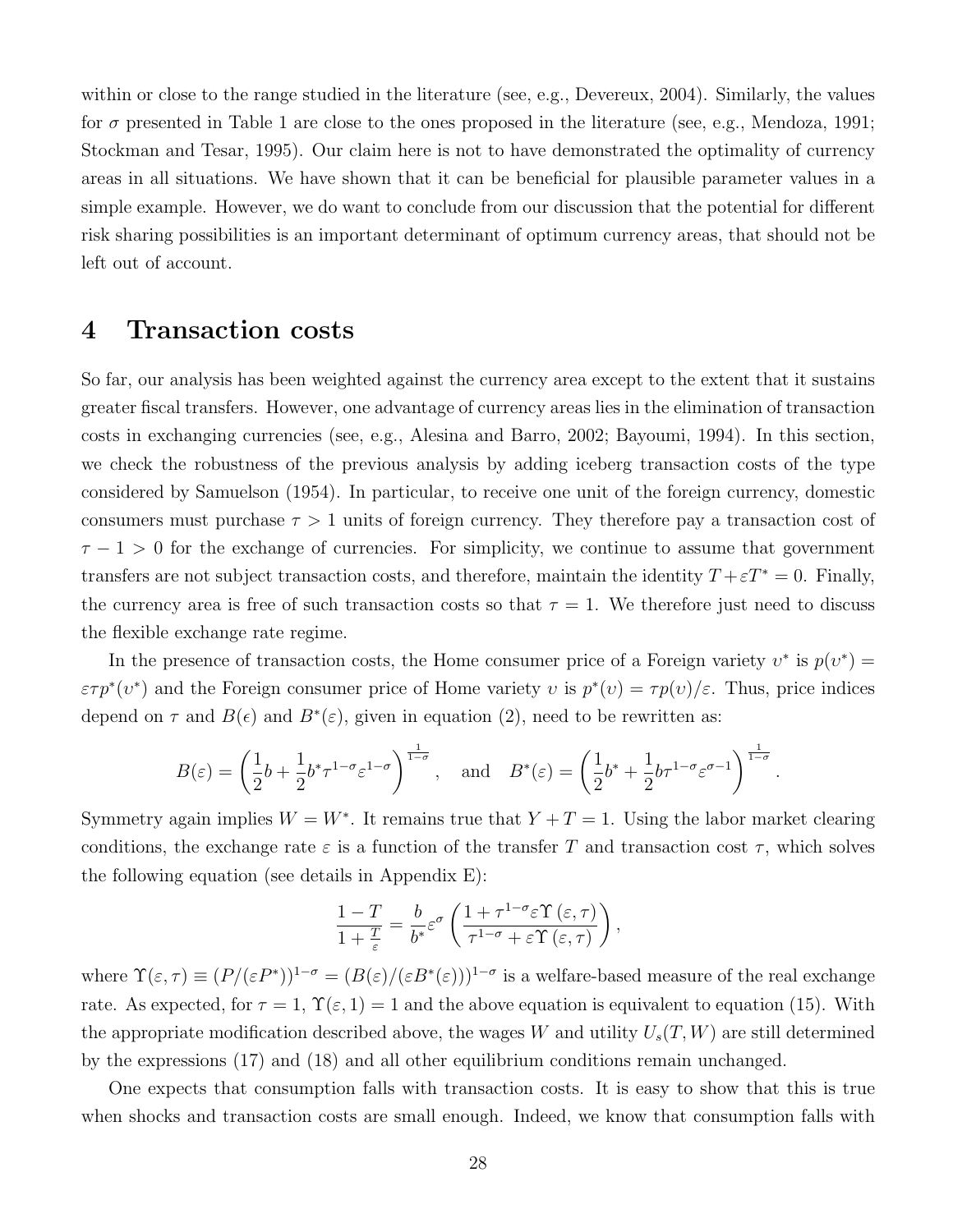higher price index and lower wage, which depend on  $B(\varepsilon)$  and  $\varepsilon$ . Transaction costs have a positive effect on  $B(\varepsilon)$  and  $B^*(\varepsilon)$  but only a second-order effect on the exchange rate (that is,  $\partial B(\varepsilon)/\partial \tau > 0$ and  $\lim_{\tau\to 1, b/b^*\to 1} d\varepsilon/d\tau = 0$ . Hence, a small increase in  $\tau$  from  $\tau = 1$  raises the price indices and reduces the wage because  $B(\varepsilon)$  and  $E[(B(\varepsilon)A)^{\gamma-1}]$  increase (see (17)). As a result, transaction costs lead to first-order reduction of expected utility in the flexible exchange rate regime and make the currency areas with consumption sharing the better option. Figure 4 depicts the sets of parameters for which currency areas with consumption sharing transfers dominate flexible exchange rate regimes with no transfers. It clearly shows that currency areas become beneficial for a larger set of economic parameters and in particular for small enough shocks. The figure is plotted for a small transaction cost,  $\tau = 0.01$ . To sum up, currency areas are more likely to be preferred in the presence of transaction costs.

We now discuss whether transaction costs make the transfer mechanisms more or less sustainable. The effect on the sustainability of transfers is difficult to disentangle because transaction costs reduce households' utility in all states of nature and at all levels of transfers. In other words, both benefits of sustaining transfers and of deviating from the mechanism fall with transaction costs. Since the sustainability conditions (22) are expressed in terms of utility differences, one may conjecture that the effect of transaction costs on these conditions is small.<sup>37</sup> This conjecture turns out to be true in the simulation exercises we have computed. Overall, transaction costs have only small effects on the critical discount factors  $\underline{\delta}^f$  and  $\overline{\delta}^f$ . Figure 5 plots those discount factors for the same parameters as in Figure 2 but for the set of transaction costs  $\tau \in \{1.00, 1.05, 1.10, 1.15\}$ . Note that to show the small effect we need to use transaction costs that are much larger than one in Figure 4 ( $\tau = 1.01$ ). For larger transaction costs, the critical discount factor  $\underline{\delta}^f$  (thin dashed curves) slightly moves down while the critical discount factor  $\bar{\delta}^f$  moves up (thin curves). This means that transaction costs make consumption sharing transfers slightly less sustainable. They nevertheless allow countries to sustain small transfers for a greater range of parameter values. To sum up, transaction costs have only a small effect on the sustainability of transfers under flexible exchange rates. It is still possible to find configuration (such as the point A) that sustains no transfer under flexible rates and sustain full consumption sharing under currency areas.

<sup>&</sup>lt;sup>37</sup>In the presence of transaction costs, the consumption sharing transfers are no longer identical under fixed and flexible exchange rates. On the one hand, more resources are transferred to maintain the consumption of the country with the bad shock. On the other hand, transaction costs affect the exchange rates. We have taken this into account in our numerical exercise.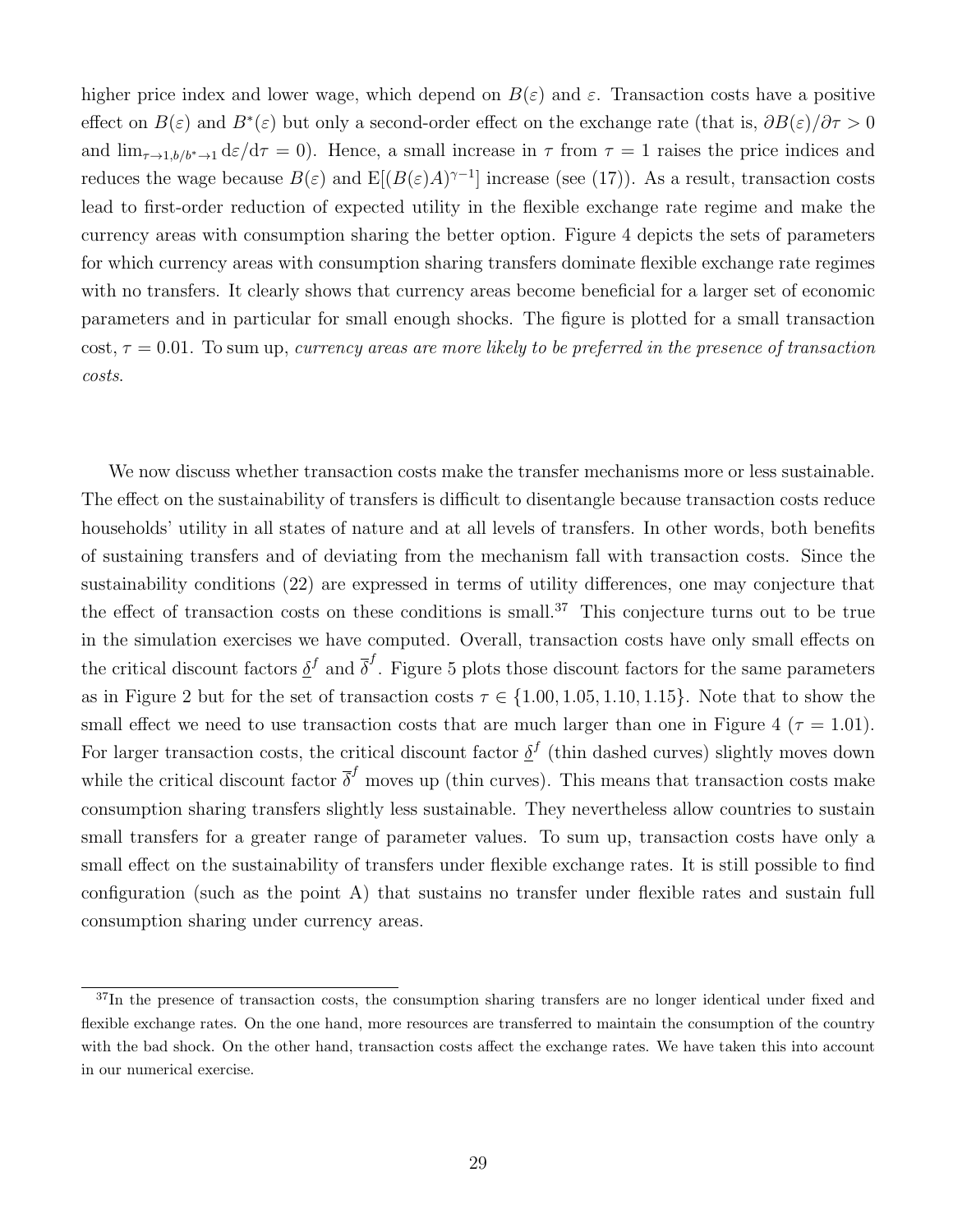

Figure 4: EXPECTED UTILITY WITH TRANSACTION COSTS: LOCI OF INDIFFERENCE BEtween a common currency with consumption sharing transfers and a flexi-BLE EXCHANGE RATE REGIME WITH NO TRANSFERS FOR A RANGE OF VALUES OF  $\psi$  and γ. OTHER PARAMETER VALUES:  $τ = 1.1, θ = 5$  AND  $μ = 0.99$ .

## 5 Conclusion

This paper has discussed the relationship between the formation of a currency area and voluntary transfers between countries, where transfers are sustained by future risk sharing gains. A currency area can sustain more risk-sharing because the cost of reneging on transfers is higher in the currency area than in the flexible exchange rate regime. In this sense, the formation of a currency area is a commitment device that may allow countries to share more risk. The extent to which this extra risk sharing compensates for the inflexibility of the exchange rate is found to depend on parameter values: the desirability a currency area is enhanced by stronger product differentiation, increased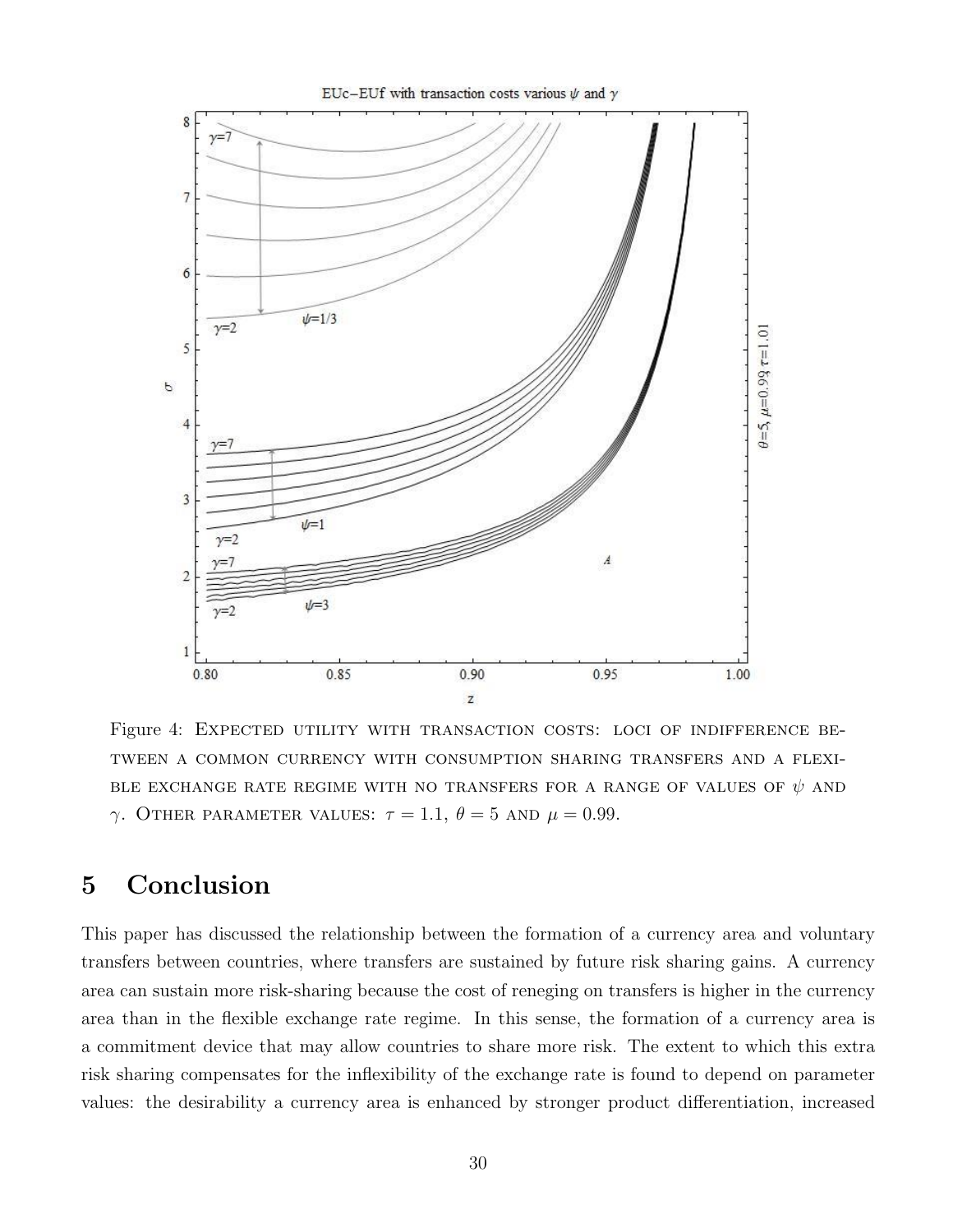

Figure 5: CRITICAL DISCOUNT FACTORS AS A FUNCTION OF THE SHOCK  $z$ . LINES ARE DRAWN FOR  $\tau = 1$  (no transaction costs) and  $\tau = 1.05, 1.10, 1.15$ . The solid thin LINES CORRESPOND TO  $\overline{\delta}^f,$  which increases with  $\tau$  for each value of  $z.$  The DASHED THIN LINES CORRESPOND TO  $\underline{\delta}^f$ , which falls with  $\tau$ . The solid and dash THICK LINES CORRESPOND TO  $\overline{\delta}^c$  and  $\underline{\delta}^c$  and are unaffected by  $\tau$ . Other parameter values:  $\sigma = 2, \gamma = 5, \psi = 1, \theta = 5$  and  $\mu = 0.99$ .

labor supply flexibility and greater risk aversion.

It is important to recognize that our paper abstracts from a number of key features. First, we have restricted the analysis to two countries with symmetric and perfectly negatively correlated shocks. Second, we have assumed away any mechanism for intertemporal redistribution other than transfers. Both these assumptions have been made to keep the analysis tractable and to make the point that a currency area may have the benefit of sustaining more risk sharing than the flexible exchange rate regime. Despite the fact that our results are obtained in a specific context, our conclusion is that the increased potential for risk sharing that the currency area can sustain should not be ignored in the calculation of an optimal currency regime.

## References

Alesina, A., Barro, R.J., 2002. Currency unions. The Quarterly Journal of Economics 117, 409–436. Alesina, A., Perotti, R., Spolaore, E., 1995. Together or separately? Issues on the costs and benefits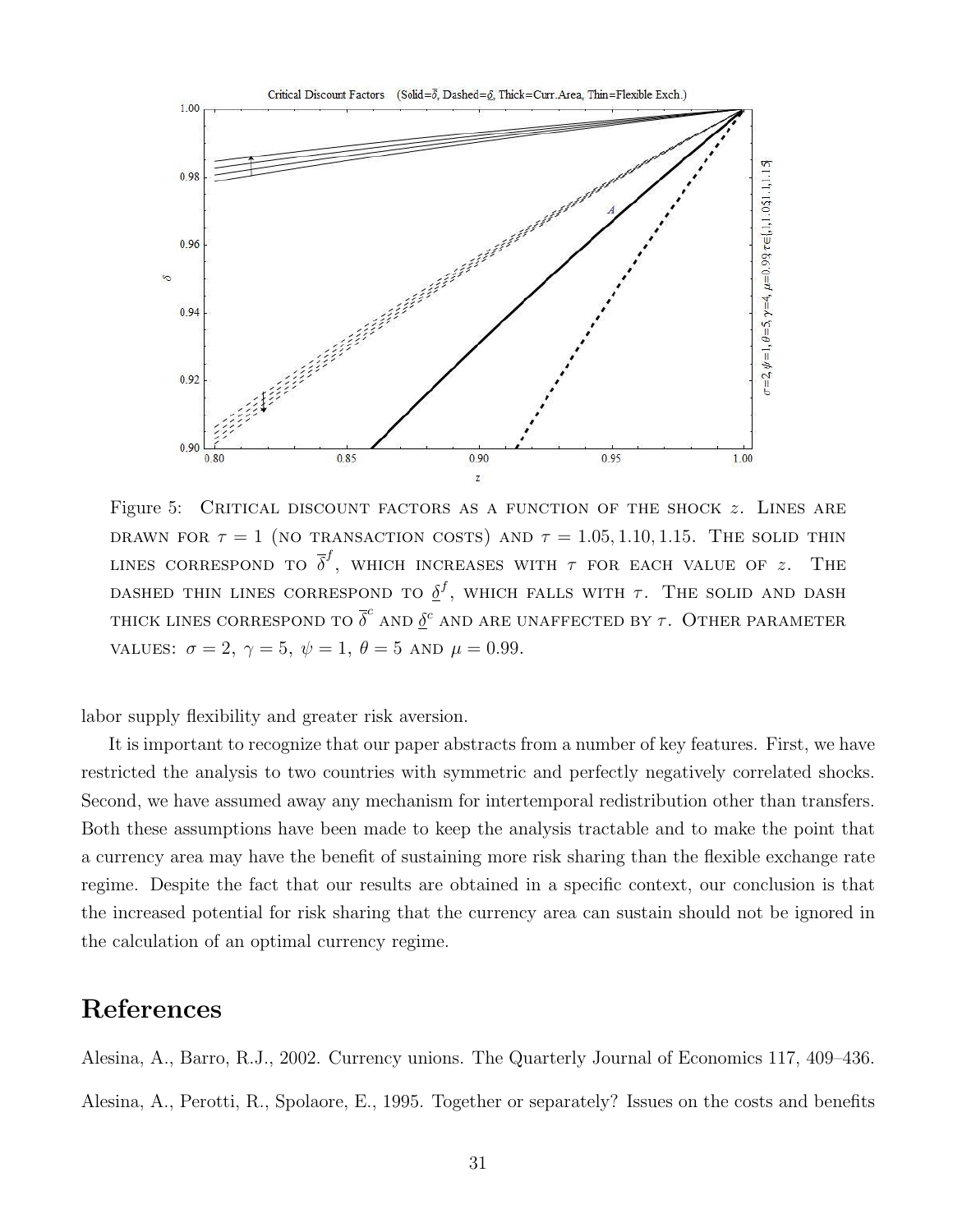of political and fiscal unions. European Economic Review 39, 751–758.

- Arellano, C., Heathcote, J., 2010. Dollarization and financial integration. Journal of Economic Theory 145, 944–973.
- Backus, D.K., Kehoe, P.J., Kydland, F.E., 1992. International real business cycles. Journal of Political Economy 100, 745–775.
- Basu, S., Fernald, J.G., 1997. Returns to scale in U.S. production: Estimates and implications. Journal of Political Economy 105, 249–283.
- Baxter, M., Jermann, U.J., 1997. The international diversification puzzle is worse than you think. American Economic Review 87, 170–180.
- Bayoumi, T.A., 1994. A formal theory of optimum currency areas. IMF Staff Papers 42, 537–554.
- Castro, R., Koumtingué, N., 2014. On the individual optimality of economic integration. Journal of Monetary Economics 68, 115–135.
- Ching, S., Devereux, M.B., 2003. Mundell revisited: a simple approach to the costs and benefits of a single currency area? Review of International Economics 11, 674–691.
- Cooper, R., Kempf, H., 2004. Overturning Mundell: Fiscal policy in a monetary union. The Review of Economic Studies 71, 371–396.
- Corsetti, G., Dedola, L., Leduc, S., 2008. International risk sharing and the transmission of productivity shocks. Review of Economic Studies 75, 443–473.
- Corsetti, G., Dedola, L., Leduc, S., 2010. Optimal monetary policy in open economies, in: Friedman, B.M., Woodford, M. (Eds.), Handbook of Monetary Economics. Elsevier. volume 3 of *Handbook* of Monetary Economics. chapter 16, pp. 861–933.
- Corsetti, G., Martin, P., Pesenti, P., 2013. Varieties and the transfer problem. Journal of International Economics 89, 1–12.
- Devereux, M.B., 2004. Should the exchange rate be a shock absorber? Journal of International Economics 62, 359–377.
- Drèze, J.H., 2000. Economic and social securtiy in the twenty-first century, with attention to Europe. Scandinavian Journal of Economics 102, 327–348.
- Farhi, E., Werning, I., 2014. Fiscal unions. Mimeo.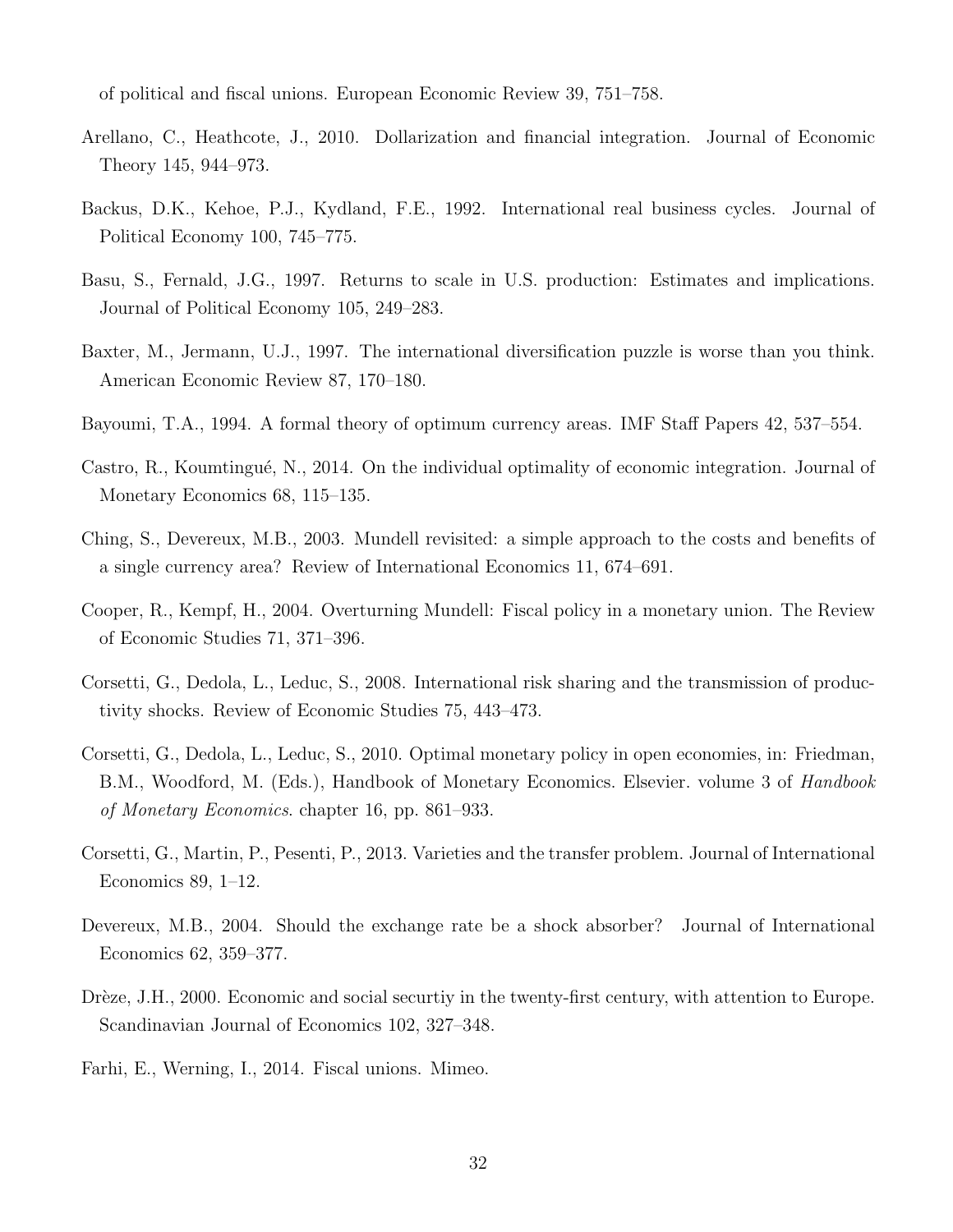- Forni, M., Reichlin, L., 1999. Risk and potential insurance in Europe. European Economic Review 43, 1237–1256.
- French, K.R., Poterba, J.M., 1991. Investor diversification and international equity markets. American Economic Review 81, 170–180.
- Fuchs, W., Lippi, F., 2006. Monetary union with voluntary participation. Review of Economic Studies 73, 437–457.
- Kehoe, T.J., Levine, D.K., 2001. Liquidity constrained markets versus debt constrained markets. Econometrica 69, 575–598.
- Kenen, P.B., 1969. The theory of optimum currency areas: An eclectic view, in: Mundell, R.A., Swoboda, A.K. (Eds.), Monetary Problems of the International Economy. Chicago University Press, Chicago, pp. 41–60.
- Lewis, K.K., 1999. Trying to explain home bias in equities and consumption. Journal of Economic Literature 37, 571–608.
- Mendoza, E.G., 1991. Real business cycles in a small open economy. American Economic Review 81, 797–818.
- Mundell, R.A., 1961. A theory of optimum currency areas. American Economic Review 51, 657–665.
- Mundell, R.A., 1973. Uncommon arguments for common currencies, in: Johnson, H.G., Swoboda, A.K. (Eds.), The Economics of Common Currencies. George Allen and Unwin, London. Proceedings of the Madrid Conference on Optimum Currency Areas, pp. 195–220.
- Obstfeld, M., Rogoff, K., 1995. Exchange rate dynamics redux. Journal of Political Economy 103, 624–660.
- Persson, T., Tabellini, G., 1996. Federal fiscal constitutions: Risk sharing and moral hazard. Econometrica 64, 623–646.
- Reichling, F., Whalen, C., 2015. Estimates of the Frisch elasticity of labor supply: A review. Eastern Economic Journal, Forthcoming.
- Rose, A.K., Engel, C., 2002. Currency unions and international integration. Journal of Money, Credit and Banking 34, 1067–89.
- Samuelson, P.A., 1954. The transfer problem and transport costs, II: Analysis of effects of trade impediments. Economic Journal 62, 264–289.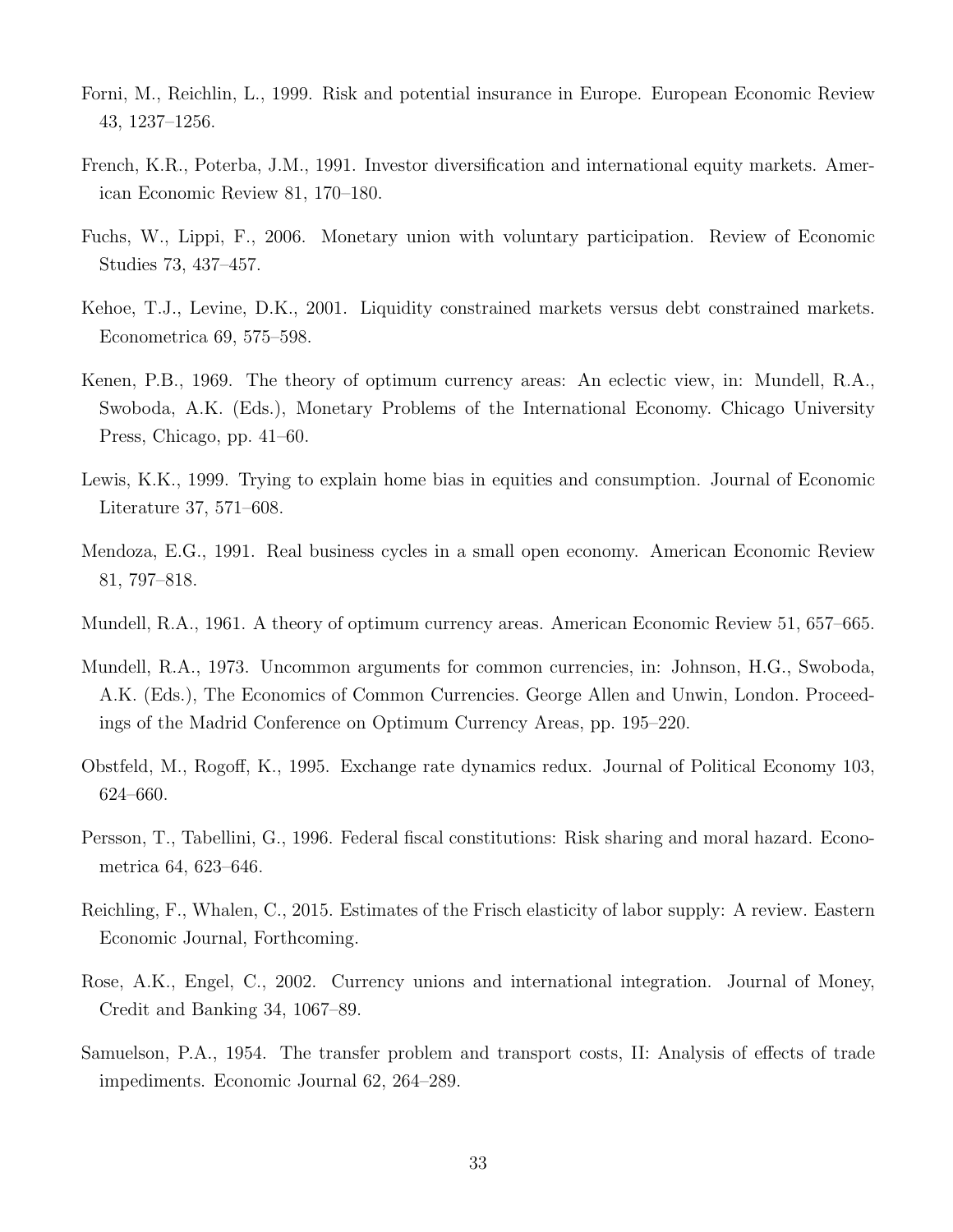- Stockman, A.C., Tesar, L.L., 1995. Tastes and technology in a two-country model of the business cycle: Explaining international comovements. American Economic Review 85, 168–185.
- Thomas, J.P., Worrall, T., 1988. Self-enforcing wage contracts. Review of Economic Studies 55, 541–554.
- Todter, K.H., 2008. Estimating the uncertainty of relative risk aversion. Applied Financial Economics Letters 4, 25–27.

## Appendix A Wage setting

This appendix derives the wage conditions given in equations (13) and (17). Recall that wages are set one period in advance taking aggregate profits, prices, money supply and transfers as given.

#### Currency area

The first-order condition for the household wage setting problem is

$$
w(h) = \frac{\theta}{\theta - 1} \frac{\mathrm{E} \left[ \ell_s(h)^{1 + \psi} \right]}{\mathrm{E} \left[ \xi V' \left( \xi \frac{w(h)\ell_s(h) + \Pi_s + T_s + M_0}{P_s} \right) \frac{\ell_s(h)}{P_s} \right]}.
$$

Aggregating over households, the common wage  $W$  satisfies

$$
W = \frac{\theta}{\theta - 1} \frac{\mathrm{E}\left[L_s(W)^{1+\psi}\right]}{\mathrm{E}\left[\xi V'\left(X_s(T_s, W)\right) \frac{L_s(W)}{P_s(W)}\right]}.
$$
\n(A.1)

Since  $L_s(W) = \rho b_s/W$ , we have

$$
\mathcal{E}\left[L_s(W)^{1+\psi}\right] = \frac{1}{\left(\frac{W}{\rho}\right)^{1+\psi}} \mathcal{E}\left[b_s^{(1+\psi)}\right]
$$

and since  $V'(x) = x^{-\gamma}$ ,  $Y_s(W) = b_s$ ,  $P_s(W) = (W/\rho)A_s$  and  $M_0 = (1 - \mu)/\mu$ , we have

$$
\mathcal{E}\left[\xi V'\left(X_s(T_s,W)\right)\frac{L_s(W)}{P_s(W)}\right] = \frac{1}{\left(\frac{W}{\rho}\right)^{2-\gamma}}\xi^{1-\gamma}\mu^{\gamma}\mathcal{E}\left[\frac{\left(\mu\left(b_s+T_s\right)+(1-\mu)\right)^{-\gamma}b_s}{A_s^{1-\gamma}}\right].
$$

Hence, the wage is set such that

$$
W = \left(\frac{W}{\rho}\right)^{1-\gamma-\psi} \frac{\theta}{\theta-1} \xi^{\gamma-1} \mu^{-\gamma} \frac{E\left[b_s^{(1+\psi)}\right]}{E\left[\left(\mu\left(b_s+T_s\right) + (1-\mu)\right)^{-\gamma} b_s A_s^{\gamma-1}\right]},\tag{A.2}
$$

or rewriting

$$
W = \left(\kappa_0 \frac{\mathrm{E}\left[b_s^{(1+\psi)}\right]}{\mathrm{E}\left[\left(\mu\left(b_s + T_s\right) + (1-\mu)\right)^{-\gamma} b_s A_s^{\gamma-1}\right]}\right)^{\frac{1}{\gamma+\psi}},\tag{A.3}
$$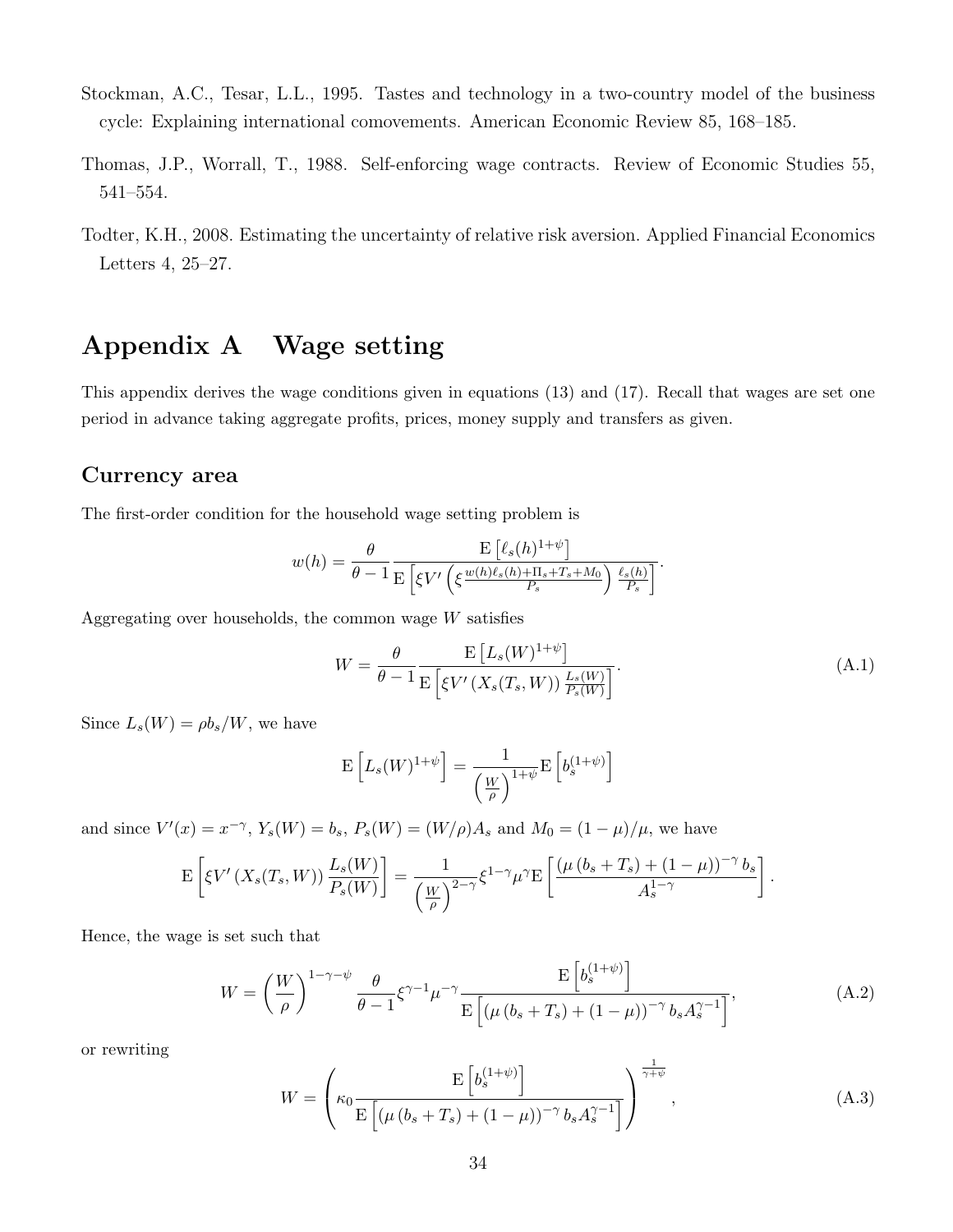where  $\kappa_0$  is a constant given by

$$
\kappa_0 = \frac{\theta}{\theta - 1} \rho^{\gamma + \psi - 1} \xi^{\gamma - 1} \mu^{-\gamma}.
$$

Equation  $(A.3)$  is equation  $(13)$  in the paper. We note that

$$
\xi^{1-\gamma}\mu^{\gamma-1}\left(\frac{W}{\rho}\right)^{\gamma+\psi} = \kappa_2 \frac{\mathbb{E}\left[b_s^{(1+\psi)}\right]}{\mathbb{E}\left[\left(\mu\left(b_s + T_s\right) + (1-\mu)\right)^{-\gamma} b_s A_s^{\gamma-1}\right]},\tag{A.4}
$$

.

where

$$
\kappa_2 = \frac{\theta}{\theta - 1} \frac{1}{\mu \rho}
$$

Absent any transfers,  $T_s = 0$  for all s, the wage, denoted by  $W_0$  satisfies

$$
W_0 = \left(\kappa_0 \frac{\mathrm{E}\left[b_s^{(1+\psi)}\right]}{\mathrm{E}\left[(\mu b_s + (1-\mu))^{-\gamma} b_s A_s^{\gamma-1}\right]}\right)^{\frac{1}{\gamma+\psi}}.\tag{A.5}
$$

Using the consumption equalizing transfers  $\bar{T}_s = (1/2)(b_s^* - b_s)$  given in equation (19), we get  $(b_s + \bar{T}_s) = 1$ because  $b_s/2 + b_s^*/2 = 1$ . The wage in in this case, denoted by  $\bar{W}$ , is

$$
\bar{W} = \left(\kappa_0 \frac{\mathrm{E}\left[b_s^{1+\psi}\right]}{\mathrm{E}\left[b_s A_s^{\gamma-1}\right]}\right)^{\frac{1}{\gamma+\psi}} = W_0 \left(\frac{\mathrm{E}\left[\left(\mu b_s + \left(1-\mu\right)\right)^{-\gamma} b_s A_s^{\gamma-1}\right]}{\mathrm{E}\left[b_s A_s^{\gamma-1}\right]}\right)^{\frac{1}{\gamma+\psi}},\,
$$

which confirms equation (20) in the text.

For no transfers  $(T_s = 0)$  and no uncertainty where  $a = a^* = 1$  we get  $b_i = 1$  and  $A = 2^{1/(1-\sigma)}$  and hence the wage is

$$
W = \left(\kappa_0 \left(2^{\frac{\gamma - 1}{\sigma - 1}}\right)\right)^{\frac{1}{\gamma + \psi}}.
$$

Utility in state  $s$  with transfer  $T$  and wage  $W$  is given by

$$
U_s(T,W) = \left(\frac{W}{\rho}\right)^{-(1+\psi)} \left(\frac{\xi^{1-\gamma}\mu^{\gamma-1}\left(\frac{W}{\rho}\right)^{\gamma+\psi}\left(\mu\left(b_s+T\right)+(1-\mu)\right)^{1-\gamma}A_s^{\gamma-1}}{1-\gamma} - \frac{b_s^{1+\psi}}{1+\psi}\right). \tag{A.6}
$$

Using (A.4) and abusing notation, this can be rewritten as

$$
U_s(T,W) = -\left(\frac{W}{\rho}\right)^{-(1+\psi)} \left(\frac{\kappa_1 E[b_s^{1+\psi}]}{1+\psi}\right) \left(\frac{(\mu (b_s+T)+(1-\mu))^{1-\gamma} A_s^{\gamma-1}}{E\left[(\mu (b_s+T_s)+(1-\mu))^{-\gamma} b_s A_s^{\gamma-1}\right]} + \frac{b_s^{1+\psi}}{\kappa_1 E[b_s^{1+\psi}]}\right), \quad (A.7)
$$

where  $\kappa_1 = \kappa_2(1 + \psi)/(\gamma - 1)$  and W is given by equation (A.3).

#### Flexible exchange rates

Using (16), we have

$$
\mathbf{E}\left[L(T_s, W)^{1+\psi}\right] = \frac{1}{\left(\frac{W}{\rho}\right)^{1+\psi}} \mathbf{E}\left[(1-T_s)^{(1+\psi)}\right].
$$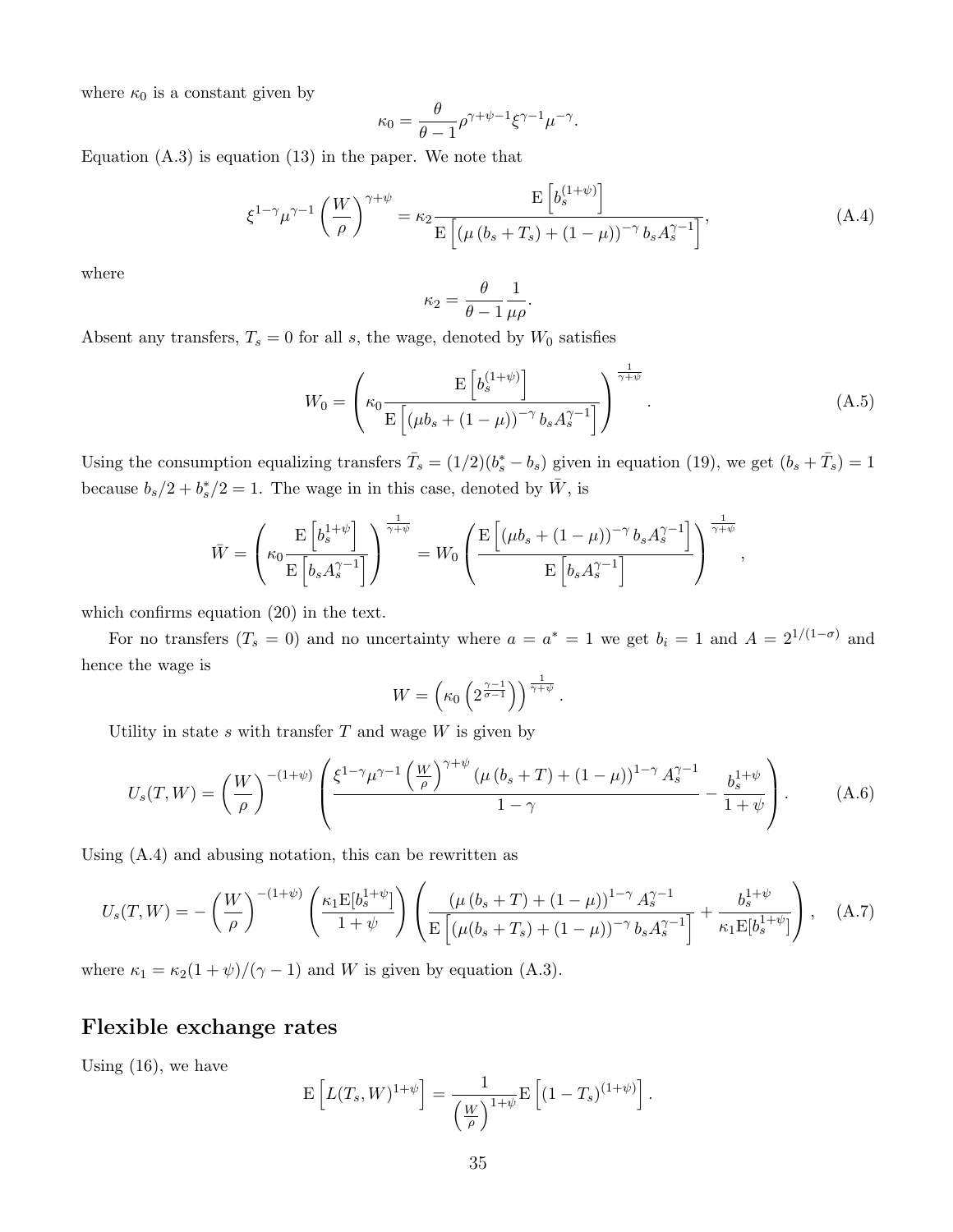Since  $V'(x) = x^{-\gamma}$ ,  $X_s(W,\varepsilon) = \xi/(\mu P_s(W,\varepsilon))$ ,  $L(T,W) = (\rho/W)(1-T)$ ,  $P_s(W,\varepsilon) = (W/\rho)A_sB_s(\varepsilon)$  and  $M_0 = (1 - \mu)/\mu$ , we have

$$
\mathbb{E}\left[\xi V'(X_s(W,\varepsilon_s))\,\frac{L(T_s,W)}{P_s(W,\varepsilon_s)}\right] = \xi^{1-\gamma}\left(\frac{w}{\rho}\right)^{\gamma-2}\mu^{\gamma}\mathbb{E}\left[(A_sB_s(\varepsilon_s))^{\gamma-1}\,(1-T_s)\right].
$$

Substituting into (A.1), and recalling that  $\varepsilon_s$  is a function of  $T_s$  from equation (15), we get

$$
W = \left(\kappa_0 \frac{\mathrm{E}\left[ (1 - T_s)^{(1 + \psi)} \right]}{\mathrm{E}\left[ (A_s B_s(\varepsilon_s(T_s)))^{\gamma - 1} (1 - T_s) \right]} \right)^{\frac{1}{\gamma + \psi}}.
$$
\n(A.8)

Equation (A.8) reproduces equation (17) in the text. We note for future reference that

$$
\xi^{1-\gamma}\mu^{\gamma-1}\left(\frac{W}{\rho}\right)^{\gamma+\psi} = \kappa_2 \frac{\mathcal{E}\left[ (1-T_s)^{(1+\psi)} \right]}{\mathcal{E}\left[ (A_s B_s(\varepsilon_s(T_s)))^{\gamma-1} (1-T_s) \right]}.
$$
\n(A.9)

When  $T_s = 0$  for all s, we get

$$
W_0 = \left(\kappa_0 \frac{1}{\mathrm{E}\left[ (A_s B_s(\varepsilon_s(0)))^{\gamma-1} \right]} \right)^{\frac{1}{\gamma+\psi}}.
$$

At  $T_s = \overline{T}_s$ ,  $\varepsilon_s(\overline{T}_s) = 1$ ,  $B_s(1) = 1$  and  $b_s + \overline{T}_s = 1$ . Hence, when  $T_s = \overline{T}_s$  for all s,

$$
\bar{W} = \left(\kappa_0 \frac{\mathcal{E}\left[b_s^{1+\psi}\right]}{\mathcal{E}\left[b_s A_s^{\gamma-1}\right]}\right)^{\frac{1}{\gamma+\psi}} = W_0 \left(\frac{\mathcal{E}\left[\left(A_s B_s(\varepsilon_s(0))\right)^{\gamma-1}\right]}{\mathcal{E}\left[b_s A_s^{\gamma-1}\right]}\right)^{\frac{1}{\gamma+\psi}},\tag{A.10}
$$

which again confirms equation  $(20)$  in the text.

If there are no transfers and no uncertainty  $(a = a^*)$ , we have  $\varepsilon = 1$  and hence,  $A_i = 1$ . Therefore, in this case (with  $a = 1$ ),

$$
W = \left(\kappa_0 \left(2^{\frac{\gamma - 1}{\sigma - 1}}\right)\right)^{\frac{1}{\gamma + \psi}}.
$$

This is the same as in the common currency case.

Utility in state s with transfer  $T$  and wage  $W$  is given by

$$
U_s(T,W) = \left(\frac{W}{\rho}\right)^{-(1+\psi)} \left(\frac{\xi^{1-\gamma}\mu^{\gamma-1}\left(\frac{W}{\rho}\right)^{\gamma+\psi}(A_s B_s(\varepsilon_s(T)))^{\gamma-1}}{1-\gamma} - \frac{(1-T)^{1+\psi}}{1+\psi}\right). \tag{A.11}
$$

Using (A.9), this can be rewritten as

$$
U_s(T,W) = -\left(\frac{W}{\rho}\right)^{-(1+\psi)} \left(\frac{\kappa_1 E[(1-T_s)^{1+\psi}]}{1+\psi}\right) \left(\frac{(A_s B_s(\varepsilon_s(T)))^{\gamma-1}}{E\left[(A_s B_s(\varepsilon_s(T_s)))^{\gamma-1}(1-T_s)\right]} + \frac{(1-T)^{1+\psi}}{\kappa_1 E[(1-T_s)^{1+\psi}]}\right),\tag{A.12}
$$

where  $\kappa_1 = \kappa_2(1 + \psi)/(\gamma - 1)$  and W is given by equation (A.8).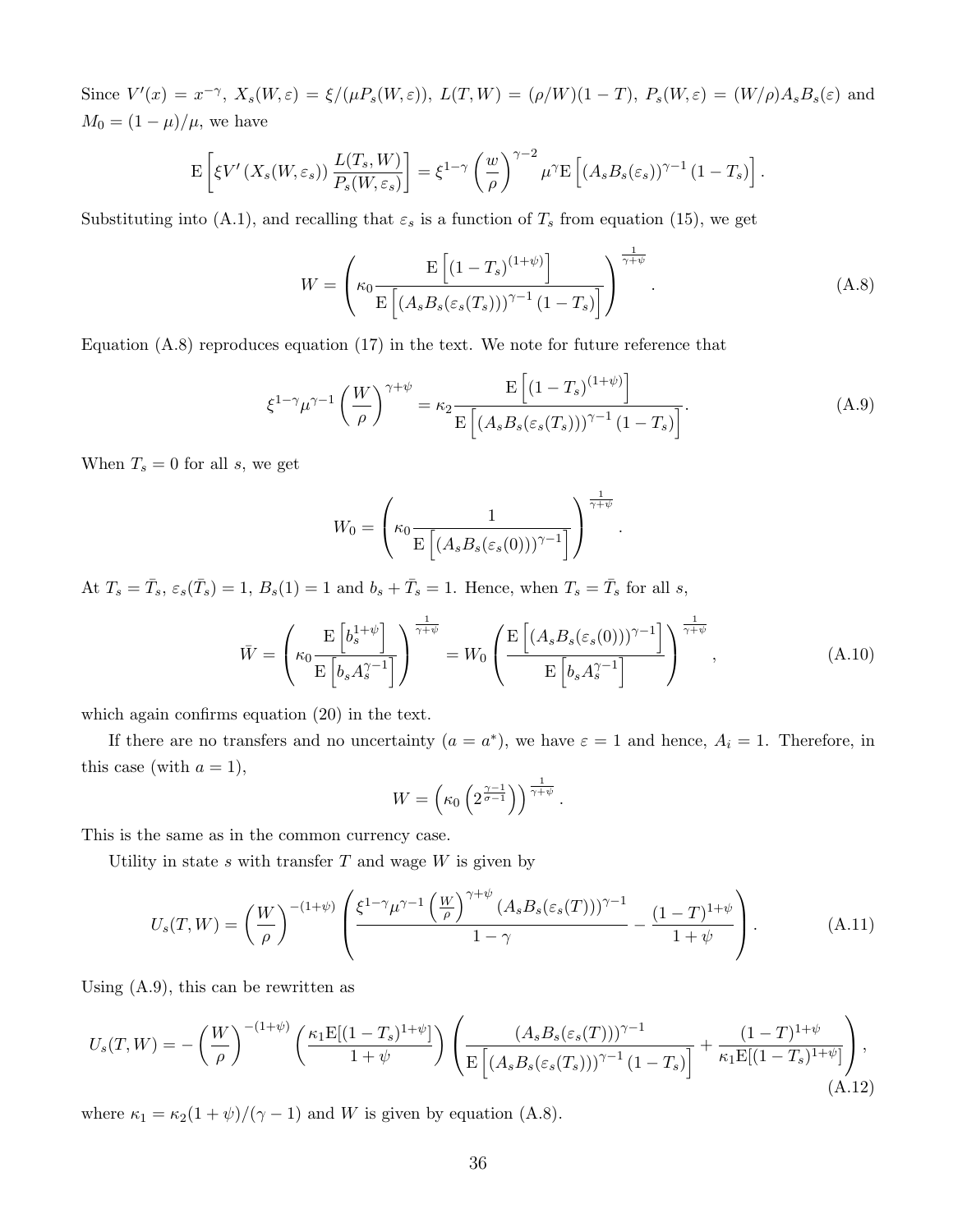## Appendix B Fiscal transfers

In this appendix we compare a currency area with consumption equalising transfers to a flexible exchange rate regime with no transfers. Where necessary we use superscripts  $c$  and  $f$  to distinguish the two cases. Because of symmetry, we have  $A_s = A$  for each s and that  $E[b_s] = 1$  in equation (20). Using this together with setting  $T_s = 0$  for each s in equation (17) gives

$$
\bar{W} = \left(\kappa_0 \frac{\mathrm{E} \left[ b_s^{1+\psi} \right]}{A^{\gamma-1}} \right)^{\frac{1}{\gamma+\psi}}, \quad \text{and} \quad W_0^f = \left(\kappa_0 \frac{1}{A^{\gamma-1} \mathrm{E} \left[ B_s(\varepsilon_s(0))^{\gamma-1} \right]} \right)^{\frac{1}{\gamma+\psi}},
$$

where  $\bar{W}$  is the wage with consumption equalizing transfers and  $W_0^f$  $\int_0^J$  is the wage with no transfers in the flexible exchange rate regime. Hence, the ratio of the two wages is

$$
\left(\frac{W_0^f}{\bar{W}}\right)^{1+\psi} = \left(\frac{1}{\mathbb{E}\left[b_s^{1+\psi}\right] \mathbb{E}\left[B_s(\varepsilon_s(0))^{\gamma-1}\right]}\right)^{\frac{1+\psi}{\gamma+\psi}}.\tag{B.1}
$$

.

It can be shown this ratio is larger than one. Substituting  $b_s + \bar{T}_s = 1$  into equation (A.6), using equation  $(A.4)$  and taking expectations, the expected utility in the common currency (using superscript c to denote the common currency regime) is

$$
\mathcal{E}\left[U_s^c(\bar{T}_s,\bar{W})\right] = -\left(\frac{\bar{W}}{\rho}\right)^{-(1+\psi)}\left(\frac{1+\kappa_1}{1+\psi}\right)\mathcal{E}[b_s^{1+\psi}].
$$

Similarly, setting  $T_s = 0$  in equation (A.11), using equation (A.9) and taking expectations, the expected utility in the flexible regime (using superscript  $f$  to denote the flexible exchange rate regime) is

$$
\mathbf{E}\left[U_s^f(0, W_0^f)\right] = -\left(\frac{W_0^f}{\rho}\right)^{-(1+\psi)}\left(\frac{1+\kappa_1}{1+\psi}\right).
$$

We finally establish the conditions under which the currency area dominates. Taking the ratio and using equation (B.1) we have

$$
\frac{\mathrm{E}\left[U_s^c(\bar{T}_s,\bar{W})\right]}{\mathrm{E}\left[U_s^f(0,W_0^f)\right]} = \left(\frac{W_0^f}{\bar{W}}\right)^{1+\psi} \mathrm{E}[b_s^{1+\psi}] = \left(\frac{1}{\mathrm{E}[B_s(\varepsilon_s(0))^{\gamma-1}]}\right)^{\frac{1+\psi}{\gamma+\psi}} \left(\mathrm{E}[b_s^{1+\psi}]\right)^{\frac{\gamma-1}{\gamma+\psi}}
$$

Let  $r_1(z)$  denote this ratio as a function of the shock z in the two-state case. Since utility is negative,  $r_1(z) < 1$  is equivalent to  $E[U_s^c(\bar{T}_s, \bar{W})] > E[U_s^f(0, W_0^f)]$ . It is easy to check that  $r_1(1) = 1$  and  $r'_1(1) = 0$ . The sign of  $r''_1(1)$  is the same as the sign of  $(\psi \sigma^2 - \sigma - \gamma)$ . Thus,  $r''_1(1) < 0$  if  $\gamma > \sigma(\psi \sigma - 1)$ . Hence, for z close to one, the currency union dominates if  $\gamma > \sigma(\psi \sigma - 1)$ . We have  $\sigma > 1$  and  $\psi > 0$ . Likewise, it can be shown that  $\lim_{z\to 0} r_1(z) = 0$  and therefore, by the continuity of  $r_1(z)$  in z, there is a  $\hat{z}$  such that for  $z < \hat{z}$ (that is, for large shocks) the currency area will dominate. This proves Proposition 1.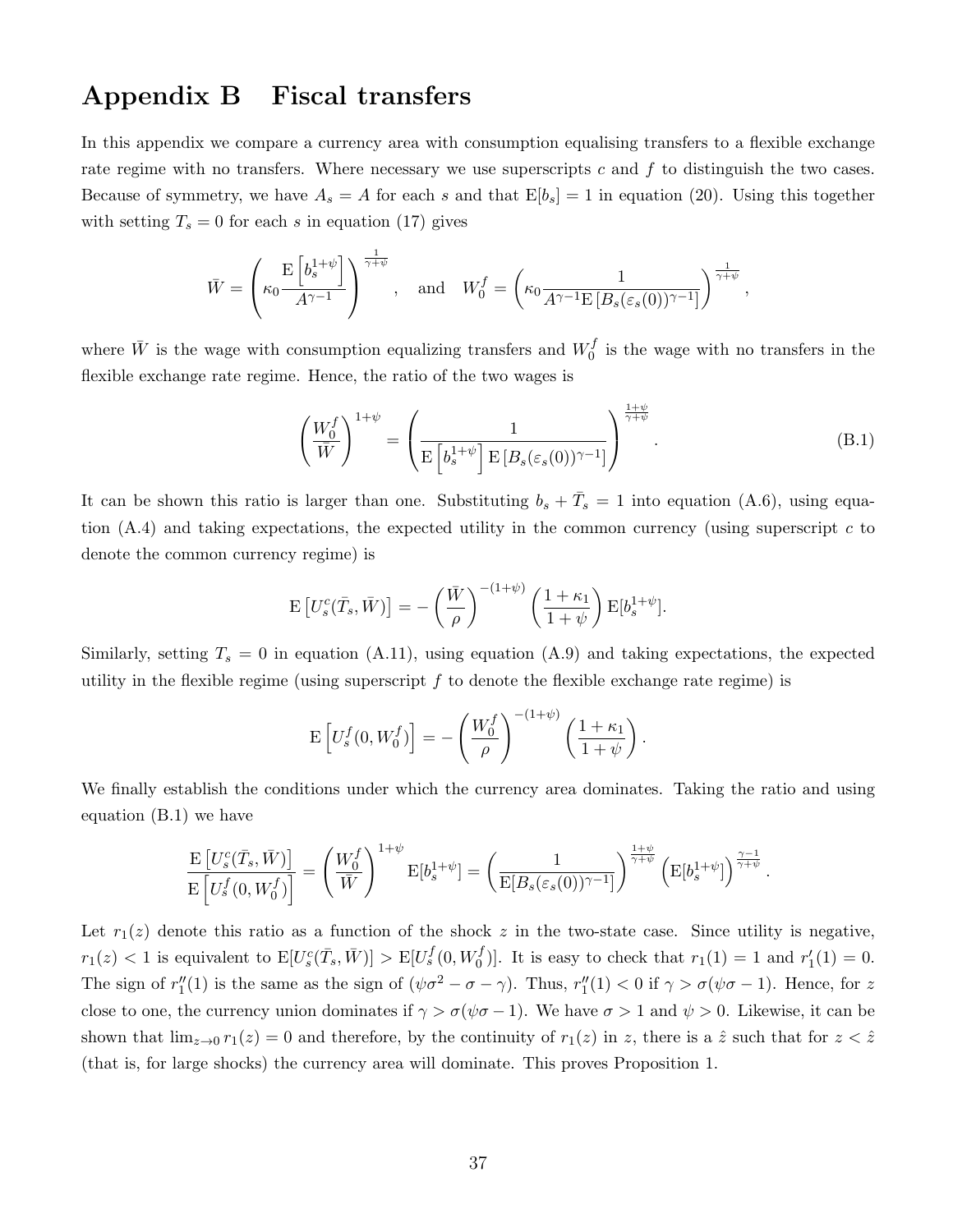## Appendix C Sustaining consumption sharing

This appendix computes the critical discount factors that sustain consumption equalizing transfers and provides a prrof of Proposition 2.

Provided  $E[U_s(\bar{T}_s, \bar{W})] - E[U_s(0, W_0)] > 0$ , the inequality (24) shows that full consumption-sharing is sustainable for discount factors above a critical level  $\bar{\delta}$ . Define  $\lambda := (\delta - 1)/\delta$  and  $\bar{\lambda} := (\bar{\delta} - 1)/\bar{\delta}$  where

$$
\bar{\lambda} = \frac{\mathcal{E}[U_s(\bar{T}_s, \bar{W})] - \mathcal{E}[U_s(0, W_0)]}{U_G(\bar{T}_G, \bar{W}) - U_G(0, \bar{W})} < 0. \tag{C.1}
$$

Then, full consumption-sharing is possible if  $\lambda \geq \overline{\lambda}$ . Using the Maclaurin series, we have the approximation  $\bar{\delta} \approx 1 + \bar{\lambda}$  for  $\bar{\lambda}$  close to zero.

#### Common currency

Let

$$
\chi_1(\mu) := \frac{\mathrm{E}\left[ (\mu b_s + (1 - \mu))^{1 - \gamma} \right]}{\mathrm{E}\left[ (\mu b_s + (1 - \mu))^{-\gamma} b_s \right]}.
$$

With  $E[b_s] = 1$ , it is easily checked that  $\chi_1(0) = \chi_1(1) = 1$ . Also, since either  $b_s > \mu b_s + (1 - \mu) > 1$  or  $b_s < \mu b_s + (1 - \mu) < 1$  for  $\mu \in (0, 1)$ , it is easily checked that  $\chi_1(\mu) > 1$  for  $\mu \in (0, 1)$ . Using equations  $(A.6)$ and (A.4),  $A_s = A$ ,  $E[b_s] = 1$ ,  $b_s + \bar{T}_s = 1$ , and taking expectations

$$
\mathcal{E}[U_s(\bar{T}_s, \bar{W})] = -\left(\frac{\bar{W}}{\rho}\right)^{-(1+\psi)} \left(\frac{1+\kappa_1}{1+\psi}\right) \mathcal{E}[b_s^{1+\psi}],
$$

$$
\mathcal{E}[U_s(0, W_0)] = -\left(\frac{W_0}{\rho}\right)^{-(1+\psi)} \left(\frac{1+\chi_1(\mu)\kappa_1}{1+\psi}\right) \mathcal{E}[b_s^{1+\psi}].
$$

From equation (A.2),

$$
\bar{W} = W_0 \left( \mathcal{E} \left[ (\mu b_s + (1 - \mu))^{-\gamma} b_s \right] \right)^{\frac{1}{\gamma + \psi}}.
$$
\n(C.2)

.

It is clear that  $\bar{W} > W_0$  for  $\mu = 1$  because of the convexity of  $b_s^{1-\gamma}$ . Equally,  $\bar{W} = W_0$  for  $\mu = 0$ . It can also be checked that  $\bar{W} < W_0$  for  $\mu$  small enough. Thus, we conclude that  $\bar{W} > W_0$  for  $\mu > \hat{\mu}$  where  $0 < \hat{\mu} < 1$ . Therefore, since  $\chi_1(\mu) \geq 1$ ,  $E[U_s(\bar{T}_s, \bar{W})] > E[U_s(0, W_0)]$  for  $\mu > \hat{\mu}$ . Also, using equations (A.6) and (A.4)

$$
U_G(\bar{T}_G, \bar{W}) - U_G(0, \bar{W}) = -\left(\frac{\bar{W}}{\rho}\right)^{-(1+\psi)} \left(\frac{\kappa_1 \mathbb{E}[b_s^{1+\psi}]}{1+\psi}\right) \left(1 - (\mu b_G + (1-\mu))^{1-\gamma}\right)
$$

Substituting the expressions for  $E[U_s(\bar{T}_s,\bar{W})], E[U_s(0,W_0)]$  and  $U_G(\bar{T}_G,\bar{W}) - U_G(0,\bar{W})$  into (C.1) and using equation (C.2) gives

$$
\bar{\lambda} = \frac{\left(1 + \frac{1}{\kappa_1}\right) - \mathrm{E}\left[ (\mu b_s + (1 - \mu))^{-\gamma} b_s \right]^{\frac{1 + \psi}{\gamma + \psi}} \left( \chi_1(\mu) + \frac{1}{\kappa_1} \right)}{1 - \left( (\mu b_G + (1 - \mu))^{1 - \gamma} \right)}.
$$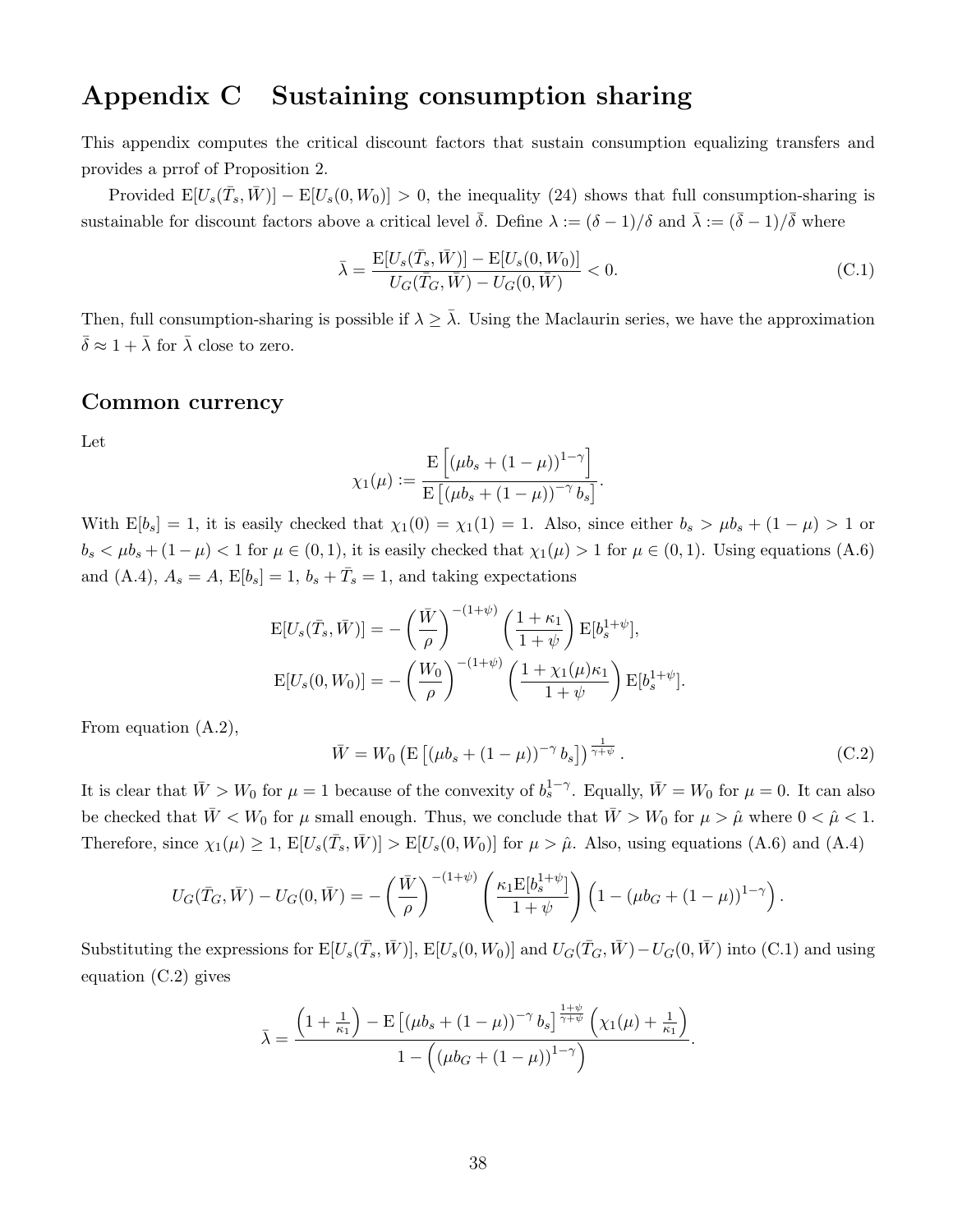#### Small shocks and derivation of equation (25)

For small risks ( $z$  close to one), the above expression can be linearized to give (where the superscript  $c$ indicates it is the critical value in the currency area case)

$$
\bar{\lambda}^c \approx \frac{1}{4} \left( \left( 1 + \frac{1}{\kappa_1} \right) - (1 - \mu) \left( \frac{(\psi - 1)}{(1 + \psi)} + \left( \frac{1}{\kappa_1} \right) \frac{(1 + \gamma)}{(\gamma - 1)} \right) \right) \left( \frac{1 + \psi}{\gamma + \psi} \right) \gamma(\sigma - 1)(z - 1).
$$

Using  $1/\kappa_1 = (\theta - 1)(\gamma - 1)\mu(\sigma - 1)/(1 + \psi)\theta\sigma$  and letting  $\mu \to 1$  gives

$$
\bar{\lambda}^c \approx \frac{1}{4} \left( \sigma(1+\psi) + (\gamma - 1)(\sigma - 1) \frac{(\theta - 1)}{\theta} \right) \left( \frac{\gamma}{\gamma + \psi} \right) \left( \frac{\sigma - 1}{\sigma} \right) (z - 1).
$$

For z close to one,  $\bar{\lambda}^c$  is close to zero and hence, using the approximation  $\bar{\delta} \approx 1 + \bar{\lambda}$ 

$$
\bar{\delta}^c \approx 1 + \frac{1}{4} \left( \sigma(1+\psi) + (\gamma-1)(\sigma-1) \frac{(\theta-1)}{\theta} \right) \left( \frac{\gamma}{\gamma+\psi} \right) \left( \frac{\sigma-1}{\sigma} \right) (z-1).
$$

It can be seen, that since  $z < 1$ ,  $\bar{\delta}^c < 1$  for all parameter values. Setting  $\psi = (\theta - 1)/\theta = 1$  gives equation (25) in the text.

#### Flexible exchange rate

Using equations (A.11) and (A.9),  $A_s = A$ ,  $E[b_s] = 1$ ,  $b_s + \bar{T}_s = 1$ ,  $\varepsilon_s(\bar{T}_s) = 1$ ,  $B_s(1) = 1$  and taking expectations

$$
E[U_s(\bar{T}_s, \bar{W})] = -\left(\frac{\bar{W}}{\rho}\right)^{-(1+\psi)} \left(\frac{1+\kappa_1}{1+\psi}\right) E[b_s^{1+\psi}],
$$
  

$$
E[U_s(0, W_0)] = -\left(\frac{W_0}{\rho}\right)^{-(1+\psi)} \left(\frac{1+\kappa_1}{1+\psi}\right).
$$

Therefore,

$$
\mathrm{E}[U_s(\bar{T}_s,\bar{W})] - \mathrm{E}[U_s(0,W_0)] = -\left(\frac{\bar{W}}{\rho}\right)^{-(1+\psi)} \left(\frac{1+\kappa_1}{1+\psi}\right) \left(\mathrm{E}[b_s^{1+\psi}] - \left(\frac{\bar{W}}{W_0}\right)^{1+\psi}\right).
$$

Also, rewriting equation (B.1) gives

$$
\bar{W} = W_0 \left( \mathcal{E}[b_s^{1+\psi}] \mathcal{E}\left[ \left( B_s(\varepsilon_s(0)) \right)^{\gamma-1} \right] \right)^{\frac{1}{\gamma+\psi}}.
$$
\n(C.3)

We have  $E[b_s^{1+\psi}] \ge 1$  by the convexity of  $b_s^{1+\psi}$  with strict inequality for  $\psi > 0$  and  $z < 1$ . Also, since  $B_s(\varepsilon_s(0))$  is a weighted power mean of 1 and  $\varepsilon_s(0)$ , we conclude that  $B_s(\varepsilon_s(0)) \ge \min\{1, \varepsilon_s(0)\}\.$  With two states this gives  $B_G(\varepsilon_G(0)) > \varepsilon_G(0)$  and  $B_B(\varepsilon_B(0)) > \varepsilon_B(0) = 1/\varepsilon_G(0) > 1$ . For  $\gamma > 1$ ,  $\varepsilon_G(0)^{\gamma-1} + \varepsilon_G(0)^{1-\gamma}$ is decreasing in  $\varepsilon_G(0)$  and has a minimum value of 2 when  $\varepsilon_G(0) = 1$ , which occurs when  $z = 1$ . Thus, it can be concluded that  $E\left[ (B_s(\varepsilon_s(0)))^{\gamma-1} \right] \geq 1$  with strict inequality for  $z < 1$  and hence,  $\bar{W} > W_0$ for  $z < 1$ . Since the expected utility  $E[U_s(\overline{T}_s, \overline{W})]$  is the same under both regimes, the conditions under which  $E[U_s(\bar{T}_s, \bar{W})] - E[U_s(0, W_0)] > 0$  have already been established in Appendix B. In particular, if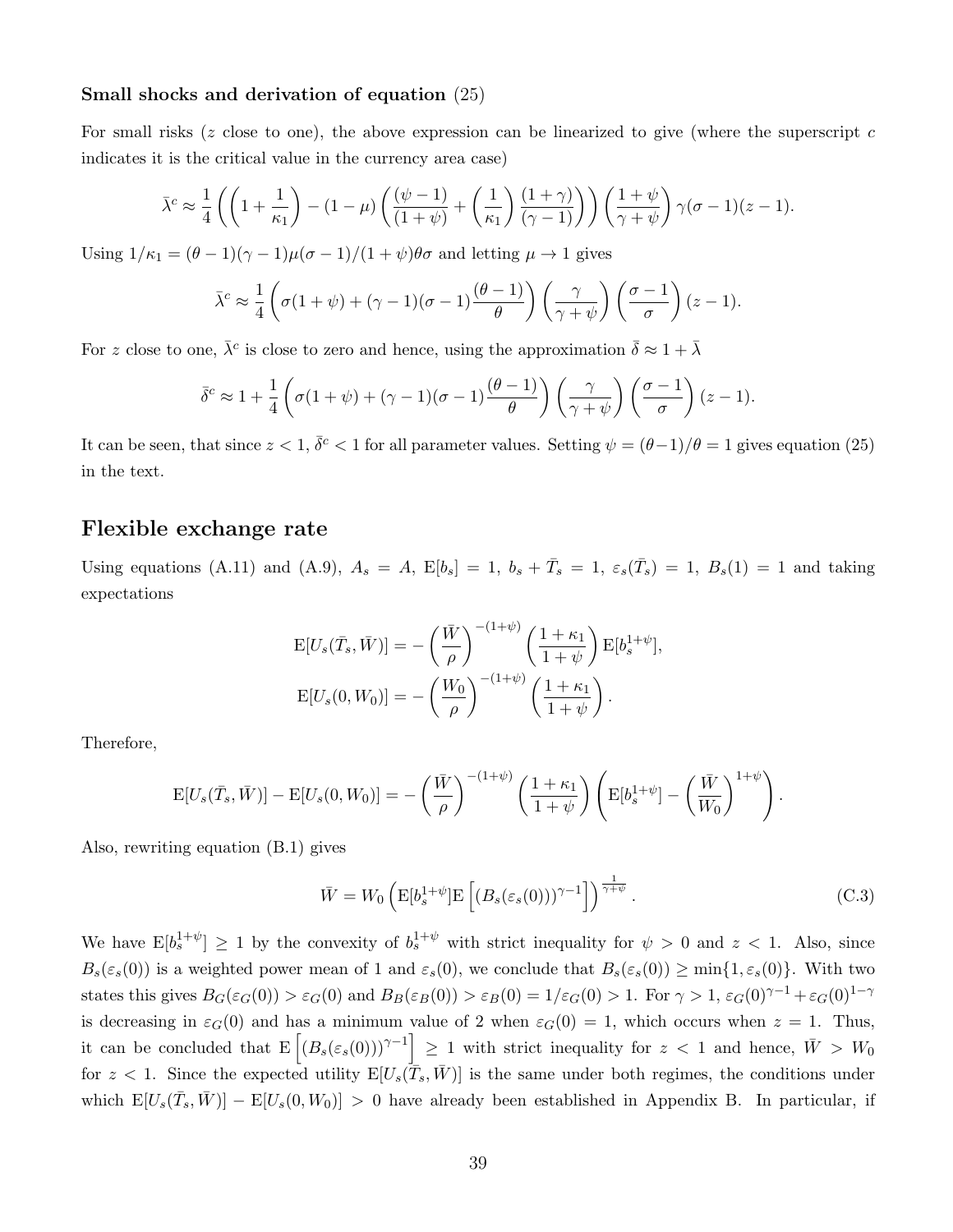$\gamma > \sigma(\psi \sigma - 1)$ , then  $\mathbb{E}[U_s(\bar{T}_s, \bar{W})] - \mathbb{E}[U_s(0, W_0)] > 0$  for small risks and there is always a risk large enough (z small enough) such that  $E[U_s(\bar{T}_s, \bar{W})] - E[U_s(0, W_0)] > 0$ . From equations (A.11) and (A.9)

$$
U_G(\bar{T}_G, \bar{W}) - U_G(0, \bar{W}) = -\left(\frac{\bar{W}}{\rho}\right)^{-(1+\psi)} \left(\frac{\kappa_1 \mathcal{E}[b_s^{1+\psi}]}{1+\psi}\right) \left(1 - B_G(\varepsilon_G(0))^{\gamma-1} + \frac{b_G^{1+\psi}-1}{\kappa_1 \mathcal{E}[b_s^{1+\psi}]}\right).
$$

Therefore, substituting the expressions for  $E[U_s(\bar{T}_s, \bar{W})]$ ,  $E[U_s(0, W_0)]$  and  $U_G(\bar{T}_G, \bar{W}) - U_G(0, \bar{W})$  into (C.1) and using equation (C.3) gives

$$
\bar{\lambda} = \frac{\left(1 + \frac{1}{\kappa_1}\right)\left(1 - \left(\mathcal{E}\left[b_s^{1 + \psi}\right]\right)^{\frac{1 - \gamma}{\gamma + \psi}}\left(\mathcal{E}\left[B_s(\varepsilon_s(0))^{\gamma - 1}\right]\right)^{\frac{1 + \psi}{\gamma + \psi}}\right)}{\left(1 - B_G(\varepsilon_G(0))^{\gamma - 1}\right) + \frac{1}{\kappa_1}\left(b_G^{1 + \psi} - 1\right)\left(\mathcal{E}\left[b_s^{1 + \psi}\right]\right)^{-1}}.
$$

#### Small shocks and derivation of equation (26)

For small shocks, linearizing about  $z = 1$  gives the approximation (using the superscript f to indicate the flexible exchange rate case)

$$
\bar{\lambda}^{f} \approx \frac{1}{4} \left( 1 + \frac{1}{\kappa_{1}} \right) \left( \frac{1 + \psi}{\gamma + \psi} \right) \left( \frac{(\gamma - 1) \left( \gamma - \sigma(\sigma\psi - 1) \right)}{(\gamma - 1) + (1 + \psi) \left( \frac{\sigma}{\kappa_{1}} \right)} \right) \left( \frac{\sigma - 1}{\sigma} \right) (z - 1).
$$

Using  $1/\kappa_1 = (\theta - 1)(\gamma - 1)\mu(\sigma - 1)/(1 + \psi)\theta\sigma$  and the approximation  $\bar{\delta} \approx 1 + \bar{\lambda}$ , we get

$$
\bar{\delta}^f \approx 1 + \frac{1}{4} \left( 1 + \mu \frac{\theta - 1}{\theta} \frac{\gamma - 1}{1 + \psi} \frac{\sigma - 1}{\sigma} \right) \left( \frac{1 + \psi}{\gamma + \psi} \right) \left( \frac{(\gamma - \sigma(\sigma\psi - 1))}{1 + \mu(\sigma - 1) \frac{(\theta - 1)}{\theta}} \right) \left( \frac{\sigma - 1}{\sigma} \right) (z - 1).
$$

It can be seen that for  $\gamma < \sigma(\sigma\psi - 1)$ , the above approximation gives  $\bar{\delta}^f > 1$ . Since this is not possible, we conclude  $\bar{\delta}^f = 1$  for  $\gamma \le \sigma(\sigma\psi - 1)$  and  $\bar{\delta} < 1$  for  $\gamma > \sigma(\sigma\psi - 1)$ . Setting  $\mu = \psi = (\theta - 1)/\theta = 1$  in the above approximation gives equation (26) in the text.

#### Proof of Proposition 2

Recall that  $\bar{\delta} := 1/(1 - \bar{\lambda})$  where  $\bar{\lambda} < 0$ . Thus,  $\bar{\delta}^c < \bar{\delta}^f$  implies that  $\bar{\lambda}^c < \bar{\lambda}^f$  or equivalently  $\bar{\lambda}^c/\bar{\lambda}^f > 1$ . For z close to 1, we have the ratio

$$
\frac{\bar{\lambda}^c}{\bar{\lambda}^f} = \left(1 - (1 - \mu) \left( \frac{\mu(1 + \gamma)(\sigma - 1) \left(\frac{\theta - 1}{\theta}\right) + \sigma(\psi - 1)}{\mu(\gamma - 1)(\sigma - 1) \left(\frac{\theta - 1}{\theta}\right) + \sigma(1 + \psi)}\right)\right) \left(\gamma \sigma \frac{\left(1 + (\sigma - 1) \left(\frac{\theta - 1}{\theta}\right)\right)}{(\gamma - \sigma(\sigma \psi - 1))}\right).
$$

As argued above, under the condition  $\gamma \le \sigma(\sigma\psi - 1)$ , we have that  $\bar{\delta}^c < 1$  and  $\bar{\delta}^f = 1$  so that  $\bar{\delta}^c < \bar{\delta}^f$ . For the opposite condition  $\gamma > \sigma(\sigma \psi - 1)$ , we focus on the case where  $\mu = 1$  and z close to 1. We get the ratio

$$
r_2 := \frac{\bar{\lambda}^c}{\bar{\lambda}^f} = \gamma \sigma \frac{\left(1 + (\sigma - 1)\left(\frac{\theta - 1}{\theta}\right)\right)}{\left(\gamma - \sigma(\sigma \psi - 1)\right)},
$$

which is positive because the numerator and denominator are positive. It is easily checked that  $r_2$  is decreasing in  $\gamma$  for  $\psi > 1/\sigma$ . Also  $\lim_{\gamma \to \infty} r_2 = 1 + (\sigma - 1)(1 + \sigma((\theta - 1)/\theta)) > 1$ . Thus,  $r_2 > 1$  for  $\psi > 1/\sigma$ . and hence,  $\bar{\delta}^c < \bar{\delta}^f$ . By continuity, the same result applies for  $\mu$  close to one.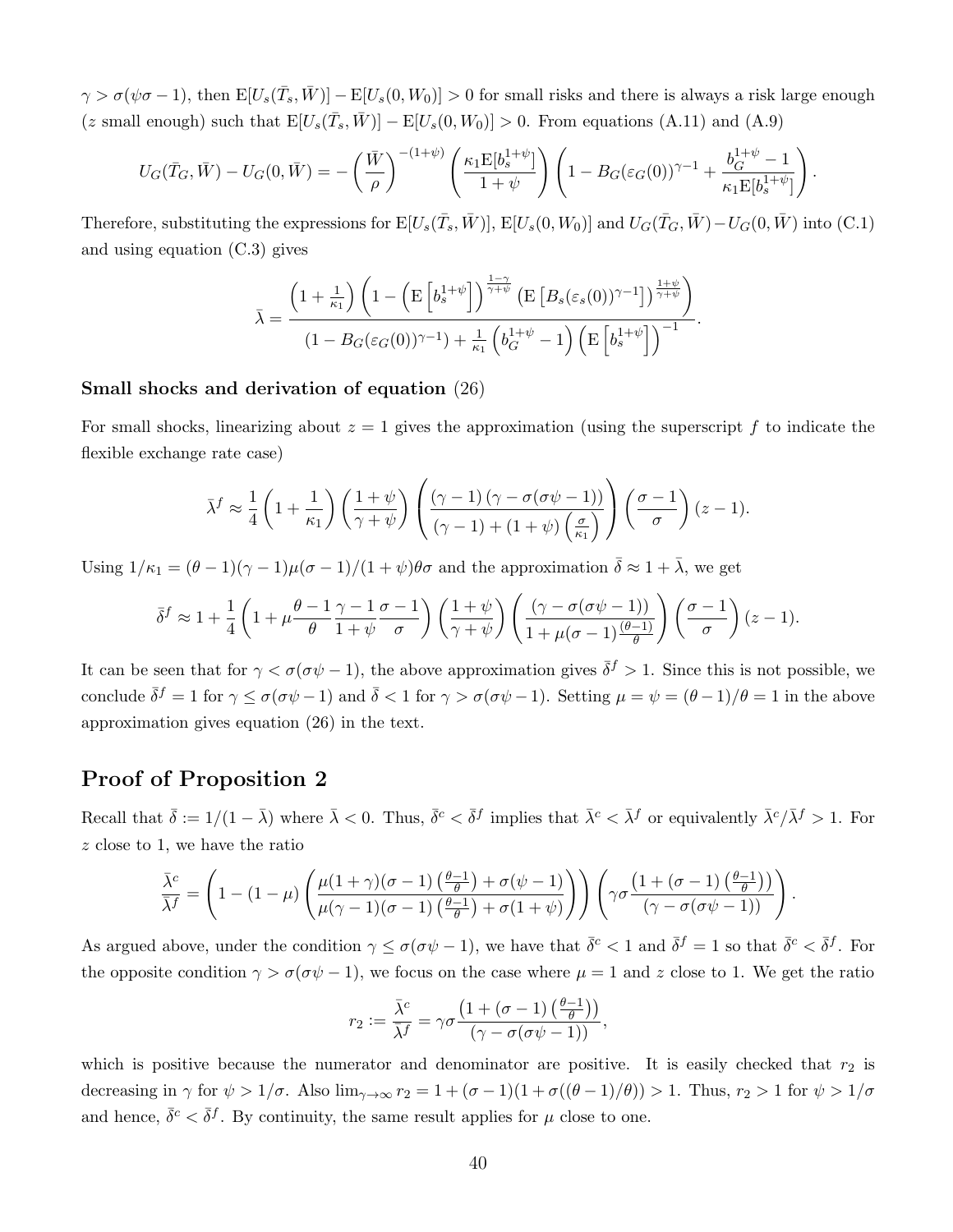## Appendix D Sustaining transfers

This appendix computes the critical discount factors that just sustain small transfers. Some of the more tedious computations is relegated to a supplementary Appendix S.

#### Currency area

Recall that  $\epsilon = 1$  and therefore that the expected discounted utility in state G is

$$
V_G(\mathcal{T}) := U_G(0, W(0)) - U_G(0, W(\mathcal{T}))
$$
  
+  $\frac{1}{(1-\delta)} ((1-\frac{\delta}{2}) (U_G(-\mathcal{T}, W(\mathcal{T})) - U_G(0, W(0))) + (\frac{\delta}{2}) (U_B(\mathcal{T}, W(\mathcal{T})) - U_B(0, W(0))))$ .

We can therefore rewrite the sustainability condition  $V_G'(0) > 0$  as  $\delta > \underline{\delta}$  where

$$
\frac{1}{\underline{\delta}} = \frac{\left( \mathcal{E} \left[ \frac{\partial U_s(0, W(0))}{\partial T} \right] + \left( \frac{W'(0)}{W(0)} \right) \mathcal{E} \left[ \frac{\partial U_s(0, W(0))}{\partial W} W(0) \right] \right)}{\frac{\partial U_G(0, W(0))}{\partial T}}.
$$
\n(D.1)

We now consider each of the terms in (D.1). First, differentiating the wage equation (A.3) with  $T_G = -T$ and  $T_B = \mathcal{T}$  and recalling that  $A_s = A$ , we compute

$$
\frac{W'(0)}{W(0)} = -\frac{\mu\gamma}{\gamma + \psi} \frac{\left( (\mu b_G + (1 - \mu))^{-\gamma - 1} b_G - (\mu b_B + (1 - \mu))^{-\gamma - 1} b_B \right)}{\left( (\mu b_G + (1 - \mu))^{-\gamma} b_G + (\mu b_B + (1 - \mu))^{-\gamma} b_B \right)}.
$$
(D.2)

Next, recall that  $L_s(W) = b_s \rho/W$  and with  $M_0 = (1 - \mu)/\mu$  and  $A_s = A$ ,  $X_s(T_s, W) = \xi(\mu(b_s + T_s) + (1 \mu$ ))( $\rho$ /( $\mu WA$ )). We compute,

$$
W(0)\frac{\partial U_s(0, W(0))}{\partial W} = -\left(\frac{W(0)}{\rho}\right)^{-(1+\psi)}\kappa_2 E\left[b_s^{1+\psi}\right] \left(\frac{(\mu b_s + (1-\mu))^{1-\gamma}}{E\left[(\mu b_s + (1-\mu))^{-\gamma} b_s\right]} - \frac{1}{\kappa_2} \frac{b_s^{1+\psi}}{E\left[b_s^{1+\psi}\right]}\right), \quad (D.3)
$$

and

$$
\frac{\partial U_s(0, W(0))}{\partial T} = \mu \left( \frac{W(0)}{\rho} \right)^{-(1+\psi)} \kappa_2 \mathcal{E} \left[ b_s^{1+\psi} \right] \left( \frac{(\mu b_s + (1-\mu))^{-\gamma}}{\mathcal{E} \left[ (\mu b_s + (1-\mu))^{-\gamma} b_s \right]} \right), \tag{D.4}
$$

.

where  $\kappa_2 = \theta/((\theta - 1)\mu \rho)$ . Therefore,

$$
\frac{1}{\underline{\delta}} = \frac{\mathrm{E}\left[\left(\mu b_s + (1-\mu)\right)^{-\gamma}\right] + \frac{\gamma}{\gamma+\psi}\left(\frac{\mathrm{E}\left[\left(\mu b_s + (1-\mu)\right)^{1-\gamma}\right]}{\mathrm{E}\left[\left(\mu b_s + (1-\mu)\right)^{-\gamma}b_s\right]} - \frac{1}{\kappa_2}\right)\left(\frac{1}{2}\left(\mu b_G + (1-\mu)\right)^{-\gamma-1} - \frac{1}{2}\left(\mu b_B + (1-\mu)\right)^{-\gamma-1}\right)}{\left(\mu b_G + (1-\mu)\right)^{-\gamma}}
$$

#### Small shocks and the derivation of equation (27)

Taking a first-order approximation of this equation about  $z = 1$  gives

$$
\frac{1}{\underline{\delta}^c} \approx 1 - \frac{1}{2} \left( \frac{\mu \psi}{(\gamma + \psi)} + \frac{\mu \gamma + (1 - \mu)(\kappa_2 - 1)}{(\gamma + \psi)\kappa_2} \right) \gamma(\sigma - 1)(z - 1).
$$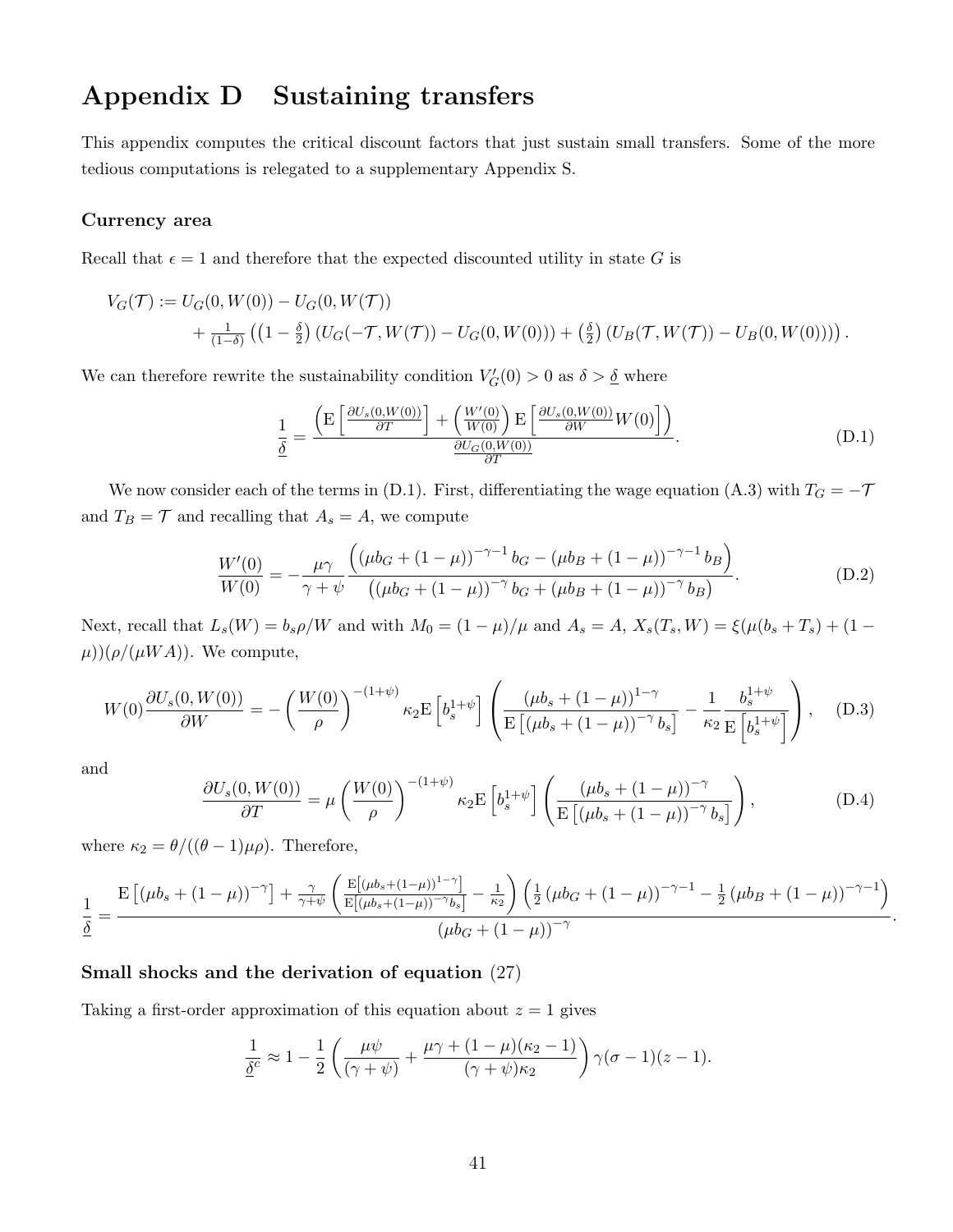Note the term in the brackets is positive because  $\kappa_2 > 1$ . (This is equivalent to positive gains from risksharing). Hence, we can conclude that  $\underline{\delta}^c < 1$  for small shocks. Substituting for  $\kappa_2$  gives

$$
\frac{1}{\underline{\delta}^c} \approx 1 - \frac{1}{2} \left( \frac{1 + \mu(\psi - 1)}{(\gamma + \psi)} + \frac{\mu(\mu\gamma - (1 - \mu))(\sigma - 1)(\frac{\theta - 1}{\theta})}{(\gamma + \psi)\sigma} \right) \gamma(\sigma - 1)(z - 1).
$$

Using  $\Delta := (\underline{\delta} - 1)/\underline{\delta}$  and the approximation  $\underline{\delta} \approx 1 + \underline{\lambda}$  and setting  $\mu = \psi = (\theta - 1)/\theta = 1$  gives (27) in the text.

#### Flexible case

Writing  $W_0 := W(0)$  and  $\epsilon_0 := \epsilon(0)$ , we have

$$
V_G(\mathcal{T}) := U_G(0, W_0, \epsilon_0) - U_G(0, W(\mathcal{T}), \epsilon_0)
$$
  
+ 
$$
\frac{1}{(1-\delta)} ((1-\frac{\delta}{2}) (U_G(-\varepsilon(\mathcal{T})\mathcal{T}, W(\mathcal{T}), \epsilon(\mathcal{T})) - U_G(0, W_0, \epsilon_0)))
$$
  
+ 
$$
\frac{1}{(1-\delta)} ((\frac{\delta}{2}) (U_B(\mathcal{T}, W(\mathcal{T}), 1/\epsilon(\mathcal{T})) - U_B(0, W_0, 1/\epsilon_0))) .
$$

Therefore, the sustainability condition  $V'_G(0) > 0$  requires that  $\delta > \underline{\delta}^f$  where

$$
\frac{1}{\underline{\delta}^f} = \frac{\frac{1}{2} \left( \frac{\partial U_B(0, W_0, 1/\epsilon_0)}{\partial T} + \frac{\partial U_G(0, W_0, \epsilon_0)}{\partial T} \epsilon_0 - \left( \frac{\partial U_B(0, W_0, 1/\epsilon_0)}{\partial \epsilon} \left( \frac{1}{\epsilon_0^2} \right) + \frac{\partial U_G(0, W_0, \epsilon_0)}{\partial \epsilon} \right) \epsilon'(0) + \left( \frac{W'(0)}{W_0} \right) \left( \frac{\partial U_G(0, W_0, \epsilon_0)}{\partial W} W_0 + \frac{\partial U_B(0, W_0, 1/\epsilon_0)}{\partial W} W_0 \right) \right)}{\frac{\partial U_G(0, W_0, \epsilon_0)}{\partial T} \epsilon_0 - \frac{\partial U_G(0, W_0, \epsilon_0)}{\partial \epsilon} \epsilon'(0)}
$$
(D.5)

To evaluate this, we evaluate the components of this formula and substitute into (D.5). First, we have

$$
U_G(-\epsilon(\mathcal{T})\mathcal{T}, W, \epsilon) = \frac{X_G(W, \epsilon)^{1-\gamma}}{1-\gamma} - \frac{L(-\epsilon(\mathcal{T})\mathcal{T}, W)^{1+\psi}}{1+\psi},
$$

$$
U_B(\mathcal{T}, W, 1/\epsilon) = \frac{X_B(W, 1/\epsilon)^{1-\gamma}}{1-\gamma} - \frac{L(\mathcal{T}, W)^{1+\psi}}{1+\psi},
$$

where labor supply is given by  $L(T, W) = \rho(1 - T)/W$  and consumption is given by:

$$
X_G(W,\epsilon) = \xi \mu^{-1} \frac{1}{\frac{W}{\rho} AB(\epsilon)}, \text{ and } \tilde{X}_B(W,\epsilon) = \xi \mu^{-1} \frac{1}{\frac{W}{\rho} A \frac{B(\epsilon)}{\epsilon}} = \epsilon X_G(W,\epsilon),
$$

where  $A = \left( a_G^{1-\sigma} + a_B^{1-\sigma} \right)$  $\left(B\right)^{1-\sigma}$  and  $B(\epsilon) := B_G(\epsilon) = \epsilon B_B(1/\epsilon) = \left(\frac{1}{2}\right)$  $\frac{1}{2}b_G + \frac{1}{2}$  $\frac{1}{2}b_B \varepsilon^{1-\sigma}$ )<sup>1- $\sigma$ </sup>. Differentiating the exchange rate condition and evaluating at  $\mathcal{T} = 0$  yields:

$$
\frac{\epsilon'(0)}{\epsilon_0} = \frac{(1 + \epsilon_0)}{\sigma}.
$$
\n(D.6)

.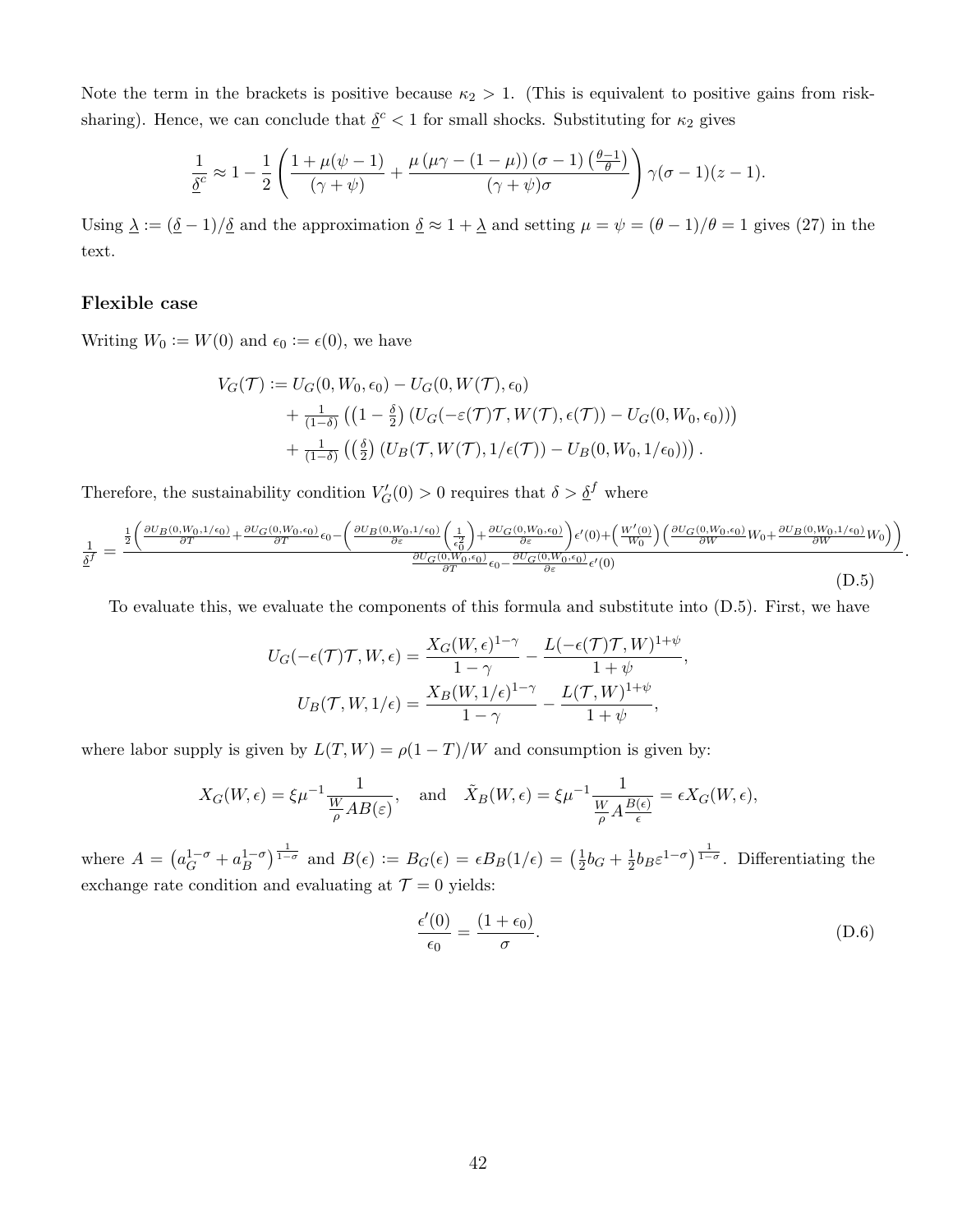Differentiating  $U_G$  and  $U_B$  and evaluating at  $\mathcal{T} = 0$  gives

$$
\frac{\partial U_G(0, W_0, \epsilon_0)}{\partial T} = \frac{\partial U_B(0, W_0, 1/\epsilon_0)}{\partial T} = \left(\frac{W_0}{\rho}\right)^{-(1+\psi)},
$$
\n
$$
W_0 \frac{\partial U_G(0, W_0, \epsilon_0)}{\partial W} = \left(\frac{W_0}{\rho}\right)^{-(1+\psi)} \left(-\kappa_2 \frac{B(\epsilon_0)^{\gamma-1}}{\frac{1}{2}B(\epsilon_0)^{\gamma-1} + \frac{1}{2}\left(\frac{B(\epsilon_0)}{\epsilon_0}\right)^{\gamma-1}} + 1\right),
$$
\n
$$
W_0 \frac{\partial U_B(0, W_0, 1/\epsilon_0)}{\partial W} = \left(\frac{W_0}{\rho}\right)^{-(1+\psi)} \left(-\kappa_2 \frac{\left(\frac{B(\epsilon_0)}{\epsilon_0}\right)^{\gamma-1}}{\frac{1}{2}B(\epsilon_0)^{\gamma-1} + \frac{1}{2}\left(\frac{B(\epsilon_0)}{\epsilon_0}\right)^{\gamma-1}} + 1\right),
$$
\n
$$
\frac{\partial U_G(0, W_0, \epsilon_0)}{\partial \epsilon} \epsilon'(0) = -\left(\frac{W_0}{\rho}\right)^{-(1+\psi)} \left(\frac{\kappa_2 \epsilon_0}{\sigma}\right) \left(\frac{B(\epsilon_0)^{\gamma-1}}{EB_{\gamma}(\epsilon_0)}\right),
$$
\n
$$
\frac{\partial \tilde{U}_B(0, W_0, \epsilon_0)}{\partial \epsilon} \epsilon'(0) = \left(\frac{W_0}{\rho}\right)^{-(1+\psi)} \left(\frac{\kappa_2}{\sigma}\right) \left(\frac{\left(\frac{B(\epsilon_0)}{\epsilon_0}\right)^{\gamma-1}}{EB_{\gamma}(\epsilon_0)}\right),
$$

where

$$
EB_{\gamma}(\epsilon_0) = \left(\frac{1}{2}B(\epsilon_0)^{\gamma-1} + \frac{1}{2}\left(\frac{B(\epsilon_0)}{\epsilon_0}\right)^{\gamma-1}\right).
$$

Next, we differentiate the wage equation (17) and evaluate it at  $\mathcal{T} = 0$ . Using equation (D.6), we compute

$$
(\gamma + \psi)\frac{W'(0)}{W_0} = \frac{(1+\psi)}{2}(\epsilon_0 - 1) - \left(\frac{1}{2}\frac{B(\epsilon_0)^{\gamma-1}\epsilon_0\left(1 + \frac{\gamma-1}{\sigma}\right)}{EB_{\gamma}(\epsilon_0)} - \frac{1}{2}\frac{\left(\frac{B(\epsilon_0)}{\epsilon_0}\right)^{\gamma-1}\left(1 + \frac{\gamma-1}{\sigma}\right)}{EB_{\gamma}(\epsilon_0)}\right).
$$

#### Small shocks and derivation of equation (28)

Taking an approximation about  $z = 1$  so that

$$
\frac{1}{\underline{\delta}^f} \approx 1 - \frac{1}{2} \left( \frac{(\gamma + \psi) \left( \gamma + \mu(\sigma - 1) \left( \frac{\theta - 1}{\theta} \right) \right) - \left( (\gamma - 1) \left( 1 + \frac{\gamma}{\sigma} \right) - \psi \right) \left( \sigma - \mu(\sigma - 1) \left( \frac{\theta - 1}{\theta} \right) \right)}{(\gamma + \psi) \left( 1 + \mu(\sigma - 1) \left( \frac{\theta - 1}{\theta} \right) \right)} \right) \left( \frac{\sigma - 1}{\sigma} \right) (z - 1).
$$

Using  $\Delta := (\underline{\delta} - 1)/\underline{\delta}$  and the approximation  $\underline{\delta} \approx 1 + \underline{\lambda}$ , and setting  $\mu = \psi = (\theta - 1)/\theta = 1$ , gives (28) in the text.

#### Proof of Proposition 3

It has already been shown that for small shocks  $\bar{\delta}^c < 1$  and consequently  $\bar{\delta}^c$  is positively related to z for z close to one: that is, transfers are more likely to be sustained for larger shocks close to  $z = 1$ .

Equation (28) gives the approximation for  $\underline{\delta}^f$  for  $\mu = \psi = (\theta - 1)/\theta = 1$ . It is clear that since  $\sigma > 1$ , the bracketed term is strictly positive. Hence, we can conclude that by continuity  $\delta^f < 1$  for  $\mu$  and  $\psi$  close to one and for  $\theta$  large. Again, it follows that for small shocks  $\bar{\delta}^f$  is positively related to z for z close to one.

Next, we show  $\bar{\delta}^c > \underline{\delta}^c$  for  $\mu$  close to one and for  $\sigma > \psi^{-1}$ . Note that as  $\mu \to 1$ , we get from above that

$$
\frac{1}{\underline{\delta}^c} \approx 1 - \frac{1}{2} \left( \frac{\psi}{(\gamma + \psi)} + \frac{\gamma}{(\gamma + \psi)\kappa_2} \right) \gamma(\sigma - 1)(z - 1).
$$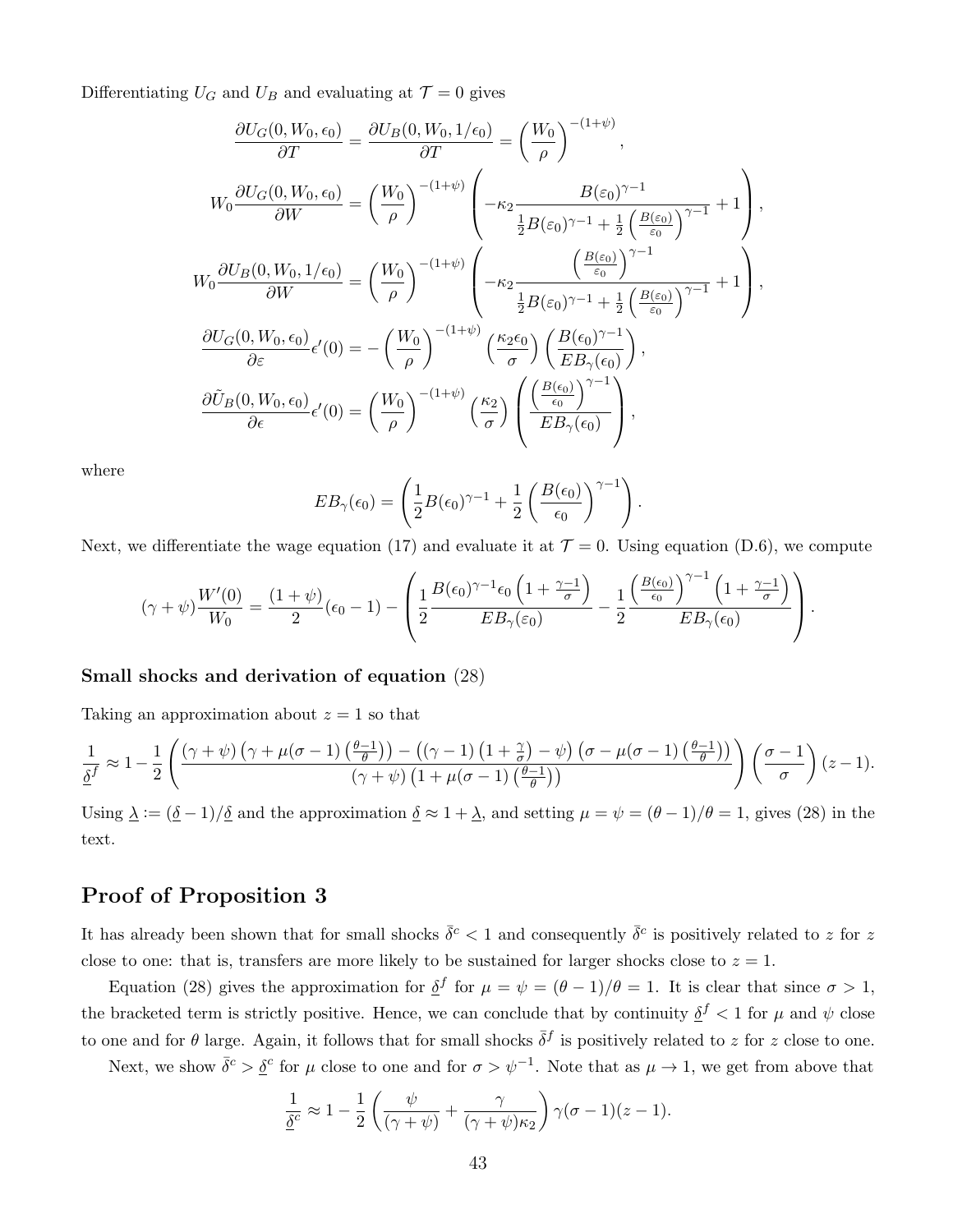Comparing  $\bar{\delta}^c$  with  $\underline{\delta}^c$ , for  $\mu \to 1$ , we have  $\bar{\delta}^c > \underline{\delta}^c$  provided

$$
\frac{1}{2}\left(\frac{\psi}{(\gamma+\psi)}+\frac{\gamma}{(\gamma+\psi)\kappa_2}\right) > \frac{1}{4}\left(1+\frac{1}{\kappa_1}\right)\left(\frac{(1+\psi)}{(\gamma+\psi)}\right).
$$

With  $\kappa_1 = \kappa_2(1+\psi)/(\gamma-1)$ , this reduces to

$$
\psi > 1 - \frac{1+\gamma}{\kappa_2}.
$$

Since  $\kappa_2 = (\theta/(\theta - 1))(\sigma/(\sigma - 1))$ , we have  $\bar{\delta}^c > \underline{\delta}^c$  provided

$$
\psi > \frac{1}{\sigma} - \frac{(\sigma - 1)}{\sigma} \left( (1 + \gamma) \frac{(\theta - 1)}{\theta} - 1 \right).
$$

Since the second term is positive and given continuity in  $\mu$ , we conclude that  $\sigma > \psi^{-1}$  is sufficient for  $\bar{\delta}^c > \underline{\delta}^c$ with  $\mu$  close to one.

Comparing equations (26) and (28), it can be seen that for  $\mu = \psi = (\theta - 1)/\theta = 1$ ,  $\bar{\delta}^f > \underline{\delta}^f$  provided

$$
2(\gamma^2(\sigma-1)+\gamma(\sigma+(\sigma-1)^2)+\sigma(1+\sigma))>(\gamma-\sigma(\sigma-1))((1+\sigma)+\gamma(\sigma-1)),
$$

or rewriting, provided

$$
\gamma^2(\sigma - 1) + \gamma(\sigma^3 - 2\sigma + 1) + \sigma(1 + \sigma)^2 > 0.
$$

Since  $\sigma > 1$ , the above inequality holds strictly and we can conclude that by continuity  $\bar{\delta}^f > \underline{\delta}^f$  for  $\mu$  and  $\psi$  close to one and  $\theta$  large.

Finally, we show that a sufficient condition for  $\underline{\delta}^f > \underline{\delta}^c$  is  $\sigma > 1 + \theta/(\theta - 1)$ . Write the approximations given above (taking  $\mu = 1$ ) as

$$
\underline{\delta}^c \approx 1 + \frac{1}{2} \nu^c \left( \frac{\sigma - 1}{\sigma} \right) (z - 1),
$$
  

$$
\underline{\delta}^f \approx 1 + \frac{1}{2} \nu^f \left( \frac{\sigma - 1}{\sigma} \right) (z - 1),
$$

where

$$
\nu^{c} = \gamma \frac{\psi \sigma + \gamma (\sigma - 1) (\frac{\theta - 1}{\theta})}{(\gamma + \psi)},
$$
  

$$
\nu^{f} = \frac{(\gamma + \psi) (\gamma (\sigma - 1) (\frac{\theta - 1}{\theta})) - ((\gamma - 1) (1 + \frac{\gamma}{\sigma}) - \psi) (\sigma - (\sigma - 1) (\frac{\theta - 1}{\theta}))}{(\gamma + \psi) (1 + (\sigma - 1) (\frac{\theta - 1}{\theta}))}.
$$

Since  $z < 1$ , we have  $\underline{\delta}^f > \underline{\delta}^c$  when  $\nu^c - \nu^f > 0$ . It can be shown that  $\nu^c - \nu^f$  is increasing in  $\gamma$ , and thus, if  $\nu^c - \nu^f > 0$  for  $\gamma = 1$ , then  $\nu^c - \nu^f > 0$  for all  $\gamma > 1$ . Evaluating  $\nu^c - \nu^f$  at  $\gamma = 1$  gives the following quadratic in  $\sigma$ :<sup>38</sup>

$$
\frac{\theta-1}{\theta}\left(\frac{\theta-1}{\theta}+\psi\right)\sigma^2-\frac{\theta-1}{\theta}\left(2\frac{\theta-1}{\theta}+\psi\right)\sigma-1-\psi+\left(\frac{\theta-1}{\theta}\right)^2.
$$

This is a convex quadratic with a positive determinant and one negative and one positive real root. Thus, a sufficient condition for  $\nu^c - \nu^f > 0$  is that  $\sigma$  is larger than the upper root. It can be checked that the upper root is decreasing in  $\psi$ . Thus, a sufficient condition is that  $\sigma$  is larger than the upper root as  $\psi \to 0$ . Calculating this limit gives  $\sigma > 1 + (\theta/(\theta - 1)).$ 

<sup>38</sup>Note that for  $\psi = (\theta - 1)/\theta = 1$  this quadratic is  $2\sigma^2 - 3\sigma - 1$  as given in the main text.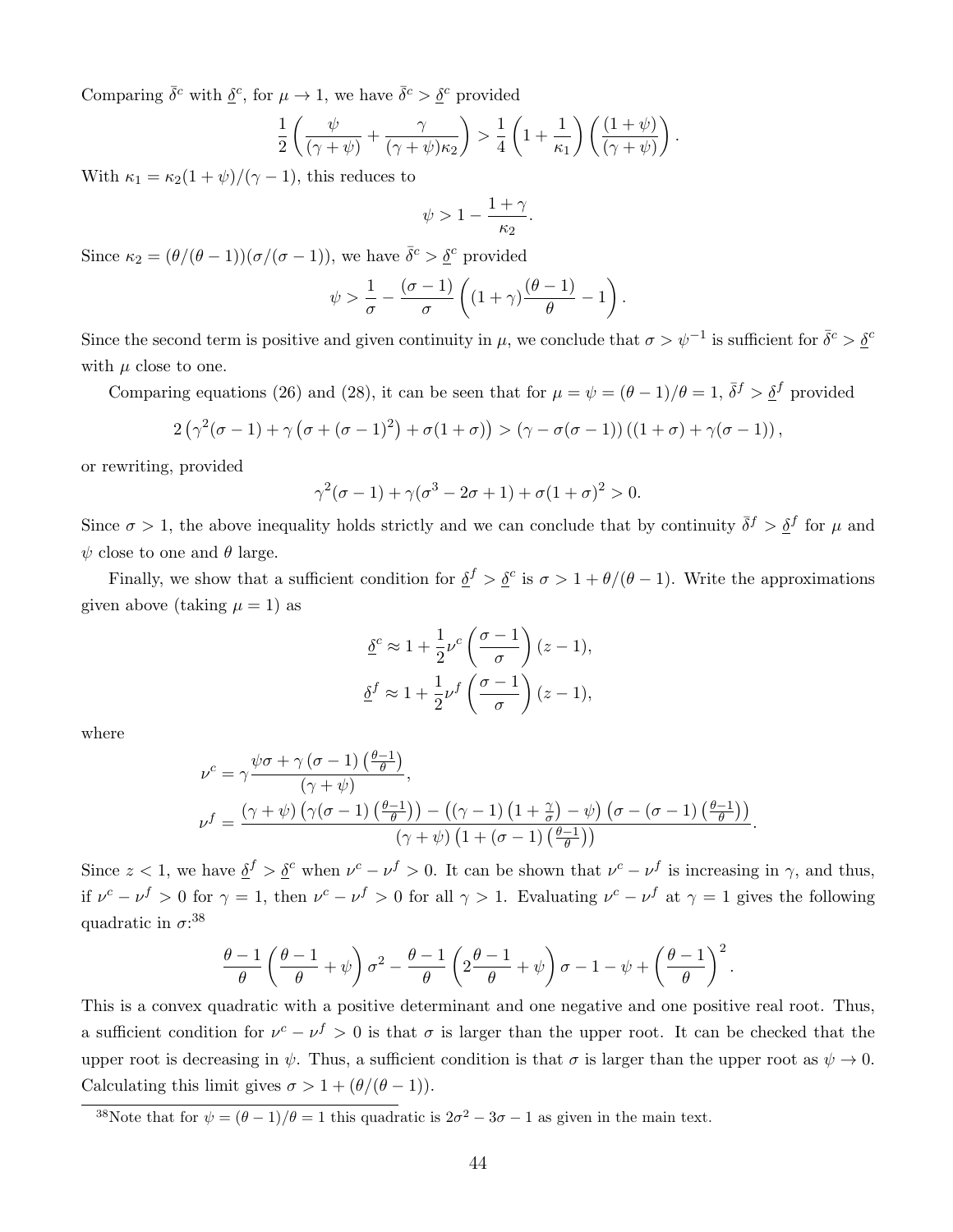#### Proof of Proposition 4

The sign of the difference between  $\bar{\delta}^c$  and  $\underline{\delta}^f$  is determined by a quadratic in  $\gamma$ . With  $\mu = 1$  the coefficients of this quadratic are:

$$
a(\sigma;\theta) = (\sigma - 1) \left(\frac{\theta - 1}{\theta}\right) \left(\sigma - 2 + \sigma(\sigma - 1) \left(\frac{\theta - 1}{\theta}\right)\right),
$$
  

$$
b(\sigma;\theta,\psi) = (\sigma - 1) \left(\left(\frac{\theta - 1}{\theta}\right) \sigma^2 + 2 + \frac{3\sigma}{\theta}\right) + \left(\frac{\theta}{\theta - 1}\right) \left(\frac{1}{\theta} + \frac{(\psi - 1)\sigma}{(\sigma - 1)}\right) a(\sigma,\theta),
$$
  

$$
c(\sigma;\theta,\psi) = -2\sigma \left(\sigma(1+\psi) - (\sigma - 1) \left(\frac{\theta - 1}{\theta}\right)\right).
$$

For  $\psi = (\theta - 1)/\theta = 1$ , the quadratic in  $\gamma$  determined by these coefficients is given by the LHS of inequality (29) in the text:

$$
a(\sigma) = (\sigma - 1)(\sigma^2 - 2); b(\sigma) = (\sigma - 1)(\sigma^2 + 2); c(\sigma) = -2\sigma(1 + \sigma).
$$

Let  $\Delta(\sigma)$  denote the discriminant of the quadratic as a function of  $\sigma$  and let  $\gamma^u(\sigma)$  and  $\gamma^l(\sigma)$  denote the upper and lower real roots when the discriminant in non-negative. Likewise, let  $\gamma^*(\sigma) = -b(\sigma;\theta,\psi)/(2a(\sigma;\theta))$ denote the value of  $\gamma$  at the turning point and let  $v^*(\sigma) = -((b(\sigma)^2)/4a(\sigma)) + c(\sigma)$  denote the value of the quadratic at the turning point. The roots satisfy  $\frac{1}{2}(\gamma^u(\sigma) + \gamma^l(\sigma)) = \gamma^*(\sigma)$  and  $\gamma^u(\sigma) \cdot \gamma^l(\sigma) =$  $c(\sigma; \theta, \psi)/a(\sigma; \theta)$ .

First let

$$
\bar{\sigma}(\theta) := \frac{-1 + \frac{\theta - 1}{\theta} + \sqrt{1 + 6\frac{\theta - 1}{\theta} + \left(\frac{\theta - 1}{\theta}\right)^2}}{2\frac{\theta - 1}{\theta}}
$$

.

We have  $\bar{\sigma}(\theta)$  decreasing and

$$
\lim_{\theta \to 1} \bar{\sigma}(\theta) = 2; \quad \lim_{\theta \to \infty} \bar{\sigma}(\theta) = \sqrt{2}.
$$

For  $\sigma < \bar{\sigma}(\theta)$ ,  $a(\sigma, \theta) < 0$  and for  $\sigma > \bar{\sigma}(\theta)$ ,  $a(\sigma, \theta) > 0$ . We have  $a(\bar{\sigma}(\theta), \theta) = 0$  and  $\bar{\sigma}(\theta) \in ($ √ 2, 2).

It can be shown that

$$
\lim_{\sigma \downarrow \overline{\sigma}(\theta)} \gamma^u(\sigma) = -\frac{c(\overline{\sigma}(\theta))}{b(\overline{\sigma}(\theta))} = (1 + \psi) + (1 + 2\psi)h(\theta),
$$

where

$$
h(\theta) = \frac{\left(\frac{\theta-1}{\theta}\right)\left(3\left(1-\frac{\theta-1}{\theta}\right)-\sqrt{1+6\frac{\theta-1}{\theta}+\left(\frac{\theta-1}{\theta}\right)^2}\right)}{4\left(1-\frac{\theta-1}{\theta}\left(3-\frac{\theta-1}{\theta}\right)\right)}.
$$

It is readily checked that  $h(1) = 0$ ,  $h(\theta)$  is increasing and  $\lim_{\theta \to \infty} h(\theta) = \sqrt{2}/2$ . With  $\psi > 0$  and  $\theta > 1$ , we have  $\lim_{\sigma \downarrow \bar{\sigma}(\theta)} \gamma^u(\sigma) > 1$ . Also

$$
\lim_{\sigma \to \infty} \gamma^u(\sigma) = 0.
$$

We will show that  $\gamma^u(\sigma)$  crosses the  $\gamma = 1$  line just once, that is, there is a unique value of  $\hat{\sigma}$  such that  $\gamma^u(\hat{\sigma}) = 1$ ,  $\gamma^u(\sigma) > 1$  for all  $\sigma \in (\bar{\sigma}(\theta), \hat{\sigma} \text{ and } \gamma^u(\sigma) < 1$  for all  $\sigma > \hat{\sigma}$ . We have that  $\gamma^u(\sigma) = 1$  implies  $a(\sigma) + b(\sigma) + c(\sigma) = 0$ . The solution to this equation is the solution to a quadratic in  $\sigma$ .

$$
\alpha(\psi,\theta)\sigma^2 + \beta(\psi,\theta)\sigma + \chi(\psi,\theta) = 0,
$$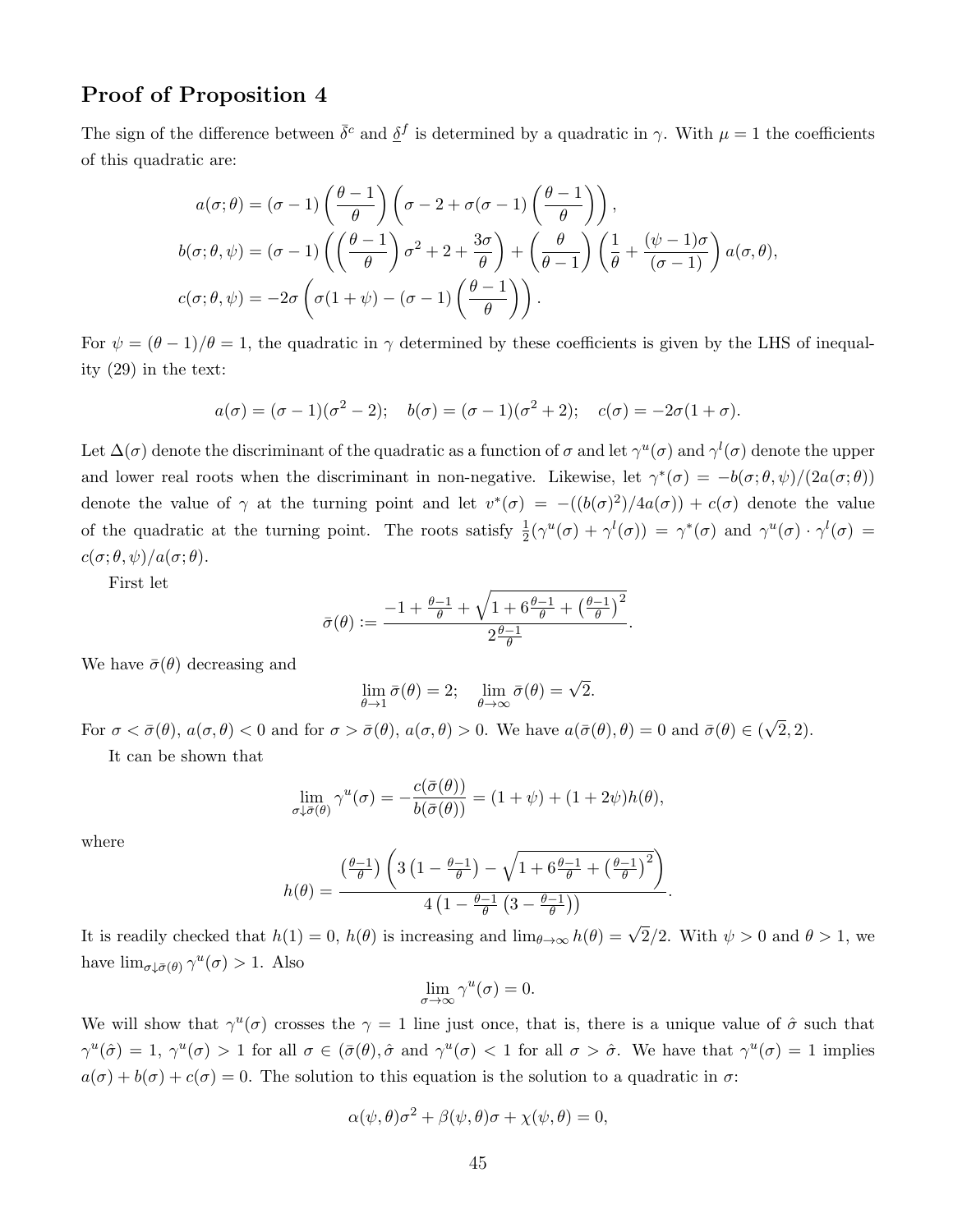where

$$
\alpha(\psi,\theta) = \frac{\theta-1}{\theta}(1+\psi); \qquad \beta(\psi,\theta) = 1 - \psi - 3\frac{\theta-1}{\theta} - \psi\frac{\theta-1}{\theta}; \qquad \chi(\psi,\theta) = -2\left(1 + \psi - \frac{\theta-1}{\theta}\right).
$$

It is clear that  $\alpha(\psi,\theta) > 0$  and  $\chi(\psi,\theta) < 0$ , so the discriminant of this quadratic is positive and there are two real roots (one positive, one negative). Let  $\sigma^u(\psi, \theta)$  denote the upper root. It can be checked that  $\sigma^u(\psi,\theta) > \bar{\sigma}(\theta)$  for all  $\psi > 0$  and  $\theta > 1$ . It can also be checked that  $\sigma^u(\psi,\theta)$  is increasing in  $\psi$  and decreasing in  $\theta$ . Also,

$$
\lim_{\psi \to \infty} \sigma^u(\psi, \theta) = \frac{1 + \frac{\theta - 1}{\theta} + \sqrt{1 + 10 \frac{\theta - 1}{\theta} + \left(\frac{\theta - 1}{\theta}\right)^2}}{2 \frac{\theta - 1}{\theta}},
$$

and

$$
\lim_{\theta \to \infty} \sigma^u(\psi, \theta) = 1 + \sqrt{\frac{1+3\psi}{1+\psi}}.
$$

Thus, for  $\theta$  large and  $\mu$  close to one,  $\sigma > 1 + \sqrt{(1 + \psi)(1 + 3\psi)}/(1 + \psi)$  is a sufficient condition for  $\underline{\delta}^f > \overline{\delta}^c$ . It can be seen that for  $\psi = 1$ ,  $\lim_{\theta \to \infty} \sigma^u(\psi, 1) = 1 + \sqrt{2}$  and therefore, for  $\mu = \psi = (\theta - 1)/\theta = 1$ , a sufficient condition for (29) to hold for any  $\gamma > 1$  is  $\sigma > 1 + \sqrt{2}$ . Similarly, (30) holds for  $\gamma > \sqrt{2}(1 + \sqrt{2})$ . Since  $\sigma^u(\psi,\theta)$  is increasing in  $\psi$ , a sufficient condition for  $\underline{\delta}^f > \overline{\delta}^c$  can be obtained for any  $\psi$  and  $\theta$  large by taking the limit:

$$
\lim_{(\theta \to \infty, \psi \to \infty)} \sigma^u(\psi, \theta) = 1 + \sqrt{3}.
$$

## Appendix E Transaction costs

In the presence of iceberg exchange rate transaction costs, prices of exported goods are multiplied by  $\tau$ so that the Home price of Foreign goods is  $\epsilon \tau p^*(v^*)$  and the Foreign price of Home goods is  $(1/\epsilon)\tau p(v)$ . The price indices depend on transaction costs such that  $P^{1-\sigma} = \int_0^1 p(v)^{1-\sigma} dv + \int_0^1 (\varepsilon \tau p^*(v^*))^{1-\sigma} dv^*$  and  $(P^*)^{1-\sigma} = \int_0^1 (p^*(v^*))^{1-\sigma} dv^* + \int_0^1 (\tau p(v)/\varepsilon)^{1-\sigma} dv$ . The demands for the variety v of a Home firm must here be split between the demand by domestic and foreign consumers

$$
\mu \frac{\left(p(v)\right)^{-\sigma}}{P^{1-\sigma}}\left(Y+T+M_0\right) \quad \text{and} \quad \tau \left(\mu \frac{(\tau p(v)/\varepsilon)^{-\sigma}}{(P^*)^{1-\sigma}}\left(Y^*+T^*+M_0^*\right)\right).
$$

In the second expression, the term  $\tau$  in front of the parentheses accounts for the fact that the firms must produce  $\tau$  times the actual consumption and the term in  $\tau$  within the parentheses accounts for the fact that the consumers pays  $\tau$  times her actual consumption. We assume that governments' transfers are not subject to transaction cost so that  $T = -\varepsilon T^*$ .

The Home firm chooses the same input mix as before so that it faces a wage  $W$ . Under monopolistic competition the firm takes as aggregate variable as givens and therefore faces iso-elastic demand functions. It thus sets its price with constant markup on costs:  $p(v) = p := aW/\rho$ . Similarly, for Foreign firms,  $p^*(v^*) = p^* := a^*W^*/\rho$ . The demand is the same for all producers in the same country  $(D := D(v))$  and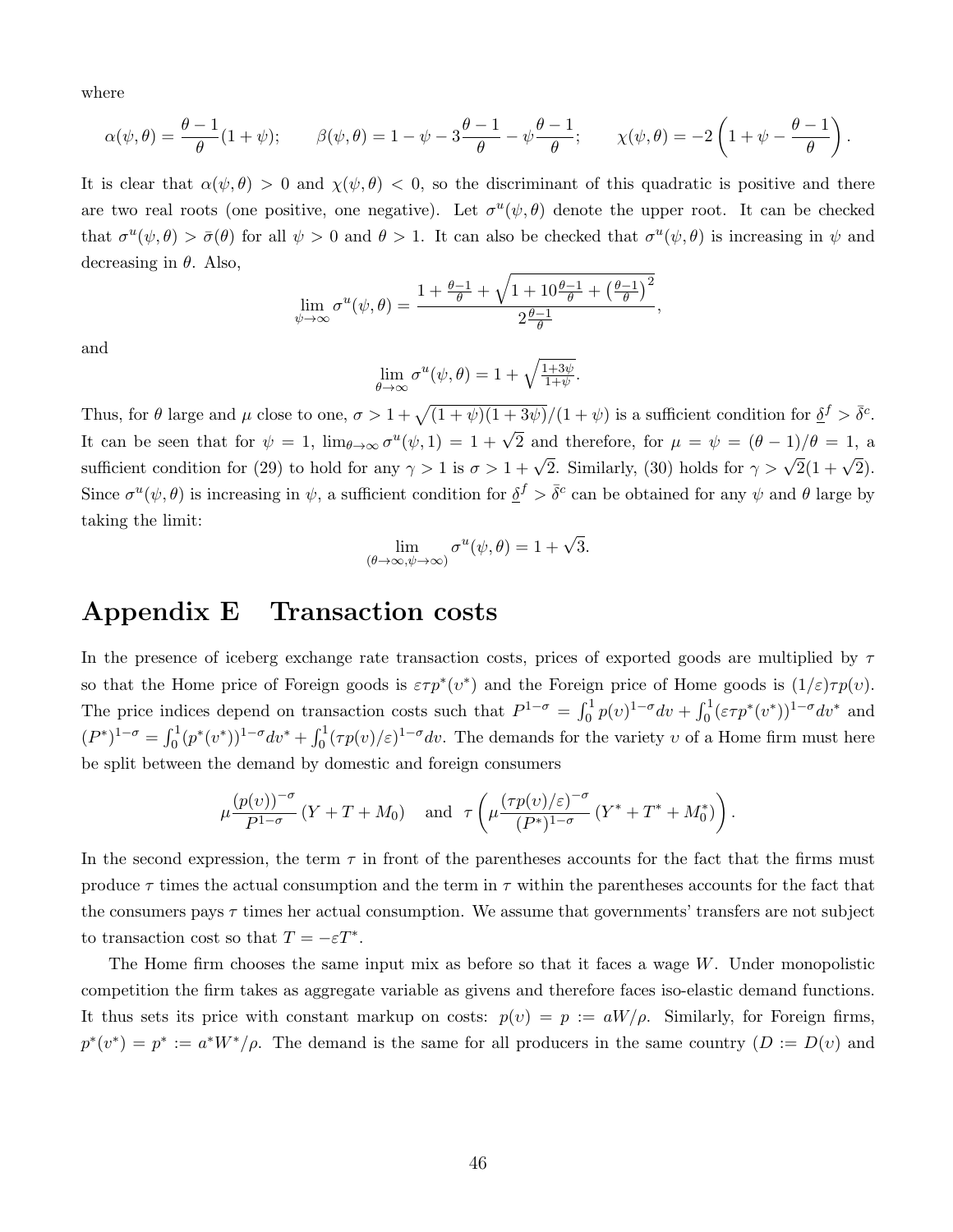$D^* := D^*(v^*)$  and it is equal to the sum of the two previous expressions:

$$
D = \mu \left(\frac{aW}{\rho}\right)^{-\sigma} \left(\frac{(Y+T+M_0)}{P^{1-\sigma}} + \tau \left(\frac{\tau}{\varepsilon}\right)^{-\sigma} \frac{(Y^*+T^*+M_0^*)}{(P^*)^{1-\sigma}}\right),
$$
  

$$
D^* = \mu \left(\frac{a^*W^*}{\rho}\right)^{-\sigma} \left(\frac{(Y^*+T^*+M_0^*)}{(P^*)^{1-\sigma}} + \tau (\tau \varepsilon)^{-\sigma} \frac{(Y+T+M_0)}{P^{1-\sigma}}\right),
$$

where

$$
P = (W/\rho) \left( (a)^{1-\sigma} + \left( \tau \frac{\varepsilon W^*}{W} \right)^{1-\sigma} (a^*)^{1-\sigma} \right)^{\frac{1}{1-\sigma}},
$$
  

$$
P^* = (W^*/\rho) \left( (a^*)^{1-\sigma} + \left( \tau \frac{W}{\varepsilon W^*} \right)^{1-\sigma} (a)^{1-\sigma} \right)^{\frac{1}{1-\sigma}}.
$$

In contrast to the model without transaction cost, we here have  $P \neq \varepsilon P^*$ . We write the price indices as

$$
P(W, \varepsilon) = (W/\rho)AB(\varepsilon)
$$
, and  $P^*(W, \varepsilon) = (W^*/\rho)AB^*(\varepsilon)$ ,

where

$$
B(\varepsilon) := \left( \frac{1}{2} b + \frac{1}{2} b^* \left( \tau \frac{\varepsilon W^*}{W} \right)^{1-\sigma} \right)^{\frac{1}{1-\sigma}}, \quad \text{and} \quad B^*(\varepsilon) := \left( \frac{1}{2} b^* + \frac{1}{2} b \left( \tau \frac{W}{\varepsilon W^*} \right)^{1-\sigma} \right)^{\frac{1}{1-\sigma}}.
$$

Given the symmetry of countries and states of nature, we have  $W = W^*$ . It can be shown that W is given by expression (A.8) with the above  $B(\varepsilon)$  and  $B^*(\varepsilon)$ .

We now focus on the flexible exchange rate regime. The money supply equalizes the money demand so that  $Y + T = 1$  as before. Because  $Y = WL/\rho$ , the labor supply is equal to  $L = \rho Y/W = \rho(1 - T)/W$  at Home and  $L^* = \rho(1 - T^*)/W^*$  abroad. The labor supply is equal its demand at Home and abroad so that  $L^* = a^*D^*$ . This yields  $L/L^* = (a/a^*)(D/D^*)$ . The exchange rate is then be computed as the solution of

$$
\frac{1-T}{1+\frac{T}{\varepsilon}}\left(\frac{a^*}{a}\right)^{1-\sigma} = \varepsilon^{\sigma}\left(\frac{1+\tau^{1-\sigma}\varepsilon\left(\frac{P}{\varepsilon P^*}\right)^{1-\sigma}}{\tau^{1-\sigma}+\varepsilon\left(\frac{P}{\varepsilon P^*}\right)^{1-\sigma}}\right).
$$
(E.1)

We can further write this as

$$
\frac{1-T}{1+\frac{T}{\varepsilon}} = \frac{b}{b^*} \varepsilon^{\sigma} \left( \frac{1+\tau^{1-\sigma} \varepsilon \Upsilon(\varepsilon, \tau)}{\tau^{1-\sigma} + \varepsilon \Upsilon(\varepsilon, \tau)} \right),
$$
(E.2)

where

$$
\Upsilon(\varepsilon,\tau) \equiv \left(\frac{P}{\varepsilon P^*}\right)^{1-\sigma} = \frac{b+b^*\tau^{1-\sigma}\varepsilon^{1-\sigma}}{b^*\varepsilon^{1-\sigma}+b\tau^{1-\sigma}}.
$$

Note that  $\Upsilon^{\frac{1}{1-\sigma}}$  denotes the welfare-based real exchange rate. The terms in the parentheses of the RHS of (E.1) and (E.2) encapsulates the effect of transaction costs on the exchange rate. As expected, for  $\tau = 1$ , we have that  $\Upsilon(\varepsilon, 1) = 1$ , so that the exchange rate is determined by the expression (15) in the absence of transaction cost. It can be shown that  $\lim_{\tau\to 1, b/b^*\to 1} d\varepsilon/d\tau = 0$ . As a consequence, the exchange rate is almost invariant to very small transaction costs and productivity differences. For larger values, transaction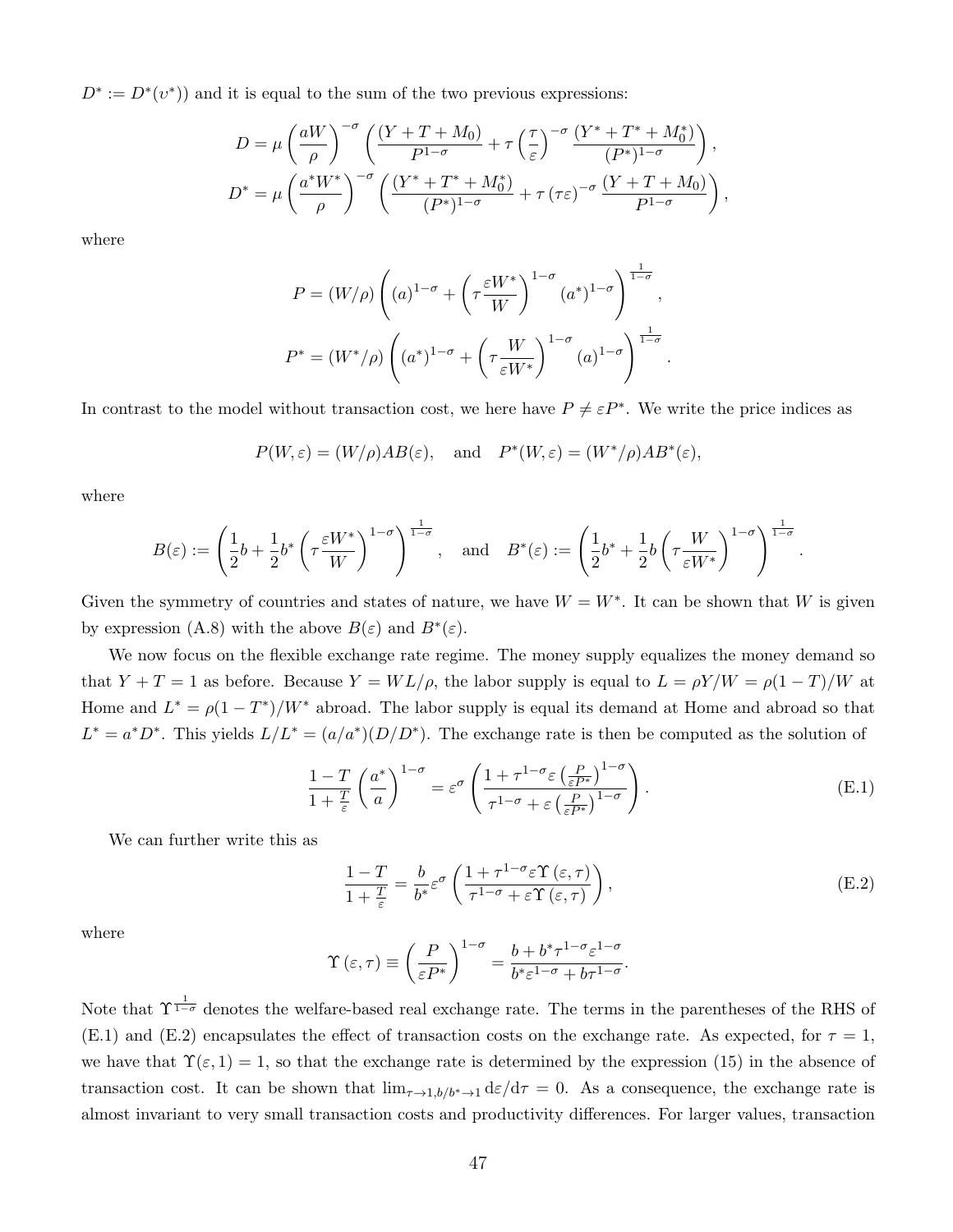costs create a home bias so that the terms of trade,  $P/P^* = \varepsilon (\Upsilon(\varepsilon,\tau))^\frac{1}{1-\sigma}$ , differs from the nominal exchange rates  $\varepsilon$ . Finally expected utilities are given by the same expression as (18) taking into account the new values for  $B$  and  $B^*$ . Those expressions are used to compute the values in Figure 4.

We now consider the consumption sharing transfers. Since transaction costs affect the exchange rate, they will also alter the values of transfers that equalise consumption. As before, Home consumption in state s is equal to  $X_s = (\xi/\mu)(1/P_s)$  and consumption sharing implies  $P_s = P_s^*$  and therefore  $B_s = B_s^*$ , which implies that  $\Upsilon(\varepsilon, \tau) = \varepsilon^{\sigma-1}$ . Since  $P_s \neq \varepsilon_s P_s^*$ , consumption sharing does not lead to the unit exchange rate  $\varepsilon_s = 1$ . Solving  $B_s = B_s^*$  for  $\varepsilon_s$  yields

$$
\varepsilon_s^{1-\sigma} = \frac{1}{2\tau^{1-\sigma}} \left( \left( 1 - \frac{b_s}{b_s^*} \right) + \sqrt{\left( 1 - \frac{b_s}{b_s^*} \right)^2 + 4\tau^{2(1-\sigma)} \left( \frac{b_s}{b_s^*} \right)} \right).
$$

The consumption sharing transfer is deduced from the exchange rate expression (E.2) as:

$$
T_s = \frac{1 - \frac{b_s}{b_s^*} \Gamma_s}{1 + \frac{1}{\varepsilon_s} \frac{b_s}{b_s^*} \Gamma_s}, \quad \text{where} \quad \Gamma_s = \varepsilon_s^{\sigma} \tau^{\sigma - 1} \frac{1 + \tau^{1 - \sigma} \varepsilon_s^{\sigma}}{1 + \tau^{\sigma - 1} \varepsilon_s^{\sigma}}.
$$

As expected, for  $\tau = 1$ , we get  $\varepsilon_s = 1$ ,  $\Gamma_s = 1$  and  $T_s = \frac{b_s^* - b_s}{b_s^* + b_s} = \frac{1}{2}$  $\frac{1}{2}(b_s^* - b_s)$ . The computation of the critical discount factor  $\underline{\delta}^f$  and  $\overline{\delta}^f$  follows the same procedure as with no transaction costs.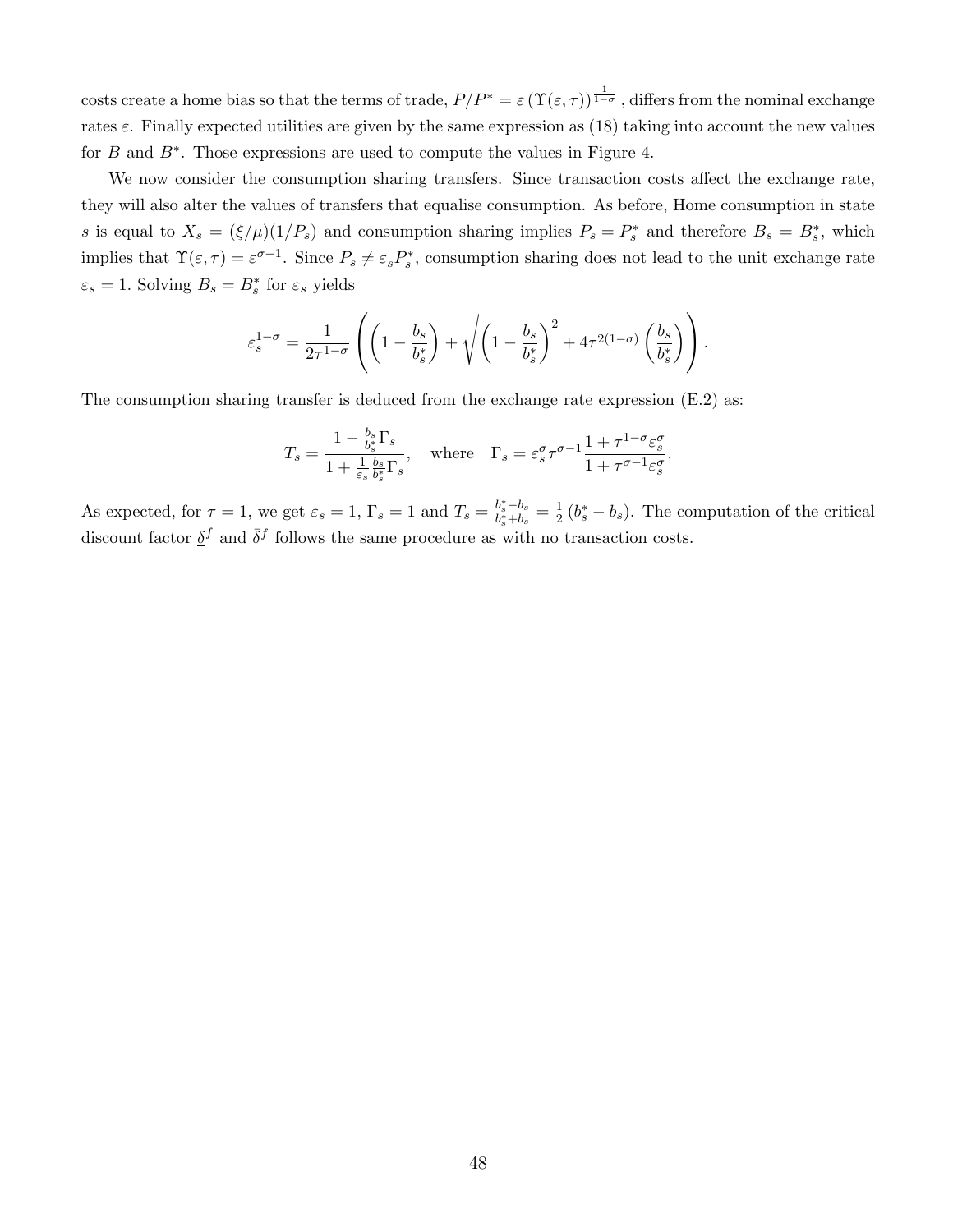## Appendix S Supplementary – Not for Publication

This supplementary Appendix provides details of the derivations given in Appendix D.

#### Currency area

Recall that  $\epsilon = 1$  and therefore that the expected discounted utility in state G is  $V_G(\mathcal{T}) := \tilde{V}_G(\mathcal{T}, W(\mathcal{T}))$ where

$$
\tilde{V}_G(\mathcal{T}, W(\mathcal{T})) := U_G(-\mathcal{T}, W(\mathcal{T})) - U_G(0, W(0)) + U_G(0, W(0)) - U_G(0, W(\mathcal{T})) \n+ \frac{1}{(1-\delta)} \left( \left( \frac{\delta}{2} \right) (U_G(-\mathcal{T}, W(\mathcal{T})) - U_G(0, W(0))) + \left( \frac{\delta}{2} \right) (U_B(\mathcal{T}, W(\mathcal{T})) - U_B(0, W(0))) \right) \n= U_G(0, W(0)) - U_G(0, W(\mathcal{T})) \n+ \frac{1}{(1-\delta)} \left( \left( 1 - \frac{\delta}{2} \right) (U_G(-\mathcal{T}, W(\mathcal{T})) - U_G(0, W(0))) + \left( \frac{\delta}{2} \right) (U_B(\mathcal{T}, W(\mathcal{T})) - U_B(0, W(0))) \right).
$$

We have

$$
V'_{G}(\mathcal{T}) = \frac{\partial \tilde{V}_{G}(\mathcal{T}, W(\mathcal{T}))}{\partial \mathcal{T}} + \frac{\partial \tilde{V}_{G}(\mathcal{T}, W(\mathcal{T}))}{\partial W} W'(\mathcal{T})
$$
  
\n
$$
= \left(\frac{1}{1-\delta}\right) \left(\left(\frac{\delta}{2}\right) \frac{\partial U_{B}(\mathcal{T}, W(\mathcal{T}))}{\partial T} - \left(1-\frac{\delta}{2}\right) \frac{\partial U_{G}(-\mathcal{T}, W(\mathcal{T}))}{\partial T}\right)
$$
  
\n
$$
- \frac{W'(\mathcal{T})}{W(\mathcal{T})} \frac{\partial U_{G}(0, W(\mathcal{T}))}{\partial W} W(\mathcal{T})
$$
  
\n
$$
+ \left(\frac{1}{1-\delta}\right) \frac{W'(\mathcal{T})}{W(\mathcal{T})} \left(\left(1-\frac{\delta}{2}\right) \frac{\partial U_{G}(-\mathcal{T}, W(\mathcal{T}))}{\partial W} W(\mathcal{T}) + \left(\frac{\delta}{2}\right) \frac{\partial U_{B}(\mathcal{T}, W(\mathcal{T}))}{\partial W} W(\mathcal{T})\right)
$$

Evaluating at  $\mathcal{T} = 0$ , we get

$$
V'_{G}(0) = \left(\frac{1}{1-\delta}\right) \left(\frac{W'(0)}{W(0)}\right) \left(\frac{\delta}{2}\right) \left(\frac{\partial U_{G}(0, W(0))}{\partial W}W(0) + \frac{\partial U_{B}(0, W(0))}{\partial W}W(0)\right) + \left(\frac{1}{1-\delta}\right) \left(\left(\frac{\delta}{2}\right) \frac{\partial U_{B}(0, W(0))}{\partial T} - \left(1-\frac{\delta}{2}\right) \frac{\partial U_{G}(0, W(0))}{\partial T}\right) = \left(\frac{1}{1-\delta}\right) \left(\delta \left\{\mathcal{E}\left[\frac{\partial U_{S}(0, W(0))}{\partial T}\right] + \left(\frac{W'(0)}{W(0)}\right) \mathcal{E}\left[\frac{\partial U_{S}(0, W(0))}{\partial W}W(0)\right]\right\} - \frac{\partial U_{G}(0, W(0))}{\partial T}\right).
$$

We can therefore rewrite the requirement that  $V_G'(0) > 0$  as  $\delta > \underline{\delta}$  where

$$
\frac{1}{\underline{\delta}} = \frac{\left( \mathrm{E} \left[ \frac{\partial U_s(0, W(0))}{\partial T} \right] + \left( \frac{W'(0)}{W(0)} \right) \mathrm{E} \left[ \frac{\partial U_s(0, W(0))}{\partial W} W(0) \right] \right)}{\frac{\partial U_G(0, W(0))}{\partial T}}.
$$
\n(S.1)

This is equation (D.1) in Appendix D. We now consider each of the terms in (S.1). First, differentiating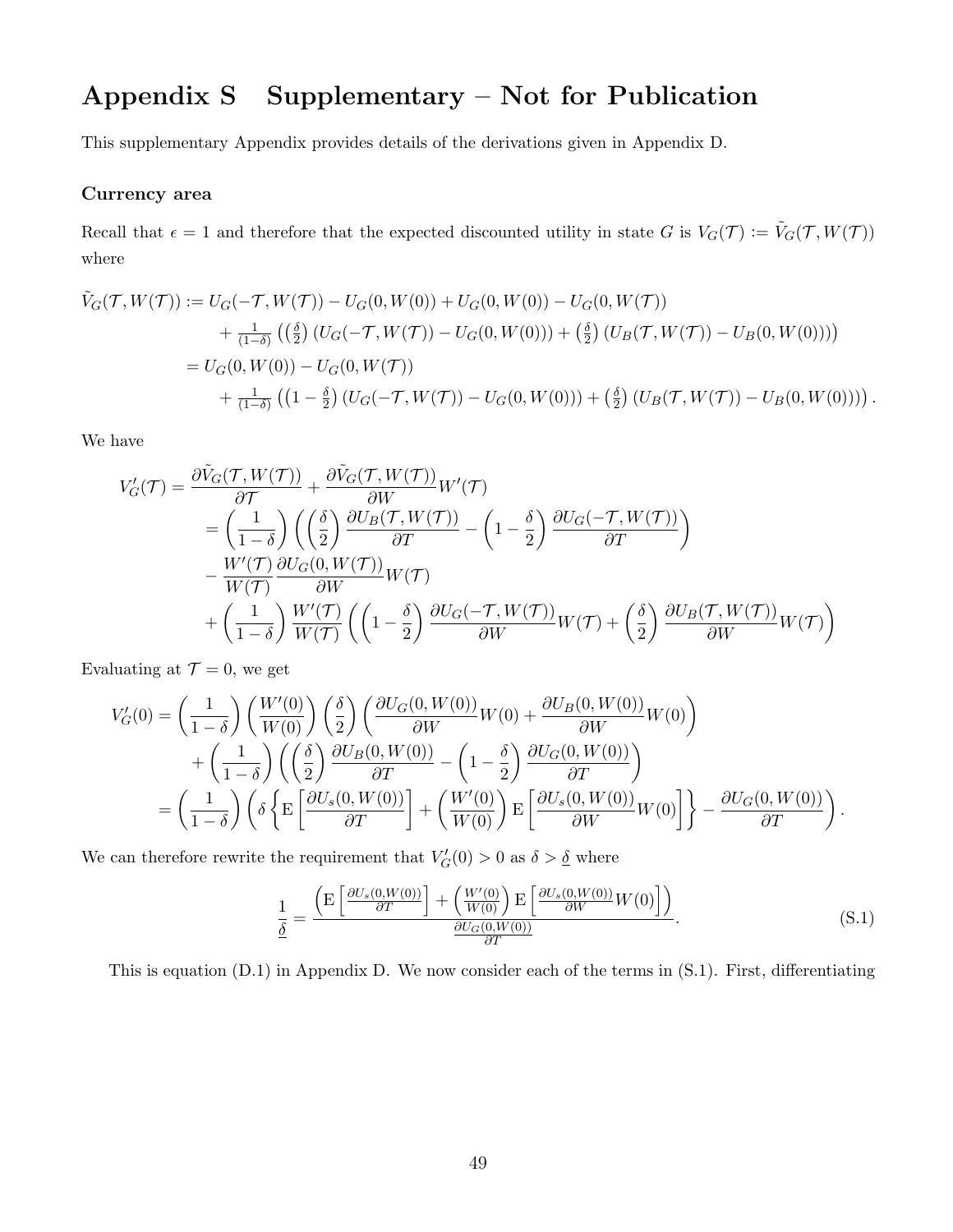the wage equation (A.3) with  $T_G = -\mathcal{T}$  and  $T_B = \mathcal{T}$  and recalling that  $A_s = A$ 

$$
\frac{W'(\mathcal{T})}{W(\mathcal{T})} = \frac{d}{d\mathcal{T}} \ln W(\mathcal{T})
$$
\n
$$
= \frac{d}{d\mathcal{T}} \ln \left( \kappa_0 \frac{E \left[ b_s^{1+\psi} \right]}{E \left[ (\mu (b_s + T_s) + (1 - \mu))^{-\gamma} b_s A_s^{\gamma - 1} \right]} \right)^{\frac{1}{\gamma + \psi}}
$$
\n
$$
= -\frac{1}{\gamma + \psi} \frac{d}{d\mathcal{T}} \ln \left( E \left[ (\mu (b_s + T_s) + (1 - \mu))^{-\gamma} b_s A_s^{\gamma - 1} \right] \right)
$$
\n
$$
= -\frac{1}{\gamma + \psi} \frac{\frac{d}{d\mathcal{T}} \left( E \left[ (\mu (b_s + T_s) + (1 - \mu))^{-\gamma} b_s A_s^{\gamma - 1} \right] \right)}{E \left[ (\mu (b_s + T_s) + (1 - \mu))^{-\gamma} b_s A_s^{\gamma - 1} \right]}
$$
\n
$$
= -\frac{1}{\gamma + \psi} \frac{\left( E \left[ \frac{d}{d\mathcal{T}} (\mu (b_s + T_s) + (1 - \mu))^{-\gamma} b_s \right] \right)}{E \left[ (\mu (b_s + T_s) + (1 - \mu))^{-\gamma} b_s \right]}
$$
\n
$$
= \frac{\mu \gamma}{\gamma + \psi} \frac{\left( E \left[ (\mu (b_s + T_s) + (1 - \mu))^{-\gamma - 1} \frac{dT_s}{d\mathcal{T}} b_s \right] \right)}{E \left[ (\mu (b_s + T_s) + (1 - \mu))^{-\gamma - 1} \frac{dT_s}{d\mathcal{T}} b_s \right]}
$$

which can be rewritten as

$$
\frac{W'(\mathcal{T})}{W(\mathcal{T})} = -\frac{\mu \gamma}{\gamma + \psi} \frac{\left( (\mu \left( b_G - \mathcal{T} \right) + (1 - \mu))^{-\gamma - 1} b_G - (\mu \left( b_B + \mathcal{T} \right) + (1 - \mu))^{-\gamma - 1} b_B \right)}{\left( (\mu \left( b_G - \mathcal{T} \right) + (1 - \mu))^{-\gamma} b_G + (\mu \left( b_B + \mathcal{T} \right) + (1 - \mu))^{-\gamma} b_B \right)}.
$$
(S.2)

Next, recall that  $L_s(W) = b_s \rho/W$  and with  $M_0 = (1 - \mu)/\mu$  and  $A_s = A$ ,  $X_s(T_s, W) = \xi(\mu(b_s + T_s) + (1 - \mu)/\mu)$  $\mu$ ))( $\rho$ /( $\mu WA$ )). Therefore

$$
W\frac{\partial X_s(T_s, W)}{\partial W} = -X_s(T_s, W) \text{ and } W\frac{\mathrm{d}L_s(W)}{\mathrm{d}W} = -L_s(W),
$$

and hence,

$$
W \frac{\partial U_s(T_s, W)}{\partial W} = W \left( X_s(T_s, W)^{-\gamma} \frac{\partial X_s(T_s, W)}{\partial W} - L_s(W)^{\psi} \frac{\mathrm{d}L_s(W)}{\mathrm{d}W} \right)
$$
  
= 
$$
- \left( X_s(T_s, W)^{1-\gamma} - L_s(W)^{1+\psi} \right).
$$

Then substituting for  $X_s(T, W)$  and  $L_s(W)$  using (A.4) gives

$$
W\frac{\partial U_s(T_s, W)}{\partial W} = -\left(\frac{W}{\rho}\right)^{-(1+\psi)}\kappa_2 \mathcal{E}\left[b_s^{1+\psi}\right] \left(\frac{\left(\mu\left(b_s + T_s\right) + (1-\mu)\right)^{1-\gamma}}{\mathcal{E}\left[\left(\mu\left(b_s + T_s\right) + (1-\mu)\right)^{-\gamma}b_s\right]} - \frac{1}{\kappa_2}\frac{b_s^{1+\psi}}{\mathcal{E}\left[b_s^{1+\psi}\right]}\right) \tag{S.3}
$$

where  $\kappa_2 = \theta/((\theta-1)\mu\rho)$ . Finally, using  $\partial X_s(T,W)/\partial T = \mu X_s(T,W)/(\mu(b_s+T_s)+(1-\mu))$  and using (A.4) gives

$$
\frac{\partial U_s(T_s, W)}{\partial T} = X_s(T_s, W)^{-\gamma} \frac{\partial X_s(T_s, W)}{\partial T}
$$

$$
= \frac{\mu}{(\mu (b_s + T_s) + (1 - \mu))} X_s(T_s, W)^{1 - \gamma}
$$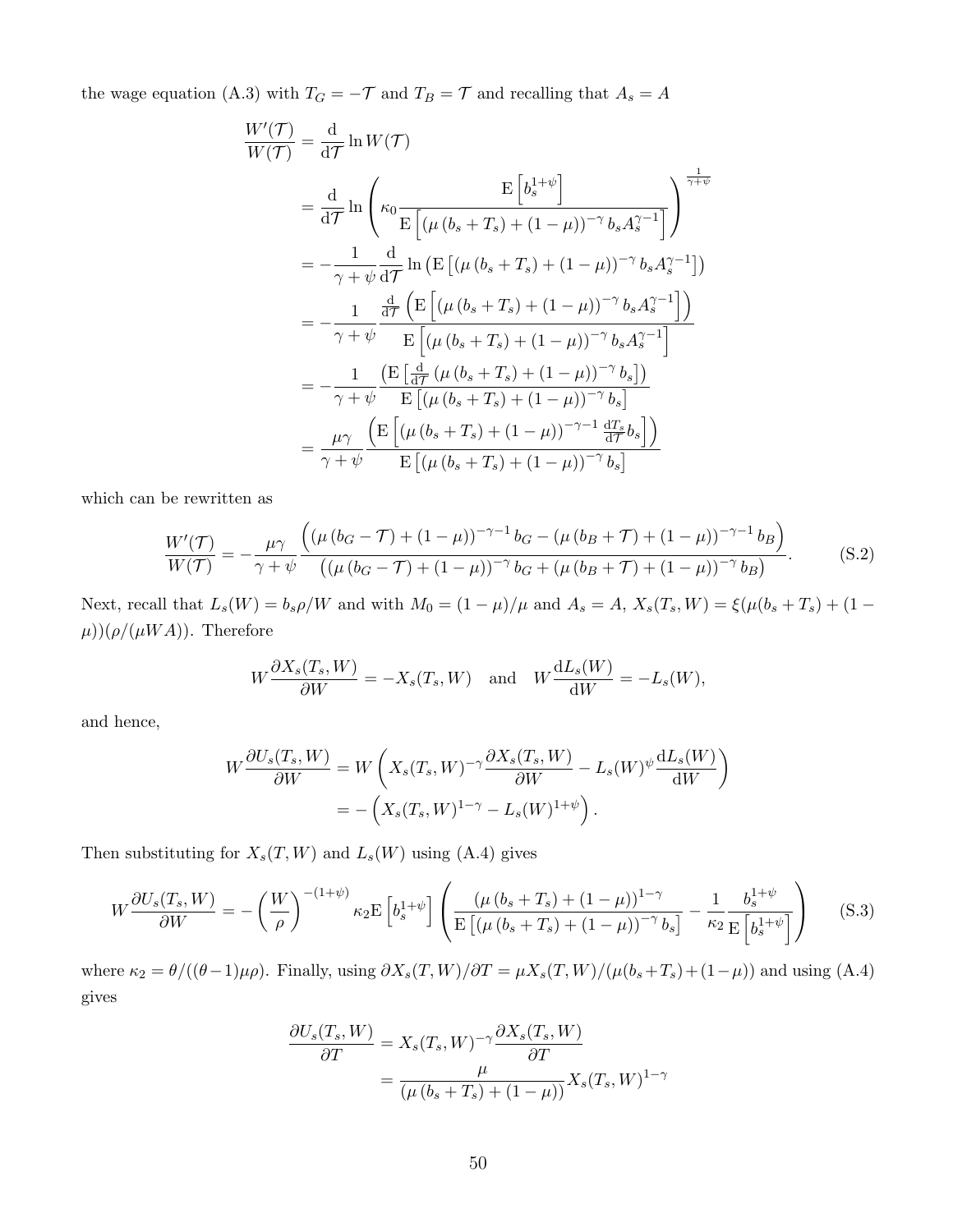Again substituting for  $X_s(T, W)$  and using (A.4) gives

$$
\frac{\partial U_s(T_s, W)}{\partial T} = \mu \left(\frac{W}{\rho}\right)^{-(1+\psi)} \kappa_2 \mathcal{E} \left[b_s^{1+\psi}\right] \left(\frac{\left(\mu \left(b_s + T_s\right) + (1-\mu)\right)^{-\gamma}}{\mathcal{E}\left[\left(\mu \left(b_s + T_s\right) + (1-\mu)\right)^{-\gamma} b_s\right]}\right) \tag{S.4}
$$

.

Evaluating (S.2) at  $\mathcal{T} = 0$ , and (S.3) and (S.4) at  $T_s = 0$ , taking expectations and substituting into (S.1) gives

$$
\frac{1}{\underline{\delta}} = \frac{\mathrm{E}\left[ (\mu b_s + (1-\mu))^{-\gamma}\right] + \frac{\gamma}{\gamma + \psi} \left( \frac{\mathrm{E}\left[ (\mu b_s + (1-\mu))^{1-\gamma}\right]}{\mathrm{E}\left[ (\mu b_s + (1-\mu))^{-\gamma} b_s \right]} - \frac{1}{\kappa_2} \right) \left( \frac{1}{2} \left( \mu b_G + (1-\mu) \right)^{-\gamma - 1} - \frac{1}{2} \left( \mu b_B + (1-\mu) \right)^{-\gamma - 1} \right)}{(\mu b_G + (1-\mu))^{-\gamma}}
$$

Taking a first-order approximation of this equation about  $z = 1$  gives

$$
\frac{1}{\underline{\delta}^c} \approx 1 - \frac{1}{2} \left( \frac{\mu \psi}{(\gamma + \psi)} + \frac{\mu \gamma + (1 - \mu)(\kappa_2 - 1)}{(\gamma + \psi)\kappa_2} \right) \gamma(\sigma - 1)(z - 1).
$$

Note the term in the bracket is positive because  $\kappa_2 > 1$ . (This is equivalent to positive gains from risksharing). Hence, we can conclude that  $\delta^c < 1$  for small schocks. Substituting in for  $\kappa_2$  gives

$$
\frac{1}{\underline{\delta}^c} \approx 1 - \frac{1}{2} \left( \frac{1 + \mu(\psi - 1)}{(\gamma + \psi)} + \frac{\mu(\mu\gamma - (1 - \mu))(\sigma - 1)(\frac{\theta - 1}{\theta})}{(\gamma + \psi)\sigma} \right) \gamma(\sigma - 1)(z - 1)
$$

Using  $\Delta := (\underline{\delta} - 1)/\underline{\delta}$  and the approximation  $\underline{\delta} \approx 1 + \underline{\lambda}$  and setting  $\mu = \psi = (\theta - 1)/\theta = 1$  gives (27) in the text.

Note that as  $\mu \to 1$ , we get

$$
\frac{1}{\underline{\delta}^c} \approx 1 - \frac{1}{2} \left( \frac{\psi}{(\gamma + \psi)} + \frac{\gamma}{(\gamma + \psi)\kappa_2} \right) \gamma(\sigma - 1)(z - 1).
$$

Comparing  $\bar{\delta}^c$  with  $\underline{\delta}^c$ , for  $\mu = 1$ , we have  $\bar{\delta}^c > \underline{\delta}^c$  provided

$$
\frac{1}{2}\left(\frac{\psi}{(\gamma+\psi)}+\frac{\gamma}{(\gamma+\psi)\kappa_2}\right) > \frac{1}{4}\left(1+\frac{1}{\kappa_1}\right)\left(\frac{(1+\psi)}{(\gamma+\psi)}\right).
$$

With  $\kappa_1 = \kappa_2(1+\psi)/(\gamma-1)$ , this reduces to

$$
\psi>1-\frac{1+\gamma}{\kappa_2}
$$

.

Since  $\kappa_2 = (\theta/(\theta - 1))(\sigma/(\sigma - 1))$ , we have  $\bar{\delta}^c > \underline{\delta}^c$  provided

$$
\psi > \frac{1}{\sigma} - \frac{(\sigma - 1)}{\sigma} \left( (1 + \gamma) \frac{(\theta - 1)}{\theta} - 1 \right).
$$

Since the second term is positive and given continuity in  $\mu$ , we conclude that  $\psi > 1/\sigma$  is sufficient for  $\bar{\delta}^c > \underline{\delta}^c$ with  $\mu$  close to one.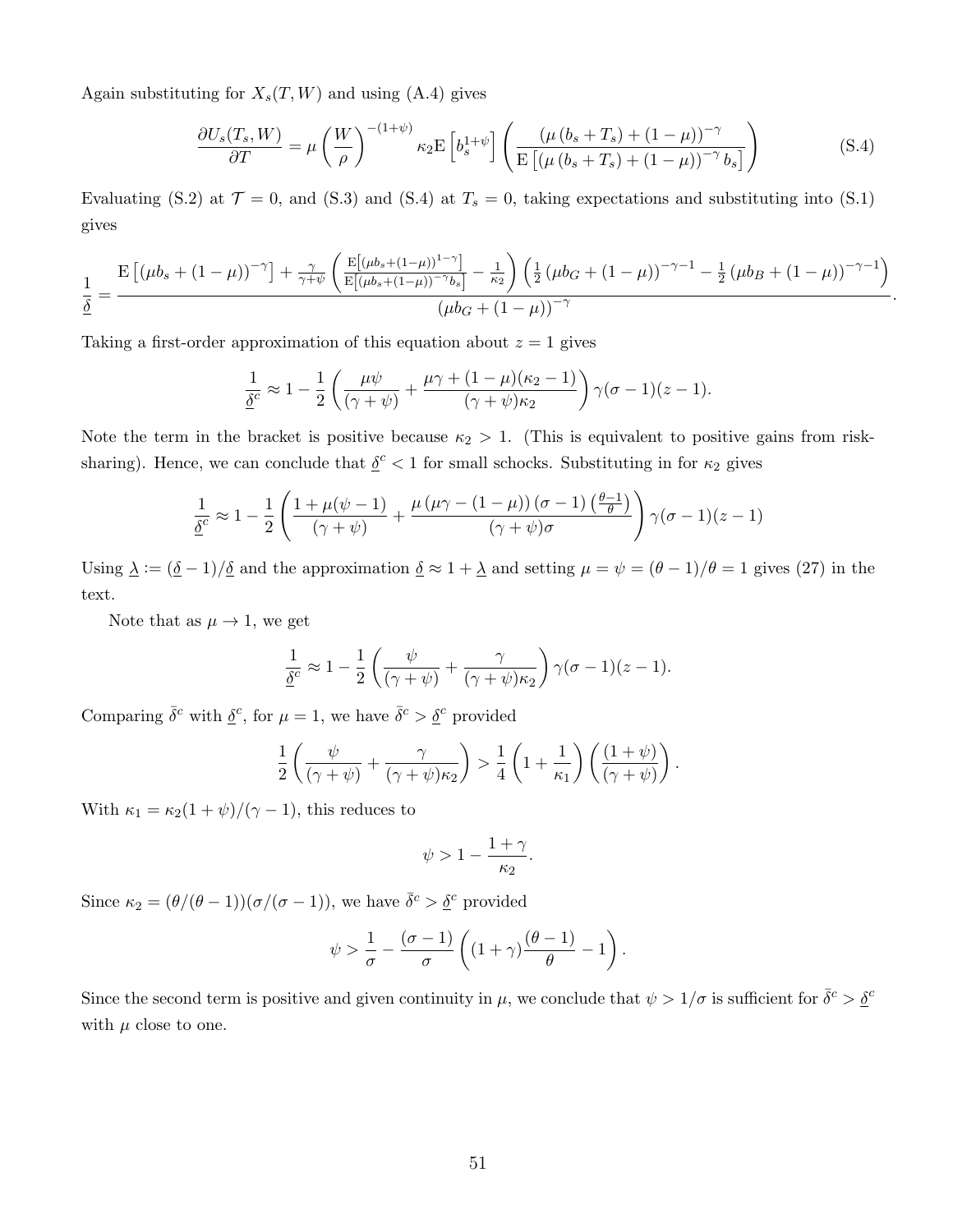#### Flexible case

Let  $V_G(\mathcal{T}) := \hat{V}_G(\mathcal{T}, W(\mathcal{T}), \epsilon(\mathcal{T}))$  denote expected discounted net utility in the good state. Writing  $W_0 :=$  $W(0)$  and  $\epsilon_0 := \epsilon(0)$ , where we have

$$
\hat{V}_G(\mathcal{T}, W(\mathcal{T}), \epsilon(\mathcal{T})) := U_G(0, W_0, \epsilon_0) - U_G(0, W(\mathcal{T}), \epsilon_0) \n+ \frac{1}{(1-\delta)} \left( \left( 1 - \frac{\delta}{2} \right) \left( U_G(-\epsilon(\mathcal{T})\mathcal{T}, W(\mathcal{T}), \epsilon(\mathcal{T}) \right) - U_G(0, W_0, \epsilon_0) \right) \right) \n+ \frac{1}{(1-\delta)} \left( \left( \frac{\delta}{2} \right) \left( U_B(\mathcal{T}, W(\mathcal{T}), 1/\epsilon(\mathcal{T})) - U_B(0, W_0, 1/\epsilon_0) \right) \right).
$$

Differentiating

$$
V'_{G}(\mathcal{T}) = \frac{\partial \hat{V}_{G}(\mathcal{T}, W(\mathcal{T}), \epsilon(\mathcal{T}))}{\partial \mathcal{T}} + \frac{\partial \hat{V}_{G}(\mathcal{T}, W(\mathcal{T}), \epsilon(\mathcal{T}))}{\partial W} W'(\mathcal{T}) + \frac{\partial \hat{V}_{G}(\mathcal{T}, W(\mathcal{T}), \epsilon(\mathcal{T}))}{\partial \epsilon} \epsilon'(\mathcal{T})
$$

where

$$
\frac{\partial \hat{V}_{G}(\mathcal{T},W(\mathcal{T}),\epsilon(\mathcal{T}))}{\partial \mathcal{T}} = \left(\frac{1}{1-\delta}\right) \left(\left(\frac{\delta}{2}\right) \frac{\partial U_{B}(\mathcal{T},W(\mathcal{T}),1/\epsilon(\mathcal{T}))}{\partial T} - \left(1-\frac{\delta}{2}\right) \frac{\partial U_{G}(-\epsilon(\mathcal{T})\mathcal{T},W(\mathcal{T}),\epsilon(\mathcal{T}))}{\partial T} \epsilon(\mathcal{T})\right)
$$
\n
$$
\frac{\partial \hat{V}_{G}(\mathcal{T},W(\mathcal{T}),\epsilon(\mathcal{T}))}{\partial W}W'(\mathcal{T}) = \left(\frac{1}{1-\delta}\right) \frac{W'(\mathcal{T})}{W(\mathcal{T})} \left(\frac{\delta}{2} \frac{\partial U_{G}(-\epsilon(\mathcal{T})\mathcal{T},W(\mathcal{T}),\epsilon(\mathcal{T}))}{\partial W}W(\mathcal{T}) + \frac{\delta}{2} \frac{\partial U_{B}(\mathcal{T},W(\mathcal{T}),1/\epsilon(\mathcal{T}))}{\partial W}W(\mathcal{T})\right)
$$
\n
$$
\frac{\partial \hat{V}_{G}(\mathcal{T},W(\mathcal{T}),\epsilon(\mathcal{T}))}{\partial \epsilon} \epsilon'(\mathcal{T}) = \left(\frac{1}{1-\delta}\right) \left(\left(1-\frac{\delta}{2}\right) \frac{\partial U_{G}(-\epsilon(\mathcal{T})\mathcal{T},W(\mathcal{T}),\epsilon(\mathcal{T}))}{\partial \epsilon} \epsilon'(\mathcal{T}) - \left(\frac{\delta}{2}\right) \frac{\partial U_{B}(\mathcal{T},W(\mathcal{T}),1/\epsilon(\mathcal{T}))}{\partial \epsilon} \left(\frac{\epsilon'(\mathcal{T})}{\epsilon(\mathcal{T})^2}\right)\right)
$$
\n
$$
-\left(\frac{1}{1-\delta}\right) \left(\left(1-\frac{\delta}{2}\right) \frac{\partial U_{G}(-\epsilon(\mathcal{T})\mathcal{T},W(\mathcal{T}),\epsilon(\mathcal{T}))}{\partial T} \epsilon'(\mathcal{T})\mathcal{T}\right).
$$

Evaluating at  $\mathcal{T} = 0$  gives

$$
\frac{\partial \hat{V}_G(0, W_0, \epsilon_0)}{\partial \mathcal{T}} = \left(\frac{1}{1-\delta}\right) \left(\left(\frac{\delta}{2}\right) \frac{\partial U_B(0, W_0, 1/\epsilon_0)}{\partial \mathcal{T}} - \left(1 - \frac{\delta}{2}\right) \frac{\partial U_G(0, W_0, \epsilon_0)}{\partial \mathcal{T}} \epsilon_0\right)
$$

$$
\frac{\partial \hat{V}_G(0, W_0, \epsilon_0)}{\partial W} W'(0) = \left(\frac{1}{1-\delta}\right) \frac{W'(0)}{W_0} \left(\frac{\delta}{2} \frac{\partial U_G(0, W_0, \epsilon_0)}{\partial W} W_0 + \frac{\delta}{2} \frac{\partial U_B(0, W_0, 1/\epsilon_0)}{\partial W} W_0\right)
$$

$$
\frac{\partial \hat{V}_G(0, W_0, \epsilon_0)}{\partial \epsilon} \epsilon'(0) = \left(\frac{1}{1-\delta}\right) \left(\left(1 - \frac{\delta}{2}\right) \frac{\partial U_G(0, W_0, \epsilon_0)}{\partial \epsilon} \epsilon'(0) - \left(\frac{\delta}{2}\right) \frac{\partial U_B(0, W_0, 1/\epsilon_0)}{\partial \epsilon} \left(\frac{\epsilon'(0)}{\epsilon_0^2}\right)\right).
$$

It is confirmed below that  $\partial U_G(0, W_0, \epsilon_0) / \partial T > 0$  and  $\partial U_G(0, W_0, \epsilon_0) / \partial \epsilon < 0$ . Therefore, for  $V_G'(0) > 0$ , we require  $\delta > \underline{\delta}^f$  where

$$
\frac{1}{\underline{\delta}^f} = \frac{\frac{1}{2} \left( \frac{\partial U_B(0, W_0, 1/\epsilon_0)}{\partial T} + \frac{\partial U_G(0, W_0, \epsilon_0)}{\partial T} \epsilon_0 - \left( \frac{\partial U_B(0, W_0, 1/\epsilon_0)}{\partial \epsilon} \left( \frac{1}{\epsilon_0^2} \right) + \frac{\partial U_G(0, W_0, \epsilon_0)}{\partial \epsilon} \right) \epsilon'(0) + \left( \frac{W'(0)}{W_0} \right) \left( \frac{\partial U_G(0, W_0, \epsilon_0)}{\partial W} W_0 + \frac{\partial U_B(0, W_0, 1/\epsilon_0)}{\partial W} W_0 \right) \right)}{\frac{\partial U_G(0, W_0, \epsilon_0)}{\partial T} \epsilon_0 - \frac{\partial U_G(0, W_0, \epsilon_0)}{\partial \epsilon} \epsilon'(0)} \epsilon'(0)}.
$$
\n(S.5)

This is equation (D.5) in Appendix D. To evaluate this, we evaluate the component elements and substitute into (S.5). First, we have

$$
U_G(-\epsilon(\mathcal{T})\mathcal{T}, W, \epsilon) = \frac{X_G(W, \epsilon)^{1-\gamma}}{1-\gamma} - \frac{L(-\epsilon(\mathcal{T})\mathcal{T}, W)^{1+\psi}}{1+\psi}
$$

and

$$
U_B(\mathcal{T}, W, 1/\epsilon) = \frac{X_B(W, 1/\epsilon)^{1-\gamma}}{1-\gamma} - \frac{L(\mathcal{T}, W)^{1+\psi}}{1+\psi}
$$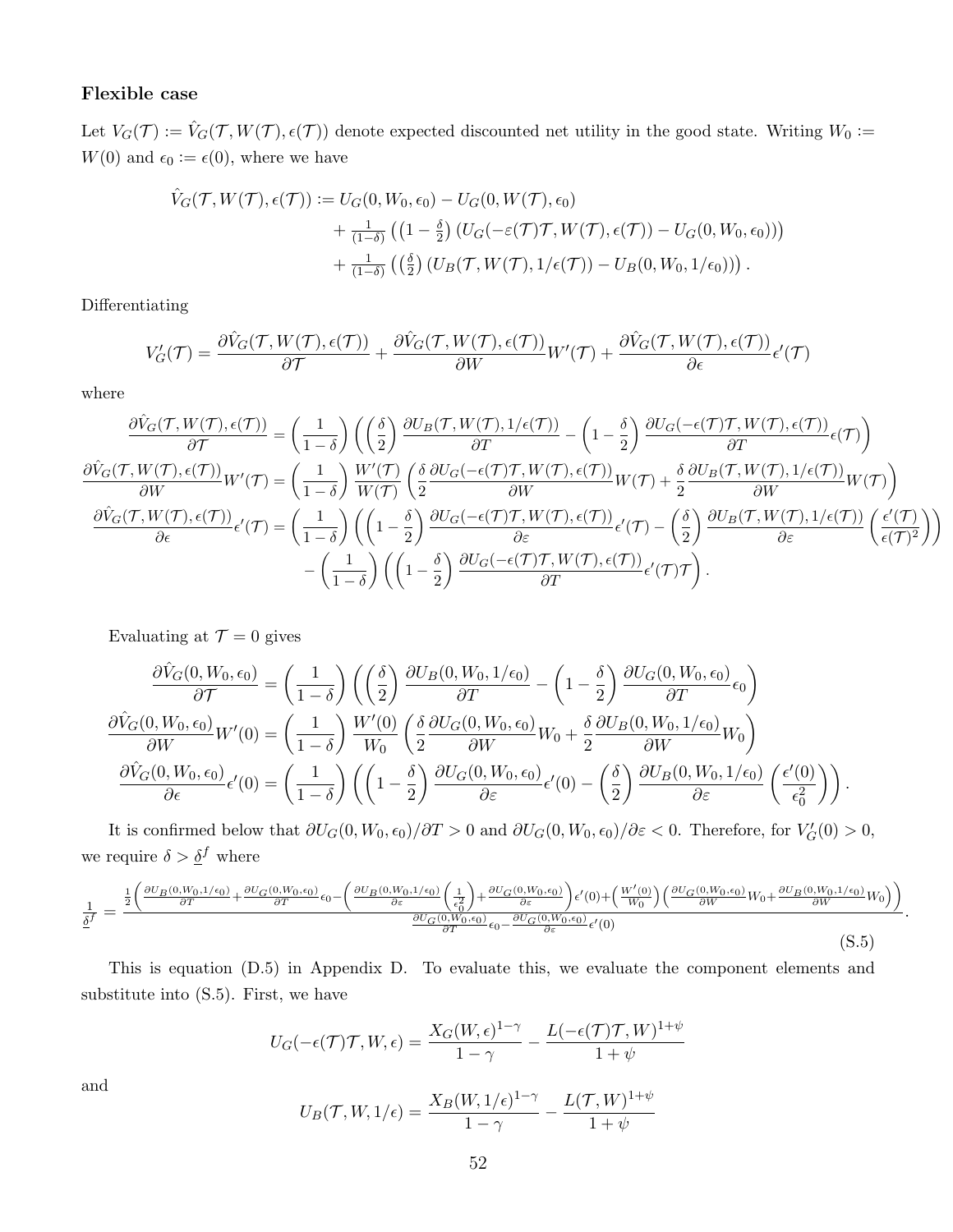where labour supply is given by  $L(T, W) = \rho(1 - T)/W$ . To find the expression for consumption let

$$
A = \left(a_G^{1-\sigma} + a_B^{1-\sigma}\right)^{\frac{1}{1-\sigma}} \quad \text{and} \quad B(\epsilon) := B_G(\epsilon) = \left(\frac{1}{2}b_G + \frac{1}{2}b_B\epsilon^{1-\sigma}\right)^{\frac{1}{1-\sigma}}.
$$

With this definition  $B_B(1/\epsilon) = B(\epsilon)/\epsilon$ . For convenience, let  $\tilde{X}_B(W, \epsilon) := X_B(W, 1/\epsilon)$ . Then consumption is given by

$$
X_G(W,\epsilon) = \xi \mu^{-1} \frac{1}{\frac{W}{\rho} AB(\epsilon)} \quad \text{and} \quad \tilde{X}_B(W,\epsilon) = \xi \mu^{-1} \frac{1}{\frac{W}{\rho} A \frac{B(\epsilon)}{\epsilon}} = \epsilon X_G(W,\epsilon).
$$

From these equations we get

$$
\frac{\partial X_G(W,\epsilon)}{\partial \epsilon} = -X_G(W,\epsilon)\frac{B'(\epsilon)}{B(\epsilon)} \quad \text{and} \quad \frac{\partial \tilde{X}_B(W,\epsilon)}{\partial \epsilon} = -\tilde{X}_B(W,\epsilon)\left(\frac{1}{\epsilon}\right)\left(\epsilon \frac{B'(\epsilon)}{B(\epsilon)} - 1\right).
$$

Also,

$$
\frac{\partial L(T,W)}{\partial T} = -\frac{\rho}{W}; \quad W \frac{\partial L(T,W)}{\partial W} = -L(T,W);
$$

and

$$
W\frac{\partial X_G(W,\epsilon)}{\partial W} = -X_G(W,\epsilon); \quad W\frac{\partial \tilde{X}_B(W,\epsilon)}{\partial W} = -\tilde{X}_B(W,\epsilon).
$$

We have

$$
\frac{\partial U_G(0, W_0, \epsilon_0)}{\partial T} = \frac{\partial U_B(0, W_0, 1/\epsilon_0)}{\partial T} = \left(\frac{W_0}{\rho}\right)^{-(1+\psi)}
$$

and

$$
W_0 \frac{\partial U_G(0, W_0, \epsilon_0)}{\partial W} = W_0 X_G(W_0, \epsilon_0)^{-\gamma} \frac{\partial X_G(W_0, \epsilon_0)}{\partial W} - W_0 L(0, W_0)^{\psi} \frac{\partial L(0, W_0)}{\partial W}
$$
  
\n
$$
= -X_G(W_0, \epsilon_0)^{1-\gamma} + L(0, W_0)^{1+\psi}
$$
  
\n
$$
= -\xi^{1-\gamma} A^{\gamma-1} B(\epsilon_0)^{\gamma-1} \mu^{\gamma-1} \left(\frac{W_0}{\rho}\right)^{\gamma-1} + \left(\frac{W_0}{\rho}\right)^{-(1+\psi)}
$$
  
\n
$$
= \left(\frac{W_0}{\rho}\right)^{-(1+\psi)} \left(-\xi^{1-\gamma} A^{\gamma-1} B(\epsilon_0)^{\gamma-1} \mu^{\gamma-1} \left(\frac{\rho}{W_0}\right)^{-\gamma-\psi} + 1\right)
$$
  
\n
$$
= \left(\frac{W_0}{\rho}\right)^{-(1+\psi)} \left(-\kappa_2 \frac{B(\epsilon_0)^{\gamma-1}}{\frac{1}{2}B(\epsilon_0)^{\gamma-1} + \frac{1}{2} \left(\frac{B(\epsilon_0)}{\epsilon_0}\right)^{\gamma-1}} + 1\right)
$$

where the last line uses (A.9) with  $T_s = 0$  for  $s = G, B, A_s = A$  and  $E[B_s(\varepsilon_s(0))] = (1/2)B(\epsilon_0)^{\gamma-1}$  +  $(1/2)(B(\epsilon_0))/\epsilon_0^{\gamma-1}$ . Let  $\tilde{U}_B(T, W, \epsilon) := U_B(T, W, 1/\epsilon)$ . Then, similarly

$$
W_0 \frac{\partial \tilde{U}_B(0, W_0, \epsilon_0)}{\partial W} = -\tilde{X}_B(W_0, \epsilon_0)^{1-\gamma} + L(0, W_0)^{1+\psi}
$$
  
\n
$$
= -\epsilon_0^{1-\gamma} \xi^{1-\gamma} A^{\gamma-1} B(\epsilon_0)^{\gamma-1} \mu^{\gamma-1} \left(\frac{W_0}{\rho}\right)^{\gamma-1} + \left(\frac{W_0}{\rho}\right)^{-(1+\psi)}
$$
  
\n
$$
= \left(\frac{W_0}{\rho}\right)^{-(1+\psi)} \left(-\xi^{1-\gamma} A^{\gamma-1} \left(\frac{B(\epsilon_0)}{\epsilon_0}\right)^{\gamma-1} \mu^{\gamma-1} \left(\frac{W_0}{\rho}\right)^{\gamma+\psi} + 1\right)
$$
  
\n
$$
= \left(\frac{W_0}{\rho}\right)^{-(1+\psi)} \left(-\kappa_2 \frac{\left(\frac{B(\epsilon_0)}{\epsilon_0}\right)^{\gamma-1}}{\frac{1}{2}B(\epsilon_0)^{\gamma-1} + \frac{1}{2} \left(\frac{B(\epsilon_0)}{\epsilon_0}\right)^{\gamma-1}} + 1\right).
$$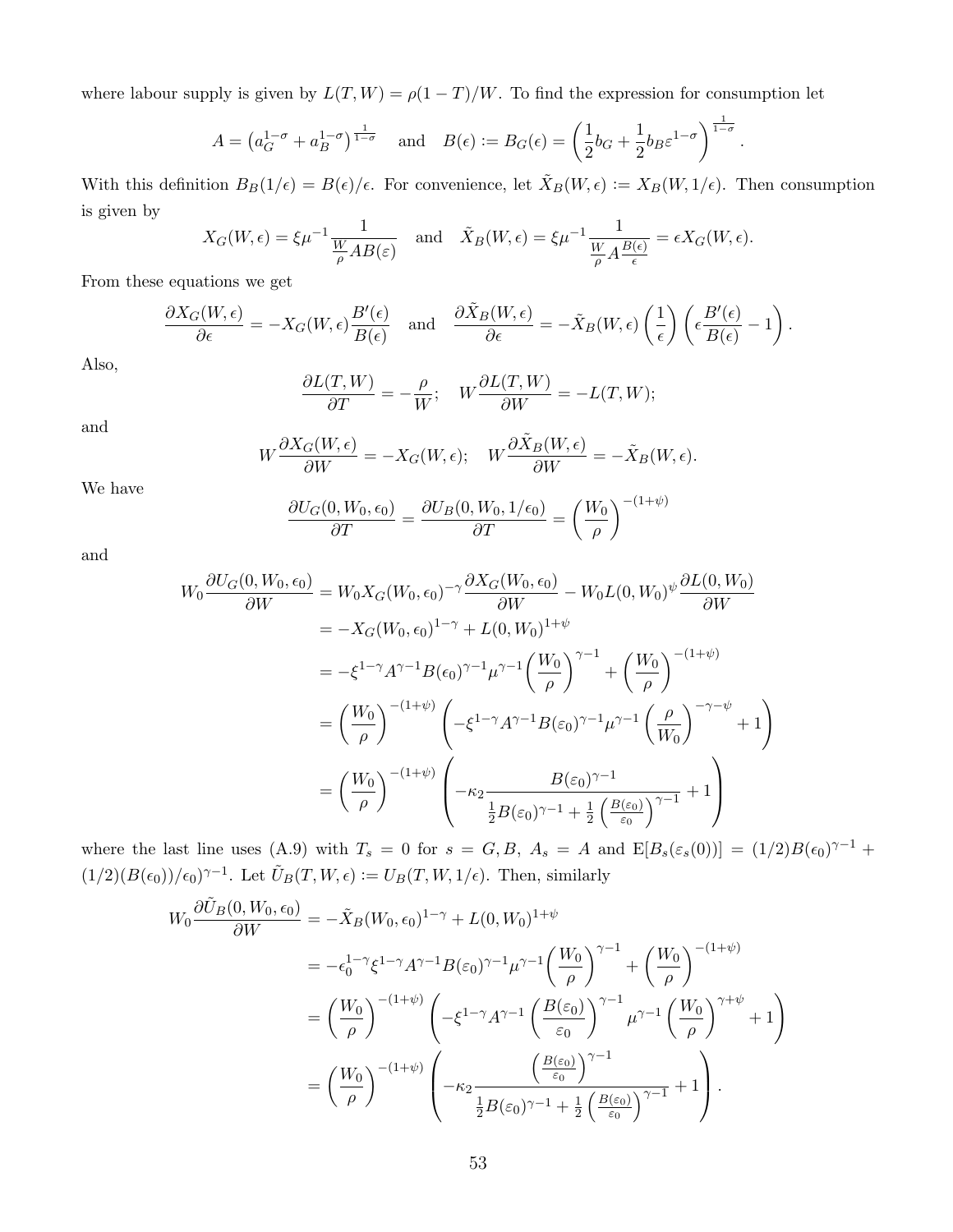Hence, since  $\partial \tilde{U}_B(T,W,\epsilon)/\partial W = \partial U_B(T,W,1/\epsilon)/\partial W,$ 

$$
\frac{1}{2} \frac{\partial U_G(0, W_0, \epsilon_0)}{\partial W} W_0 + \frac{1}{2} \frac{\partial U_B(0, W_0, 1/\epsilon_0)}{\partial W} W_0 = -\left(\frac{W_0}{\rho}\right)^{-(1+\psi)} (\kappa_2 - 1).
$$

Recalling that  $\epsilon_0 = (b_G/b_B)^{-1/\sigma}$  and differentiating  $B(\epsilon)$  we get

$$
\frac{\epsilon B'(\epsilon)}{B(\epsilon)} = \frac{1}{1+\epsilon^{\sigma-1}\epsilon_0^{-\sigma}}
$$

Evaluating at  $\epsilon_0$  gives

$$
\frac{\epsilon_0 B'(\epsilon_0)}{B(\epsilon_0)} = \frac{\epsilon_0}{1 + \epsilon_0} \quad \text{and} \quad \frac{\epsilon_0 B'(\epsilon_0)}{B(\epsilon_0)} - 1 = -\frac{1}{1 + \epsilon_0}.\tag{S.6}
$$

.

Next, repeating equation (21)

$$
\epsilon(\mathcal{T}) = \left(\frac{b_G}{b_B}\right)^{-\frac{1}{\sigma}} \left(\frac{1 + \epsilon(\mathcal{T})\mathcal{T}}{1 - \mathcal{T}}\right)^{\frac{1}{\sigma}}
$$

where  $\mathcal T$  is the transfer received by the country with the bad productivity shock. Differentiating implicity we get

$$
\epsilon'(\mathcal{T}) = \frac{\epsilon(\mathcal{T})\left(\varepsilon_0^{\sigma} + \epsilon(\mathcal{T})^{\sigma-1}\right)}{\sigma\epsilon(\mathcal{T})^{\sigma-1} - \mathcal{T}\left(\epsilon_0^{\sigma} + \sigma\epsilon(\mathcal{T})^{\sigma-1}\right)} = \frac{\epsilon(\mathcal{T})\left(1 + \epsilon(\mathcal{T})\right)}{\left(1 - \mathcal{T}\right)\left(\sigma\left(1 + \mathcal{T}\epsilon(\mathcal{T})\right) - \mathcal{T}\epsilon(\mathcal{T})\right)}.
$$
  

$$
\mathcal{T} = 0 \text{ gives}
$$

Evaluating at  $\mathcal{T}=0$  gives

$$
\frac{\epsilon'(0)}{\epsilon_0} = \frac{(1 + \epsilon_0)}{\sigma}.
$$
\n(S.7)

Define

$$
EB_{\gamma}(\epsilon_0) := \left(\frac{1}{2}B(\epsilon_0)^{\gamma-1} + \frac{1}{2}\left(\frac{B(\epsilon_0)}{\epsilon_0}\right)^{\gamma-1}\right)
$$

Hence, differentiating with respect to  $\epsilon$  gives

$$
\frac{\partial U_G(0, W_0, \epsilon_0)}{\partial \varepsilon} \epsilon'(0) = X_G(W_0, \epsilon_0)^{-\gamma} \frac{\partial X_G(W_0, \epsilon_0)}{\partial \varepsilon} \epsilon'(0)
$$
\n
$$
= -X_G(W_0, \epsilon_0)^{1-\gamma} \left(\frac{B'(\varepsilon_0)}{B(\epsilon_0)}\right) \epsilon'(0) = -\left(\frac{\epsilon_0}{\sigma}\right) X_G(W_0, \epsilon_0)^{1-\gamma}
$$
\n
$$
= -\left(\frac{\epsilon_0}{\sigma}\right) \xi^{1-\gamma} \mu^{\gamma-1} A^{\gamma-1} \left(\frac{W_0}{\rho}\right)^{\gamma-1} B(\epsilon_0)^{\gamma-1}
$$
\n
$$
= -\left(\frac{W_0}{\rho}\right)^{-(1+\psi)} \left(\left(\frac{\epsilon_0}{\sigma}\right) \xi^{1-\gamma} \mu^{\gamma-1} A^{\gamma-1} \left(\frac{W_0}{\rho}\right)^{\gamma+\psi} B(\epsilon_0)^{\gamma-1}\right)
$$
\n
$$
= -\left(\frac{W_0}{\rho}\right)^{-(1+\psi)} \left(\frac{\kappa_2 \epsilon_0}{\sigma}\right) \left(\frac{B(\epsilon_0)^{\gamma-1}}{EB_{\gamma}(\epsilon_0)}\right)
$$

where the second line substitutes for  $B'(\epsilon_0)$  and  $\epsilon'(0)$  and again use has been made of equation (A.9) in the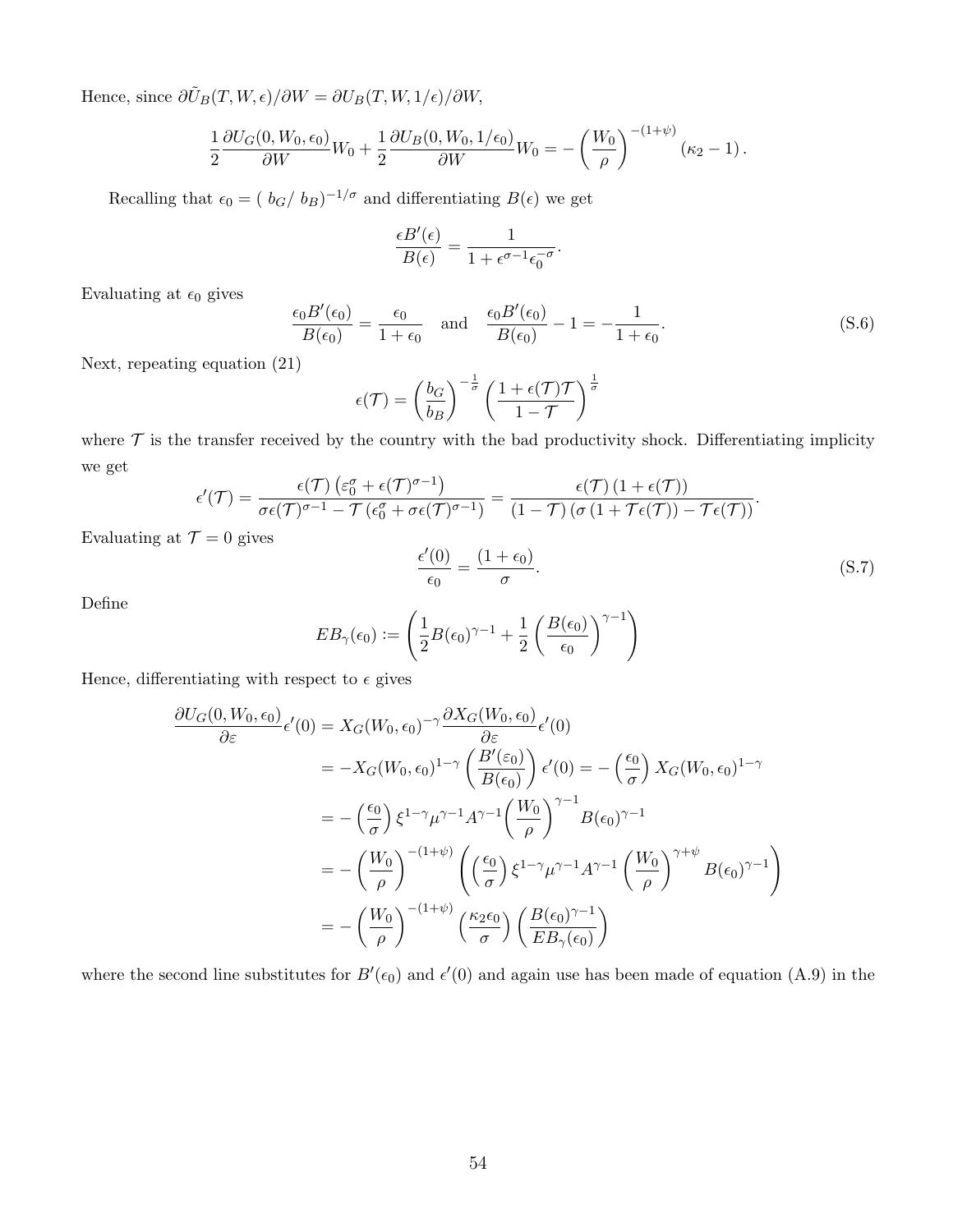last line. Similarly

$$
\frac{\partial \tilde{U}_B(0, W_0, \epsilon_0)}{\partial \epsilon} \epsilon'(0) = \tilde{X}_B(W_0, \epsilon_0)^{-\gamma} \frac{\partial \tilde{X}_B(W_0, \epsilon_0)}{\partial \epsilon} \epsilon'(0)
$$
\n
$$
= -\tilde{X}_B(W_0, \epsilon_0)^{1-\gamma} \left(\frac{\epsilon_0 B'(\epsilon_0)}{B(\epsilon_0)} - 1\right) \left(\frac{\epsilon'(0)}{\epsilon_0}\right) = \left(\frac{1}{\sigma}\right) \tilde{X}_B(W_0, \epsilon_0)^{1-\gamma}
$$
\n
$$
= \left(\frac{1}{\sigma}\right) \xi^{1-\gamma} \mu^{\gamma-1} A^{\gamma-1} \left(\frac{W_0}{\rho}\right)^{\gamma-1} \left(\frac{B(\epsilon_0)}{\epsilon_0}\right)^{\gamma-1}
$$
\n
$$
= \left(\frac{W_0}{\rho}\right)^{-(1+\psi)} \left(\left(\frac{1}{\sigma}\right) \xi^{1-\gamma} \mu^{\gamma-1} A^{\gamma-1} \left(\frac{\rho}{W_0}\right)^{-\gamma-\psi} \left(\frac{B(\epsilon_0)}{\epsilon_0}\right)^{\gamma-1}\right)
$$
\n
$$
= \left(\frac{W_0}{\rho}\right)^{-(1+\psi)} \left(\frac{\kappa_2}{\sigma}\right) \left(\frac{\left(\frac{B(\epsilon_0)}{\epsilon_0}\right)^{\gamma-1}}{EB_{\gamma}(\epsilon_0)}\right)
$$

Since  $\partial \tilde{U}_B(0, W_0, \epsilon_0)/\partial \epsilon = -(1/\epsilon_0^2) \partial U_B(0, W_0, 1/\epsilon_0)/\partial \epsilon$ , substituting terms into (S.5) gives

$$
\frac{1}{\underline{\delta}^f} = \frac{\frac{1}{2} \left( 1 + \epsilon_0 \right) + \frac{1}{2} \left( \frac{\kappa_2}{\sigma} \right) \left( \frac{\left( \frac{B(\epsilon_0)}{\epsilon_0} \right)^{\gamma - 1}}{EB_{\gamma}(\epsilon_0)} \right) + \frac{1}{2} \left( \frac{\kappa_2 \epsilon_0}{\sigma} \right) \left( \frac{\left( B(\epsilon_0) \right)^{\gamma - 1}}{EB_{\gamma}(\epsilon_0)} \right) - \left( \kappa_2 - 1 \right) \left( \frac{W'(0)}{W_0} \right)}{\epsilon_0 + \left( \frac{\kappa_2 \epsilon_0}{\sigma} \right) \left( \frac{\left( B(\epsilon_0) \right)^{\gamma - 1}}{EB_{\gamma}(\epsilon_0)} \right)}
$$
(S.8)

Next, to calculate  $W'(0)/W_0$ , use the wage equation (17),

$$
(W(\mathcal{T}))^{\gamma+\psi} = \frac{\kappa_0 A^{1-\gamma} \left( (1+\epsilon(\mathcal{T})\mathcal{T})^{1+\psi} + (1-\mathcal{T})^{1+\psi} \right)}{(B(\epsilon(\mathcal{T})))^{\gamma-1} (1+\epsilon(\mathcal{T})\mathcal{T}) + \left( \frac{B(\epsilon(\mathcal{T}))}{\epsilon(\mathcal{T})} \right)^{\gamma-1} (1-\mathcal{T})}.
$$

Differentiating and evaluating at  $\mathcal{T} = 0$ , and using equation (S.7) gives (after some manipulation)

$$
(\gamma + \psi) \frac{W'(0)}{W_0} = \frac{(1+\psi)}{2} (\epsilon_0 - 1)
$$
  

$$
- \frac{1}{2} \frac{B(\epsilon_0)^{\gamma - 1} \epsilon_0 \left(1 + (\gamma - 1) \left(\frac{B'(\epsilon_0)}{B(\epsilon_0)}\right) \left(\frac{\epsilon'(0)}{\epsilon_0}\right)\right)}{EB_\gamma(\epsilon_0)}
$$
  

$$
+ \frac{1}{2} \frac{\left(\frac{B(\epsilon_0)}{\epsilon_0}\right)^{\gamma - 1} \left(1 - (\gamma - 1) \left(\frac{\epsilon_0 B'(\epsilon_0)}{B(\epsilon_0)} - 1\right) \left(\frac{\epsilon'(0)}{\epsilon_0}\right)\right)}{EB_\gamma(\epsilon_0)}
$$

Using equations (S.6) and (S.7) gives

$$
\frac{W'(0)}{W_0} = \left(\frac{1}{(\gamma + \psi)}\right) \left(\frac{(1 + \psi)}{2}(\epsilon_0 - 1) - \left(\frac{1}{2}\frac{B(\epsilon_0)^{\gamma - 1}\epsilon_0 \left(1 + \frac{\gamma - 1}{\sigma}\right)}{EB_\gamma(\epsilon_0)} - \frac{1}{2}\frac{\left(\frac{B(\epsilon_0)}{\epsilon_0}\right)^{\gamma - 1} \left(1 + \frac{\gamma - 1}{\sigma}\right)}{EB_\gamma(\epsilon_0)}\right)\right). \tag{S.9}
$$

Taking approximations in  $(S.8)$  and  $(S.9)$  about  $z = 1$  gives

$$
\frac{W'(0)}{W_0} \approx -\frac{1}{2} \left( \frac{1}{\gamma + \psi} \right) \left( (\gamma - 1) \left( 1 + \frac{\gamma}{\sigma} \right) - \psi \right) \frac{(\sigma - 1)}{\sigma} (z - 1)
$$

and

$$
\frac{1}{\underline{\delta}^f} \approx 1 + \frac{1}{2} \left( \frac{1}{\kappa_2 + \sigma} \right) \left( \frac{1}{\gamma + \psi} \right) \left( \sigma(\kappa_2 - 1) \left( (\gamma - 1) \left( 1 + \frac{\gamma}{\sigma} \right) - \psi \right) - (\gamma + \psi)(\kappa_2 \gamma + \sigma) \right) \left( \frac{\sigma - 1}{\sigma} \right) (z - 1)
$$